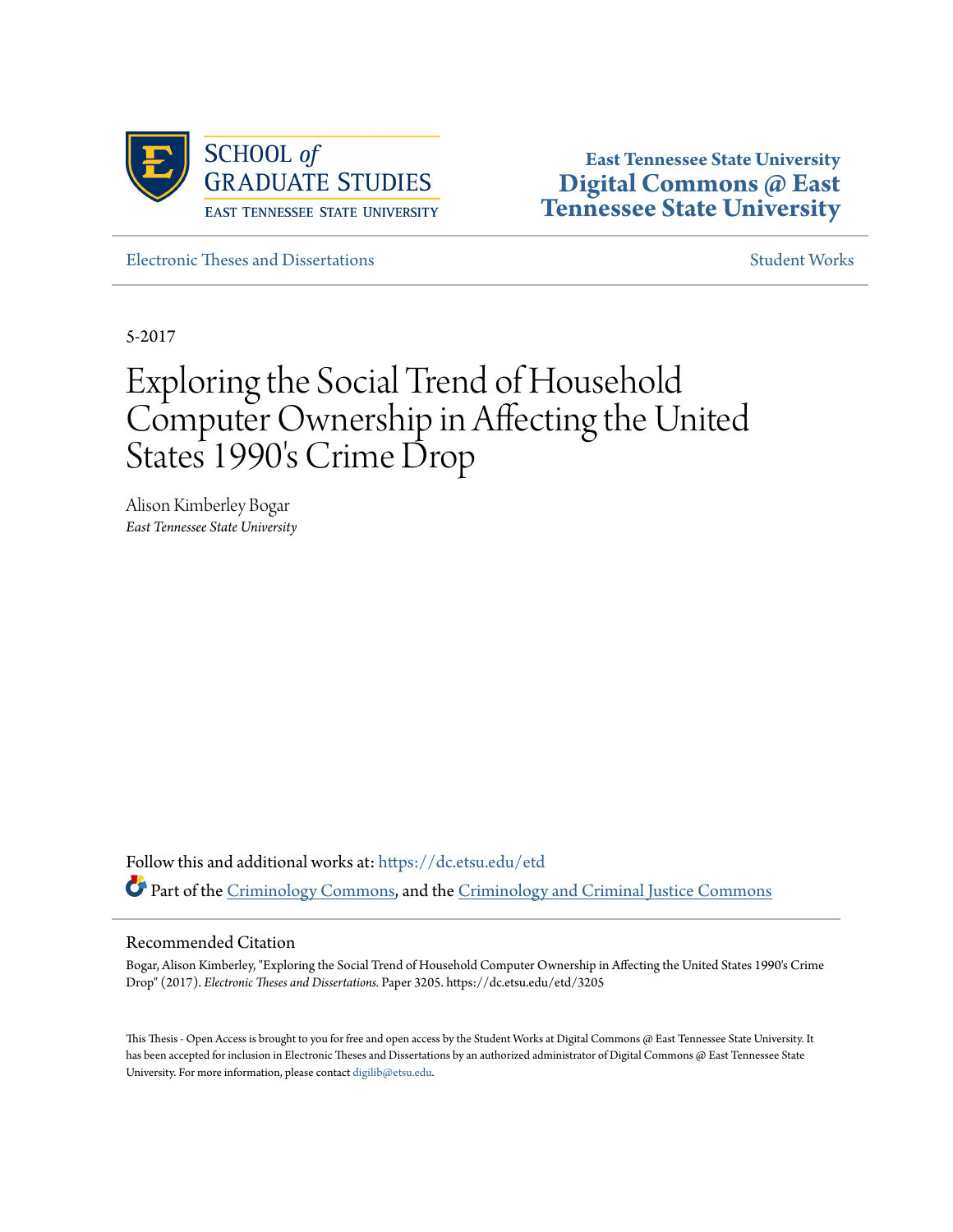Exploring the Social Trend of Household Computer Ownership in Affecting

the United States 1990's Crime Drop

A thesis

\_\_\_\_\_\_\_\_\_\_\_\_\_\_\_\_\_\_\_\_\_

presented to

the faculty of the Department of Criminal Justice and Criminology

East Tennessee State University

In partial fulfillment

of the requirements for the degree

Master of Arts in Criminal Justice and Criminology

by

\_\_\_\_\_\_\_\_\_\_\_\_\_\_\_\_\_\_\_\_\_

Alison Bogar

May 2017

\_\_\_\_\_\_\_\_\_\_\_\_\_\_\_\_\_\_\_\_\_

Dr. Chris Rush, Ph.D., Chair

Dr. Dustin Osborne, Ph.D.

Dr. Jennifer Pealer, Ph.D.

Keywords: Crime Drop, Technology, Computers, Routine Activities Theory, 1990's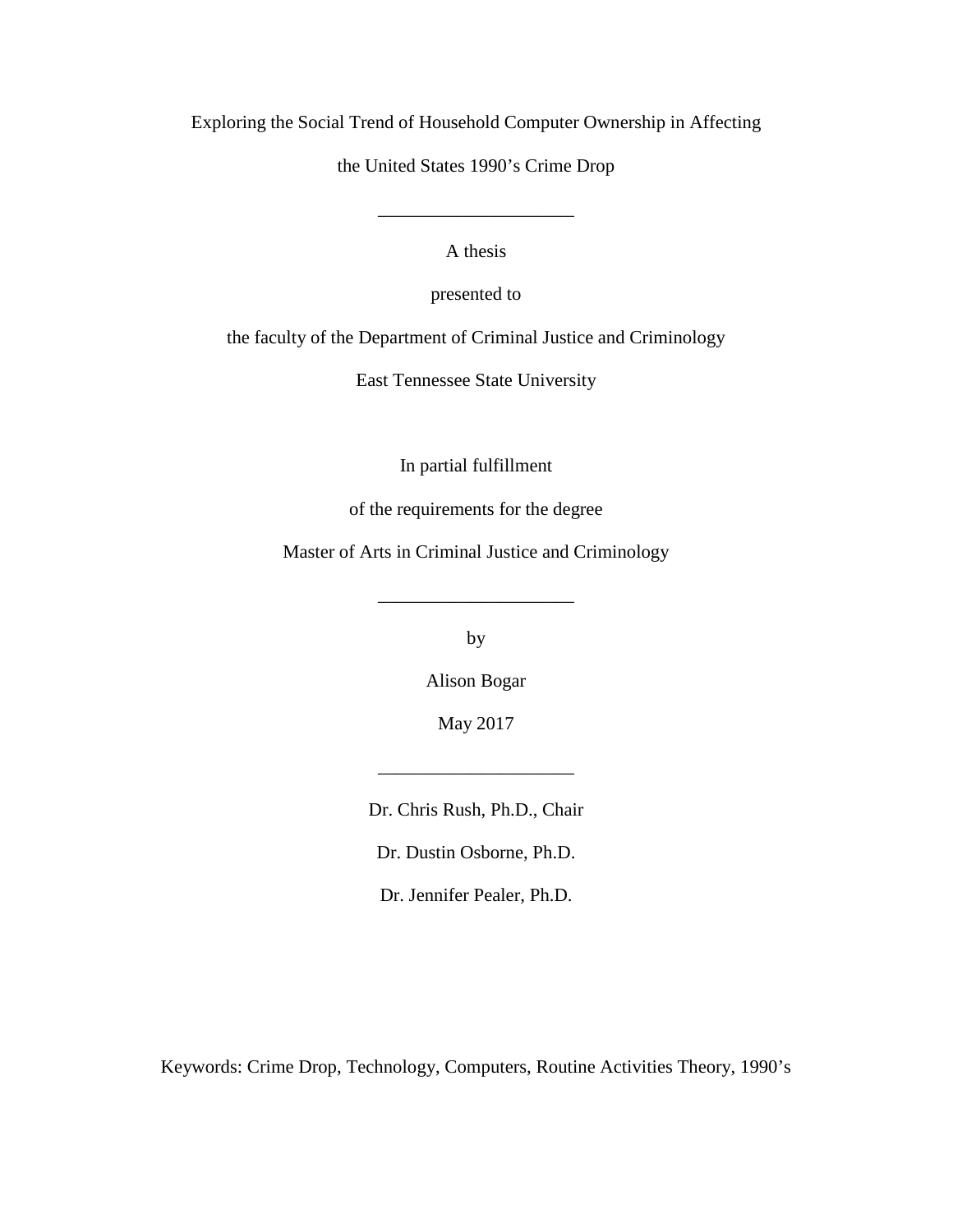#### ABSTRACT

## Exploring the Social Trend of Household Computer Ownership in Affecting the United States 1990's Crime Drop

#### by

#### Alison Bogar

During the 1990's the world witnessed a crime drop throughout all categories of crime. Many researchers have sought to seek an explanation for this drop; however, there has been a lack of concrete findings to fully explain this phenomenon. The purpose of this study is to explore a further reasoning as to why this drop occurred, specifically throughout the United States. An unexplored factor to explain this phenomenon is the increase of household computer ownership during the 1990's. During this decade, household computers and the internet became prevalent throughout the nation. This study utilized secondary data from the Uniform Crime Report and the United States Current Population survey, with support from routines activities theory, to answer the research question to find if there was a correlation between household computer use and the crime drop. The results for this study found that there was a positive correlation between household computer ownership, household internet ownership, and all realms of crime. With this, it is important to note that the social trend of household computer ownership is not the only reasoning for this phenomenon.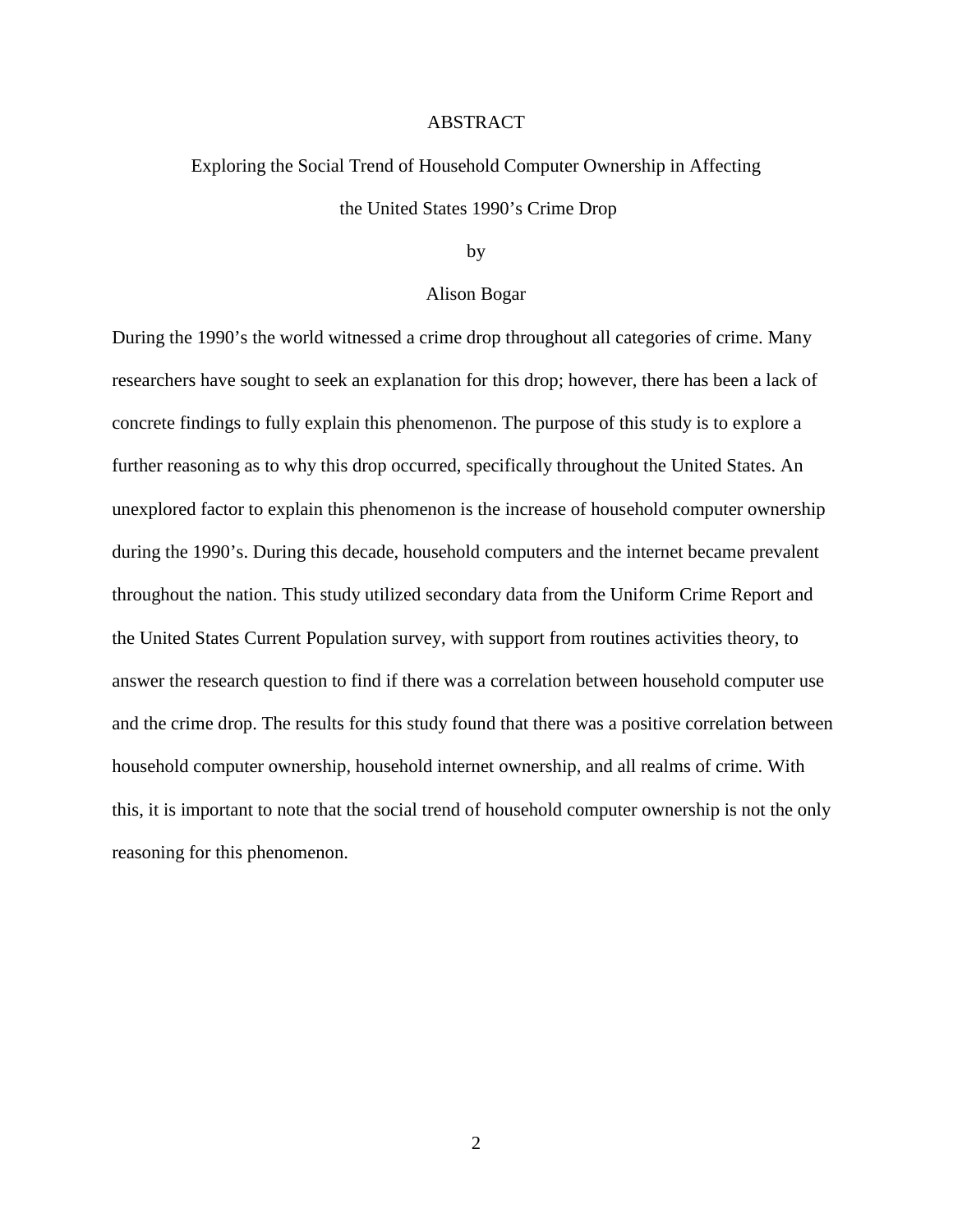#### ACKNOWLEDGEMENTS

I would like to foremost thank Dr. Dana Baxter for believing in me and pushing me to be the best student and person I can be. Thank you for being such a strong role model, if not for you, I would not be where I am today. I am truly honored to have been able to work alongside Dr. Chris Rush, Dr. Dustin Osborne, and Dr. Jennifer Pealer on this thesis. I greatly appreciate all of the help and time you committed to me to make this a better thesis. I am thankful for my Mom, Sil, loving grandparents, and other family for constantly supporting me and helping me move forward with this project. I am further blessed to have had apartment 201 for listening to my constant complaints, keeping me grounded, and ensuring that I was always kept on schedule. We have completed this task together, and I am forever grateful for both of your friendships. I would further like to express my gratitude for McDade, Wink, Danielle, Michael, my fellow graduate assistants and other great friends, thank you for being there to lean on when I struggled and for showing me constant support. I would last like to give a special thanks to Chris for always supporting me in achieving my goals. You have been my rock through this experience, you have constantly been my biggest support system, and you always gave me the advice I needed. I am extremely grateful as I could have not accomplished this task without you all. Much love.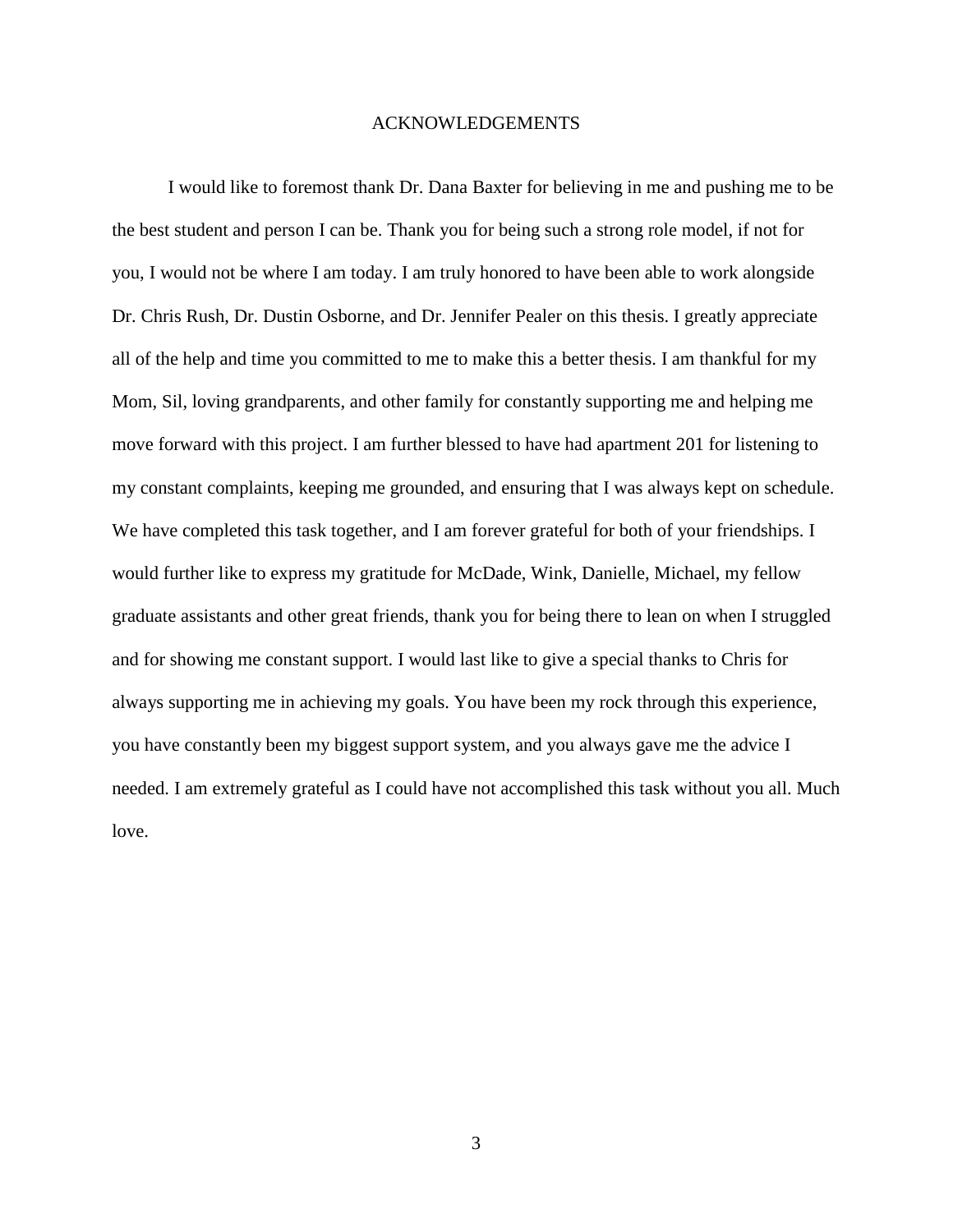### TABLE OF CONTENTS

|                                                           | Page           |
|-----------------------------------------------------------|----------------|
|                                                           | $\overline{2}$ |
|                                                           | 3              |
|                                                           | 7              |
| Chapter                                                   |                |
|                                                           | 8              |
|                                                           | 16             |
|                                                           | 17             |
|                                                           | 20             |
|                                                           | 22             |
|                                                           | 24             |
|                                                           | 26             |
|                                                           | 27             |
|                                                           | 28             |
|                                                           | 30             |
|                                                           | 30             |
|                                                           | 32             |
|                                                           | 32             |
|                                                           | 33             |
|                                                           | 33             |
| National Telecommunication and Information Administration | 36             |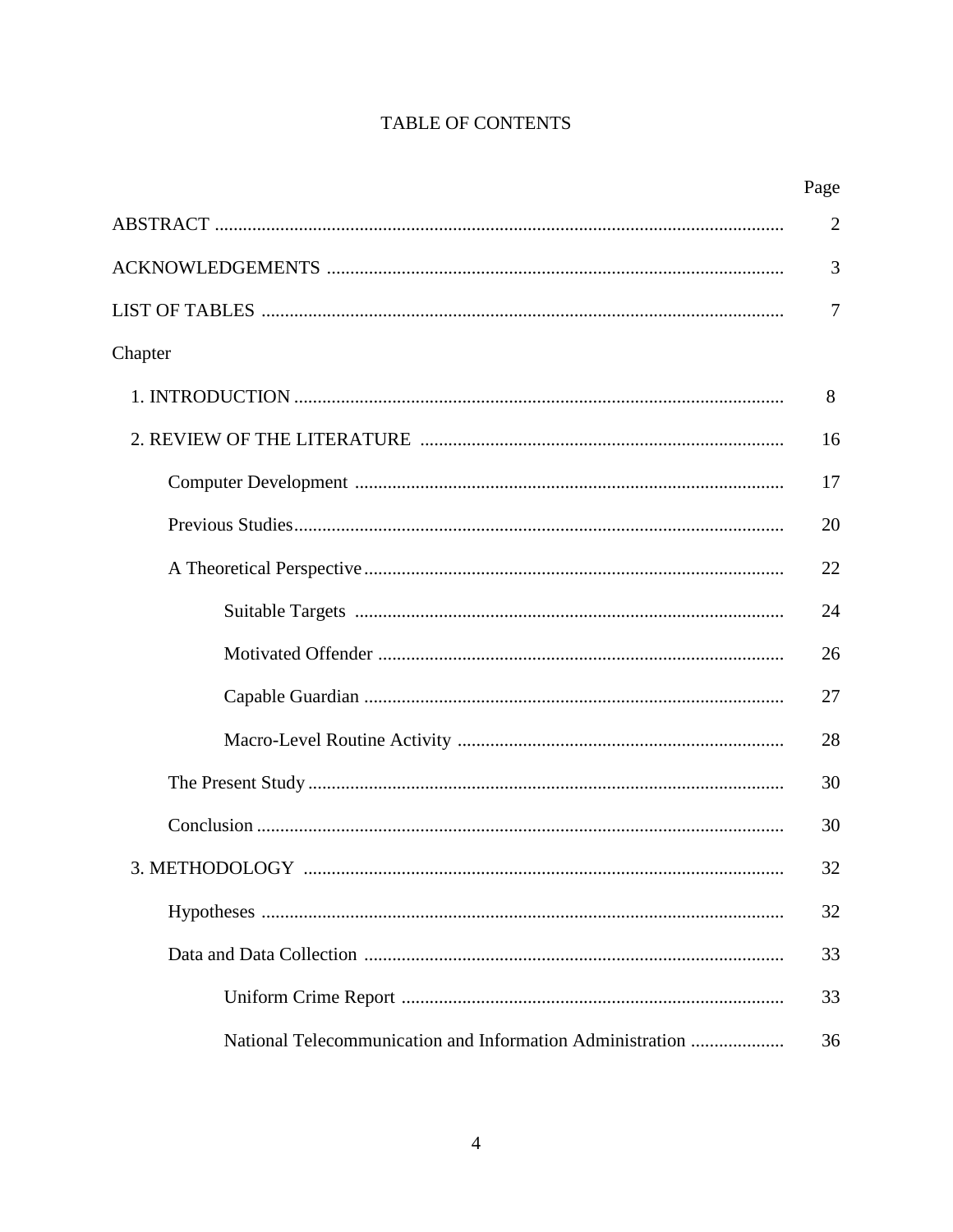|                                                     | 37 |  |
|-----------------------------------------------------|----|--|
|                                                     | 37 |  |
|                                                     | 41 |  |
|                                                     | 42 |  |
|                                                     | 43 |  |
|                                                     | 43 |  |
|                                                     | 44 |  |
|                                                     | 44 |  |
|                                                     | 45 |  |
|                                                     | 46 |  |
|                                                     | 48 |  |
|                                                     | 48 |  |
|                                                     | 51 |  |
|                                                     | 53 |  |
| Model Two – Violent Crime and Computer Ownership    | 53 |  |
| Model Three – Property Crime and Computer Ownership | 53 |  |
|                                                     | 54 |  |
|                                                     | 55 |  |
|                                                     | 55 |  |
|                                                     | 55 |  |
|                                                     | 56 |  |
|                                                     | 58 |  |
| 59                                                  |    |  |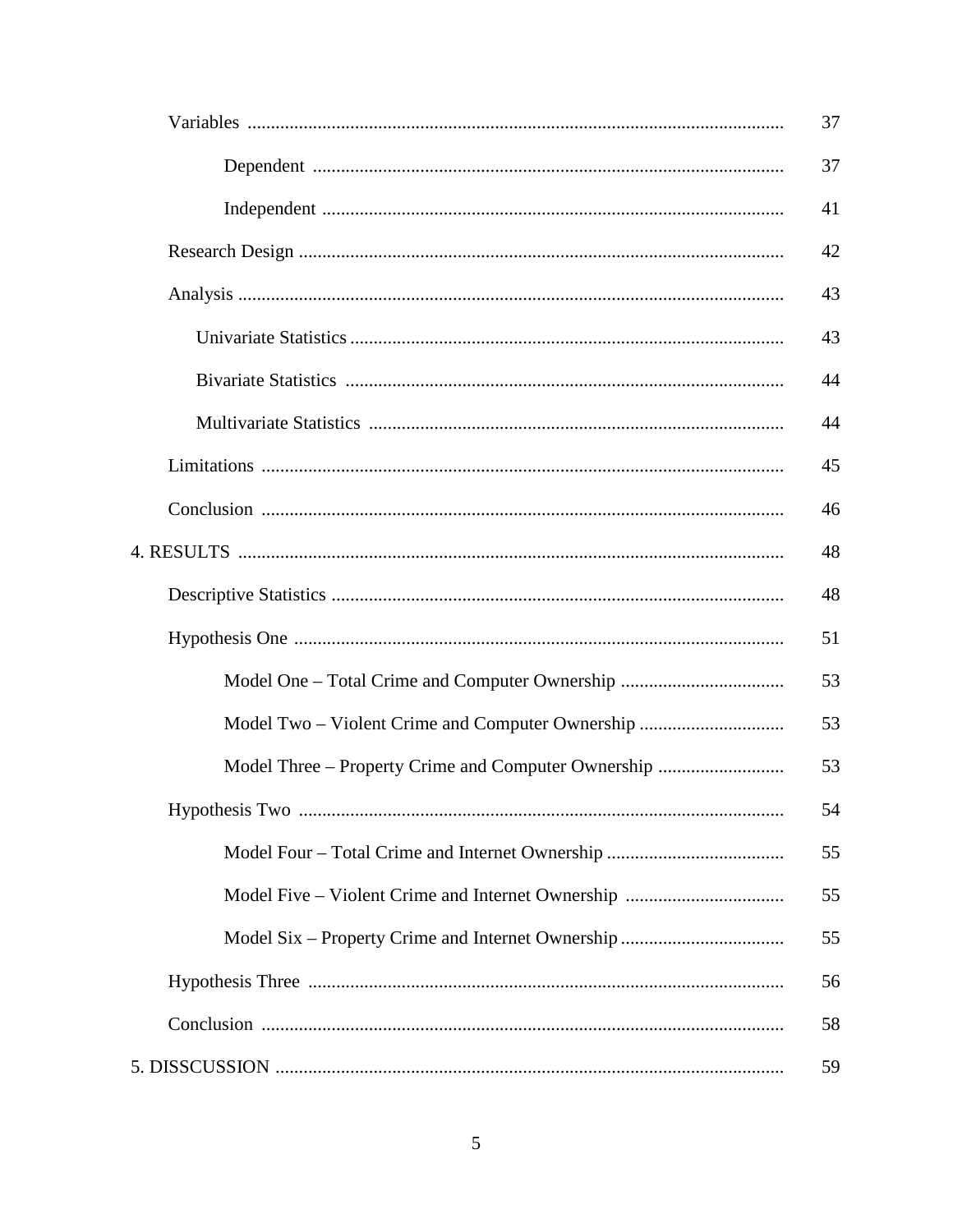| Conclusion $\ldots$ $\ldots$ $\ldots$ $\ldots$ $\ldots$ $\ldots$ $\ldots$ $\ldots$ $\ldots$ $\ldots$ $\ldots$ $\ldots$ $\ldots$ $\ldots$ $\ldots$ $\ldots$ $\ldots$ $\ldots$ $\ldots$ $\ldots$ $\ldots$ $\ldots$ $\ldots$ $\ldots$ $\ldots$ $\ldots$ $\ldots$ $\ldots$ $\ldots$ $\ldots$ $\ldots$ $\ldots$ $\ldots$ $\ldots$ $\ldots$ |  |
|---------------------------------------------------------------------------------------------------------------------------------------------------------------------------------------------------------------------------------------------------------------------------------------------------------------------------------------|--|
|                                                                                                                                                                                                                                                                                                                                       |  |
|                                                                                                                                                                                                                                                                                                                                       |  |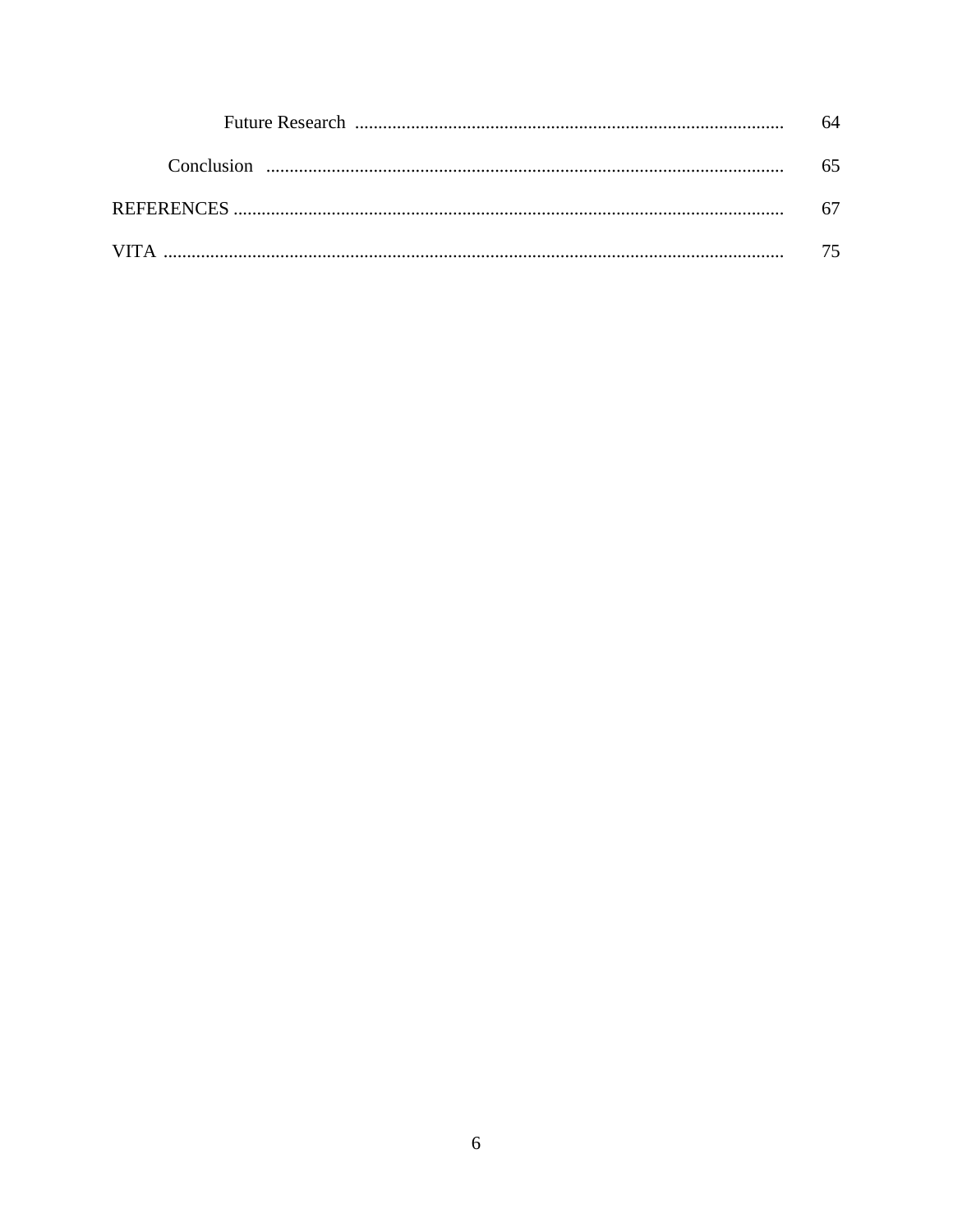### LIST OF TABLES

| Table |                                                                                  | Page |
|-------|----------------------------------------------------------------------------------|------|
| 1.    |                                                                                  | 14   |
| 2.    |                                                                                  | 39   |
| 3.    |                                                                                  | 40   |
| 4.    |                                                                                  | 42   |
| 5.    |                                                                                  | 48   |
| 6.    | National Telecommunication and Information Administration Descriptive Statistics | 50   |
| 7.    |                                                                                  | 52   |
| 8.    |                                                                                  | 54   |
| 9.    |                                                                                  | 56   |
|       |                                                                                  | 58   |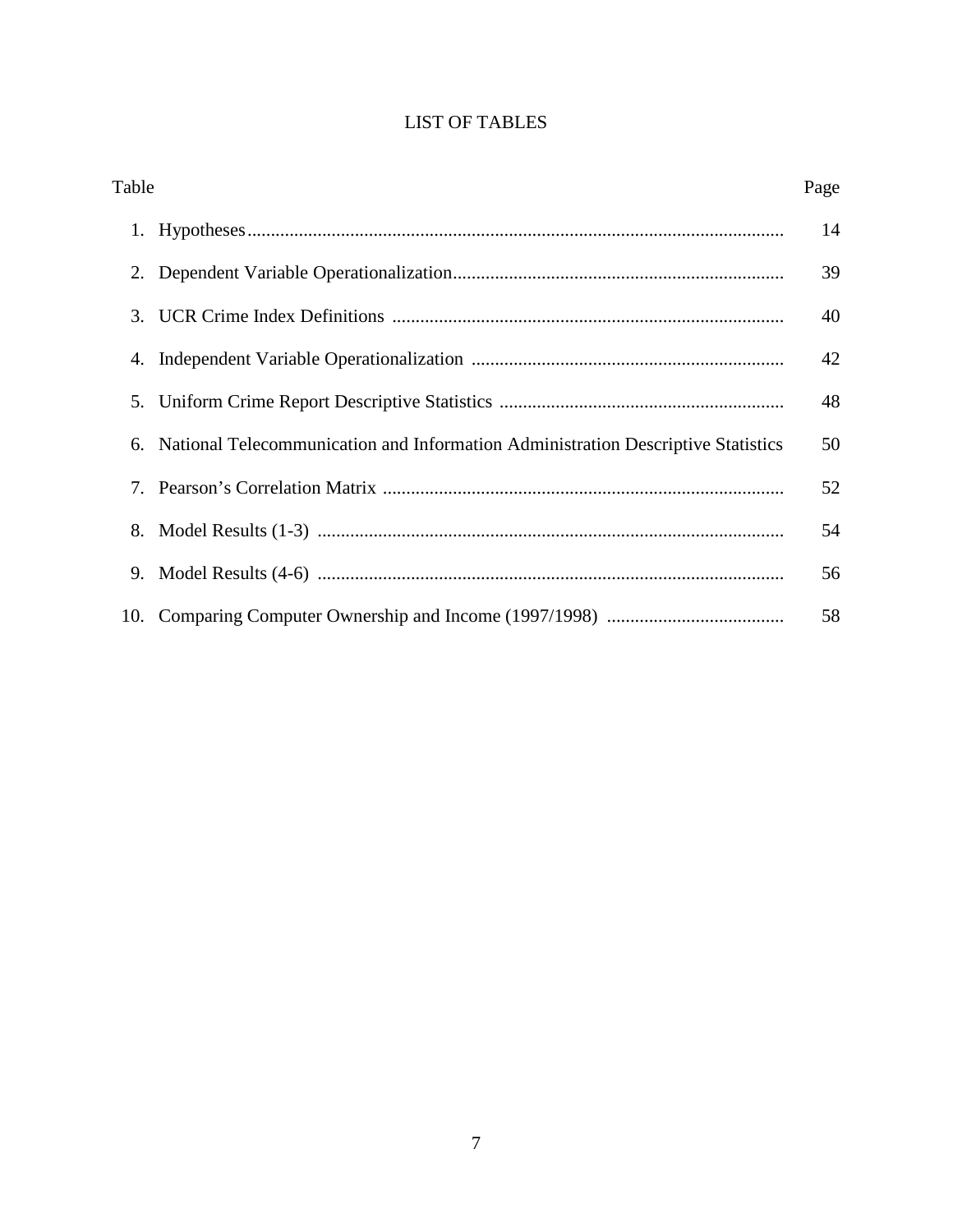#### CHAPTER 1

#### **INTRODUCTION**

In the 1990's, there was a drastic global decline in all categories of crime, also known as the 'unfathomable' crime drop of the decade (Blumstein & Wallman, 2006; Levitt, 2004; Sutton, 2010; Walker, 2014). The crime drop was at first dismissed as criminologists assumed that the crime rates were fluctuating and would return to normal trends (Levitt, 2004; Walker, 2014). Prior to the 1990's, crime rates in the United States witnessed a slight rise, leading experts to believe that there was going to be a spike in crime during the latter portion of the decade (Blumstein & Wallman, 2006; Levitt, 2004). However, and somewhat shocking to researchers, there was sudden decline in crime throughout 1990's. Researchers deemed this drop as the "greatest sustained decline in violent crime since the second world war" (LaFree, 1998).

The crime drop was found to be genuine as it affected all geographic and demographic areas throughout the United States (Levitt, 2004; Walker, 2014). From 1991 to 2001, the Uniform Crime Report (UCR) stated that all categories of crime dropped between 24 and 46 percent with homicide rates reaching their lowest in 35 years, decreasing 43 percent from 1991 until 2001 (Levitt, 2004; Mishra, 2007; Walker, 2014). Additionally, the National Crime Victimization Survey (NCVS) supported these findings by indicating that victimization decreased 45 to 58 percent overall (Mishra, 2007; Walker, 2014). The Northeast region of the United States witnessed the greatest decline in overall crime while the Midwest showed only a slight decline (Levitt, 2004; Mishra, 2007). Furthermore, urban areas witnessed a greater decline in overall crime compared to rural areas (Levitt, 2004).

Researchers found the phenomenon of the crime drop to be both shocking and unexpected (Levitt, 2004; Pope & Pope, 2012); therefore, they further explored the factors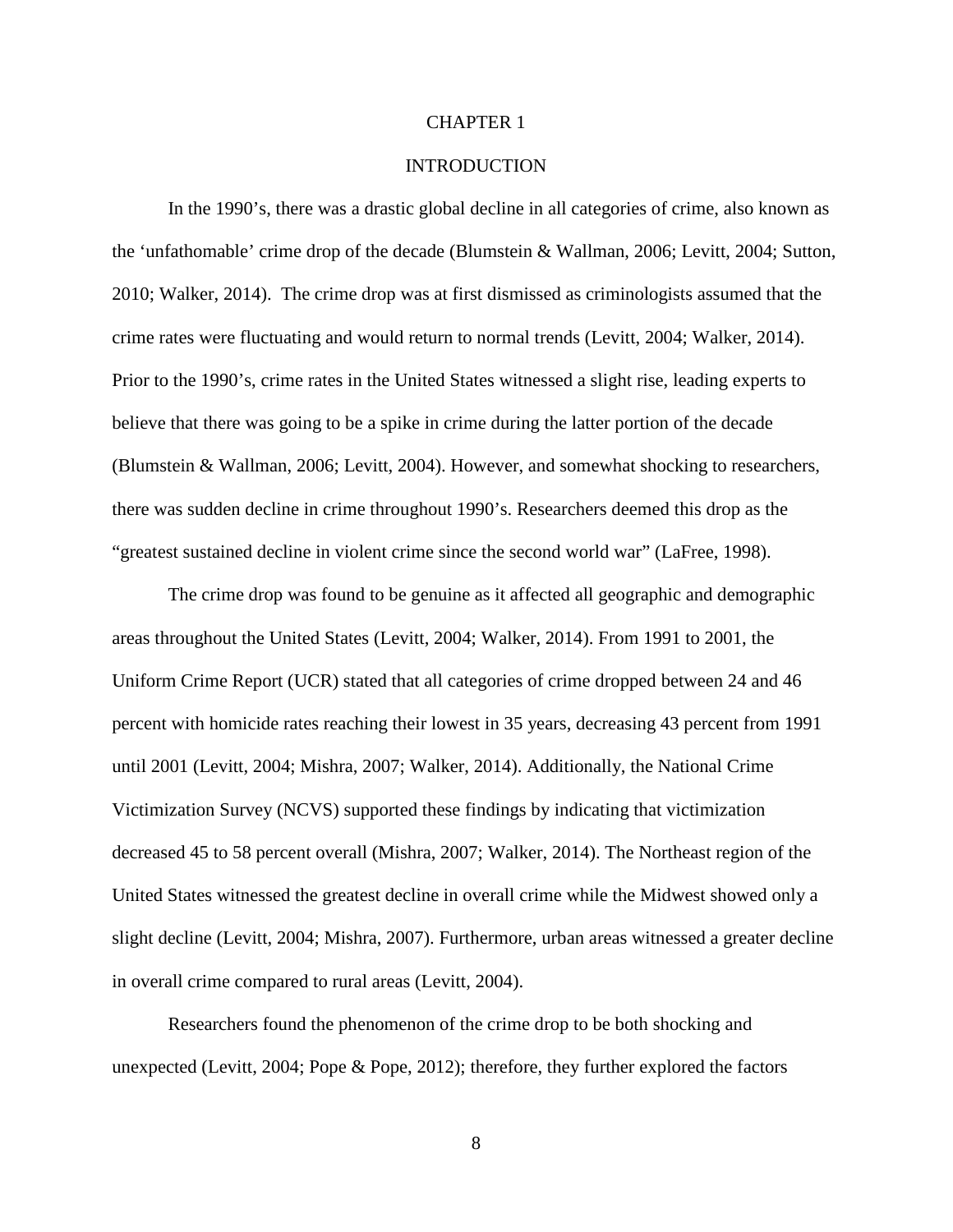explaining this immediate decline in crime. In order to understand the crime drop, it is important to understand the factors that researchers believe to have led to this decline. Researchers found that the drastic decrease in crime rates included critical factors such as: the shifts in public policy, the legalization of abortion, and the booming economy (Blumstein & Wallman, 2006; Levitt, 2004; Mishra, 2007). Although each factor has an explanation, no one factor can completely explain this multivariate phenomenon.

In terms of public policy, it is posited that an increase in police officers is vital to explaining the decrease of crime rates in the 1990's (Mishra, 2007). During this time period, there was an innovation of police practice with the implementation of new reforms (Blumstein  $\&$ Wallman, 2006). Police officers changed their strategies for controlling crime and correspondingly focused on repeat offenders, victims, and the potential for places to influence the prevalence and location of offending (Eck & Maguire, 2000). The increase in police officers led to the establishment of community policing in the 1980's (MacDonald, 2002). Community policing saw a push in 1994 through the passage of the Violent Crime Act; however, through empirical testing, the effects of community policing have been found to have mixed results (MacDonald, 2002).

According to Blumstein and Wallman (2006), the relationship between the number of police officers and the number of crimes is yet to be determined. The explanation that policing had a major effect on the crime drop is acknowledged loosely as some policing changes occurred prior to the crime drop and not all American cities experienced an increase in police officers (Ouimet, 2002). Dallas, for example, experienced the crime drop alongside the rest of the nation; however, during this time, Dallas had decreased the number of police officers (Levitt, 2004; Mishra, 2007).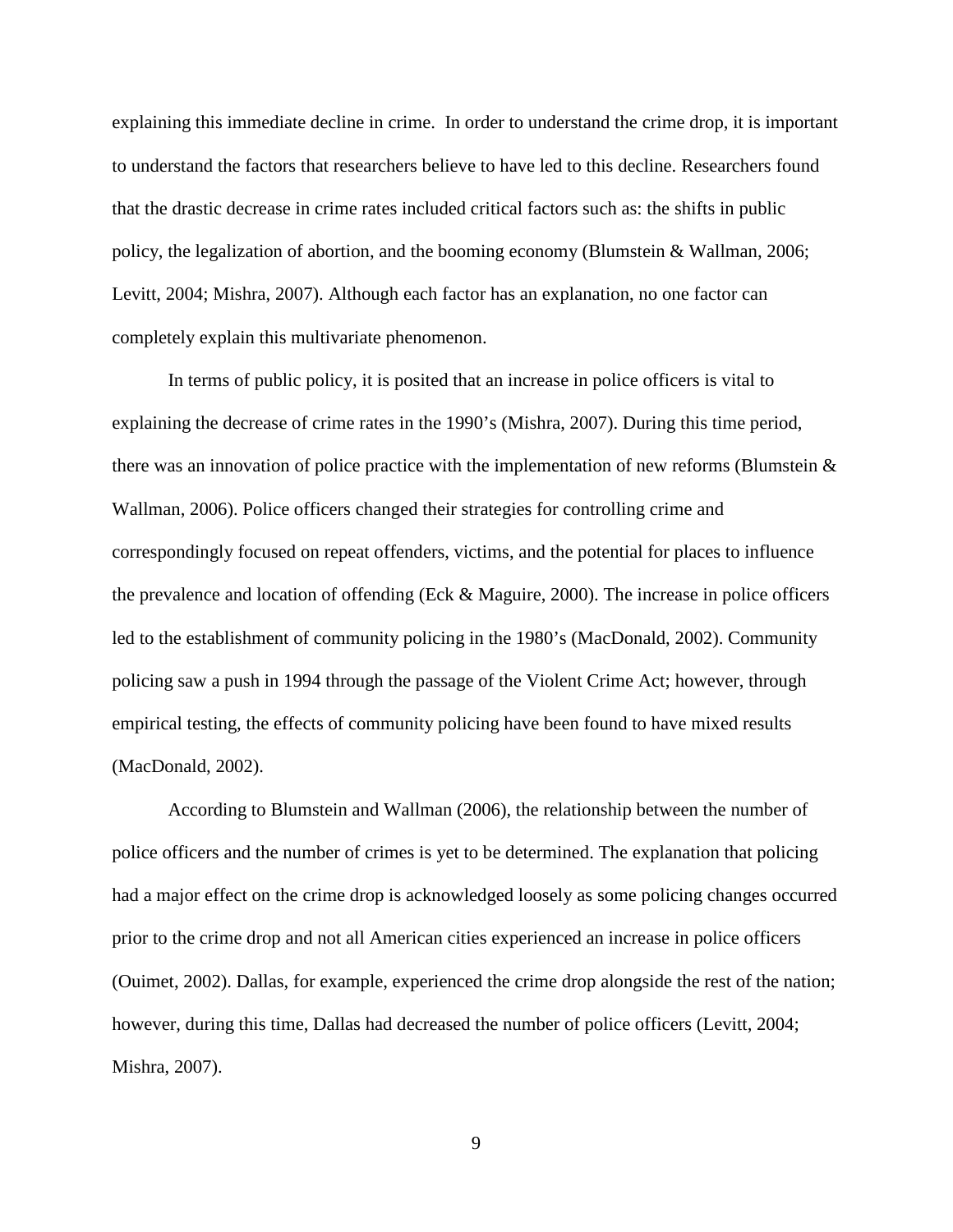Furthermore, and also in relation to the shift in public policy, many researchers argued that the rising prison population was a factor in the 1990's crime drop due to the removal of criminals from society and through the deterrent impacts associated with it (Levitt, 2004). The United States rates of incarceration were stable from 1920 until 1970 and then experienced a drastic increase (Blumstein & Wallman, 2006). This increase resulted in incarceration rates quadrupling by the year 2000 with an estimated two million individuals incarcerated, most of which occurred during the 1990's (Blumstein & Wallman, 2006; Levitt, 2004).

The increase of incarceration is not necessarily argued to be positive. Blumstein and Wallman (2006) suggest that as imprisonment grows the crime-reduction benefit of each additional prison bed declines. As the incarceration rates increase, the average offending rate of those being sentenced decreases (Blumstein & Wallman, 2006). However, the trends of incarceration rates are not necessarily correlated with a state's crime rates (Ouimet, 2002). Spelman (2000) estimates that for every one percent increase in incarceration, there will be a 0.4 percent decrease in crime, calculating that incarceration explains about 25 percent of the crime drop (Ouimet, 2002). Both increasing police officers and the increase of incarceration are said to attribute to the decline of crime in the 1990's; however, the shift in public policy cannot solely explain the sudden drop (Exk & Maguire, 2000; Levitt, 2004).

Notably, the legalization of abortion has been utilized in explaining the crime drop of the 1990's. For example, researchers found that United States Supreme Courts case, *Roe v. Wade 1973*, dramatically decreased the crime rates (Donohue & Levitt, 2001; Levitt, 2004; Walker, 2014). Prior to the legalization of abortions, women were obligated to give birth if pregnant; resulting in keeping and resenting their unwanted child or seeking abortions through others means (Dagg, 1991). Researchers believed that the legalization of abortion decreased the number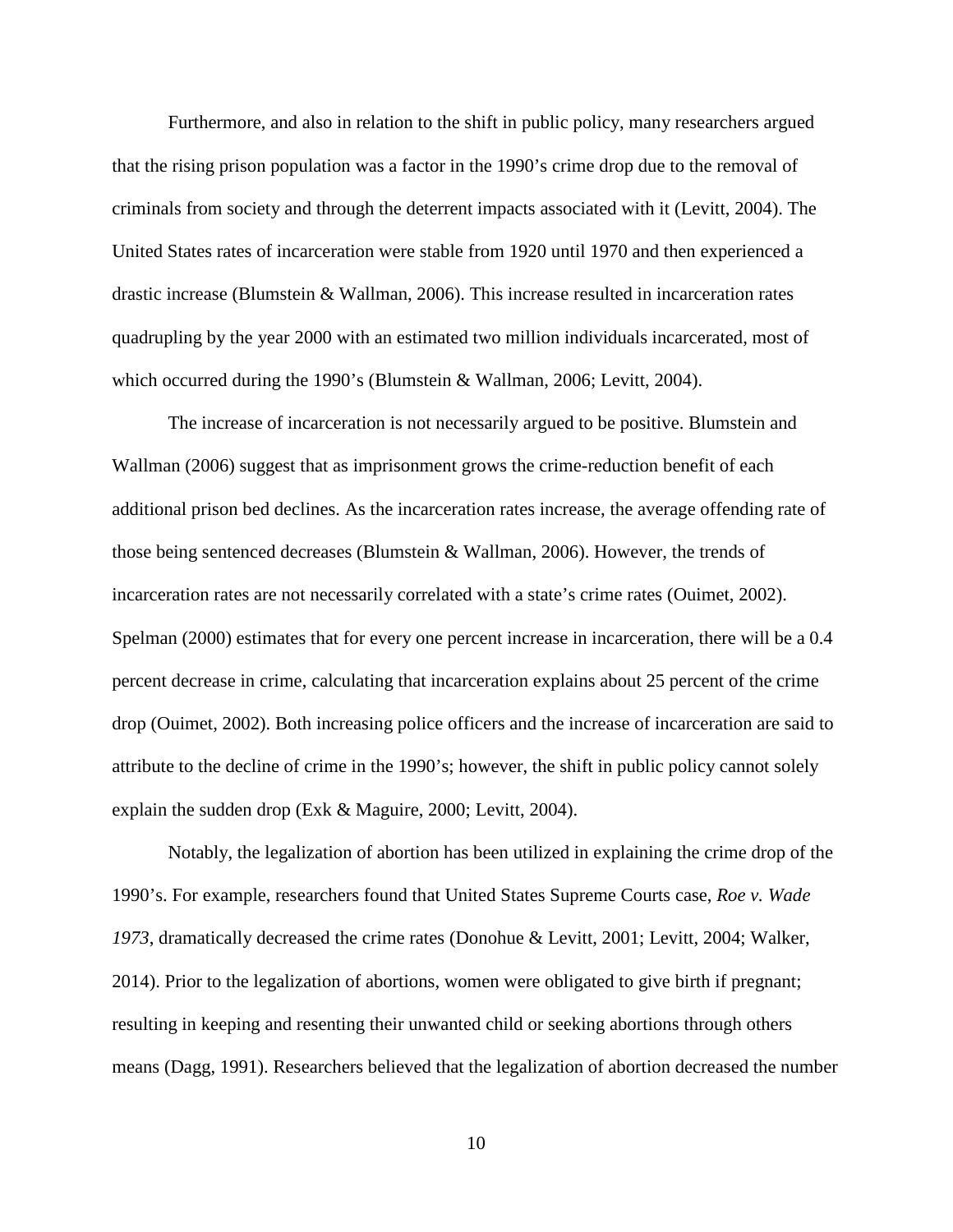of unwanted children (Donohue & Levitt, 2000). Unwanted children are often at greater risk of crime due to factors such as: lower IQ, low school performance, holding troubled relationships, and behaving inconsistently (David, Dytrych, Matejcek & Schuller, 1988). Thus, the reduction in the number of unwanted births created a reduction in the delinquent cohort size, ultimately reducing the likelihood of crime (Donohue & Levitt, 2001; Levitt, 2004).

Previous studies have suggested that the states that allowed abortion prior to *Roe v. Wade 1973* experienced a crime drop before the rest of the nation (Donohue & Levitt, 2000; Levitt, 2004). Additionally, the states that were considered high-abortion states, experienced a great decrease in crime compared to the low-abortion states (Levitt, 2004). Joyce (2004) further stated that a "50 percent increase in the mean abortion ratio is associated with an 11 percent decrease in violent crime, an 8 percent decrease in property crime, and a 12 percent decrease in murder" (p. 1). However, as abortion was legal across the United States by 1973, the role played in the 1990s was fairly limited. Donohue and Levitt (2001) calculated that the legalization of abortion accounted for an estimated 25 to 30 percent of the explanation as to why the crime rates decreased in the 1990's.

Many studies have found the United States witnessed an economic growth in the early 1990's just as the crimes rates began to decline (Levitt, 2004; Rosenfeld & Fornango, 2007; Rosenfeld & Messner, 2009). The unemployment rate decreased two percent from 6.8 percent in 1991 down to 4.8 percent in 2001 (Levitt, 2004). Researchers predicted that as the legitimate labor market opportunities improve, such as labor opportunity and increased wages, crime is seen as less appealing (Becker, 1968; Mishra, 2007). When the economy expands, conformity becomes more important and rewarding, as the costs of crime are not worth the risks of imprisonment (Rosenfeld & Messner, 2009). When crime is seen as less attractive and necessary,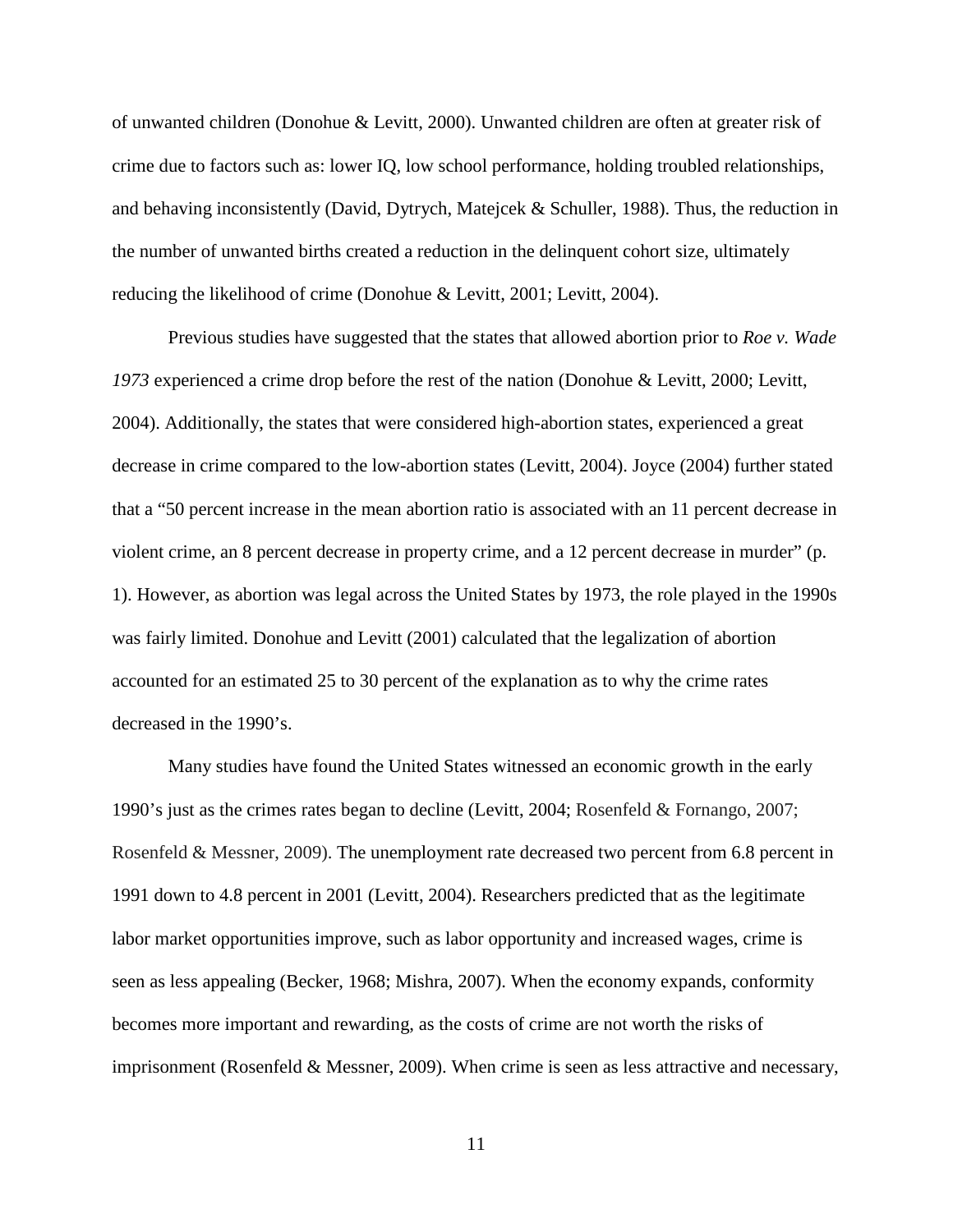people will commit fewer criminal acts (Rosenfeld & Messner, 2009). Levitt (2004) argues that although the growth in the economy had an effect on the declining crime rates during the 1990's, it did not have a major impact. He states this is due to the economy affecting crimes that involve direct financial motivation, and would not affect all categories of crime (Levitt, 2004). He further states that an increase in the economy can be associated to an increase levels of both offending and victimization. This is due to the fact that an increase in the economy is correlated with an increase in activities such as: alcohol consumption, frequent nightclubbing, and the rate of society owning a car; thus, there is an ambiguous correlation between economic activity and crime (Levitt, 2004).

Walker (2014) included other factors that improved in the quality of life during this time period. For example, alongside economic growth, there was a decrease in both teen pregnancy and infant mortality (Walker, 2014). It is argued that these subtle but important changes in individuals' behaviors, could too have changed individual criminogenic behavior (Walker, 2014). With an increase in quality of life aides to a decrease in risky behavior; thus, with the 1990's creating an increase in quality of life from previous decades, there was a decrease in risk behavior ultimately aiding to the decrease in crime during this time period (Mishra & Lalumiere, 2009).

Researcher Franklin Zimring (2006) compared and contrasted the great American crime drop to the crime drop of Canada. As Canada shares the same language and similar culture, while holding similar economic relations, this was the most reliable comparative country (Walker, 2014). As the two countries differ in populations, the United States crime rate proved to be much greater than Canadas; however, Zimring (2006) ensured to emphasize this disparity within his research. Zimring (2006) further addressed that a broad view of the social trend should be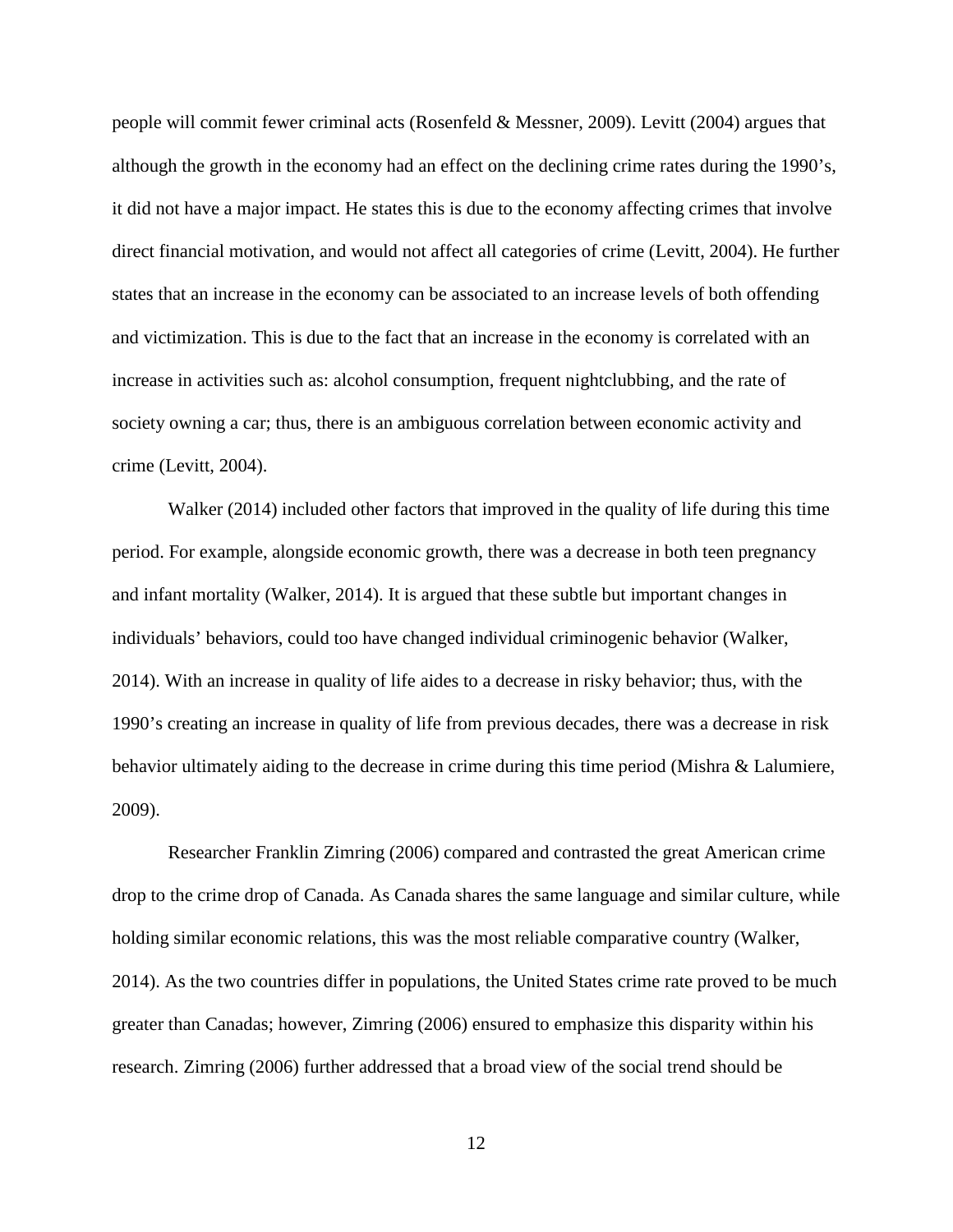addressed. Although Zimring (2006) did not find concrete findings in regards to the crime drop, he concluded that it is integral to utilize comparative data from other countries alongside crime trends with other social indicators to fully understand the drop (Zimring, 2006; Walker, 2014).

In summation, we have yet to fully explain the crime drop, and thus attention to other factors may be useful. Alongside the factors previously mentioned in aiding in the crime drop, Walker (2014) further suggests that factors such as increase incarceration, community policing, and the decline in the use of crack-cocaine could further be in causation to the crime drop. With that being said, the purpose of this research is to evaluate a further explanation to the crime drop by evaluating the use of household computers and internet ownership in influencing the crime drop. Studies in regards to technology and the crime drop have been conducted throughout European countries; however, the topic has yet to be investigated within the United States. This research explains the crime drop of the 1990's and is aimed to further investigate and support justifications as to why this phenomenon occurred during this specific time period; thus, the purpose of this thesis is to investigate the social role of technology in regards to the crime drop of the 1990's throughout the United States.

The crime drop of the 1990's is important to investigate as it was an unexpected global phenomenon. Researchers have explored factors to explain the crime drop; however, researchers and theorists have been unable to fully explain why this phenomenon occurred not only in the United States, but globally. Researchers argue that public policy, the legalization of abortion, and economy could partially explain the crime drop; however, these theories hold little external validity. The researchers inadequately explored theses hypotheses as they did not compare their results to other industrialized countries (Farrell, Tilley, Tseloni, & Mailley, 2010). As previously mentioned, without testing results to industrialized counties, the researchers cannot concretely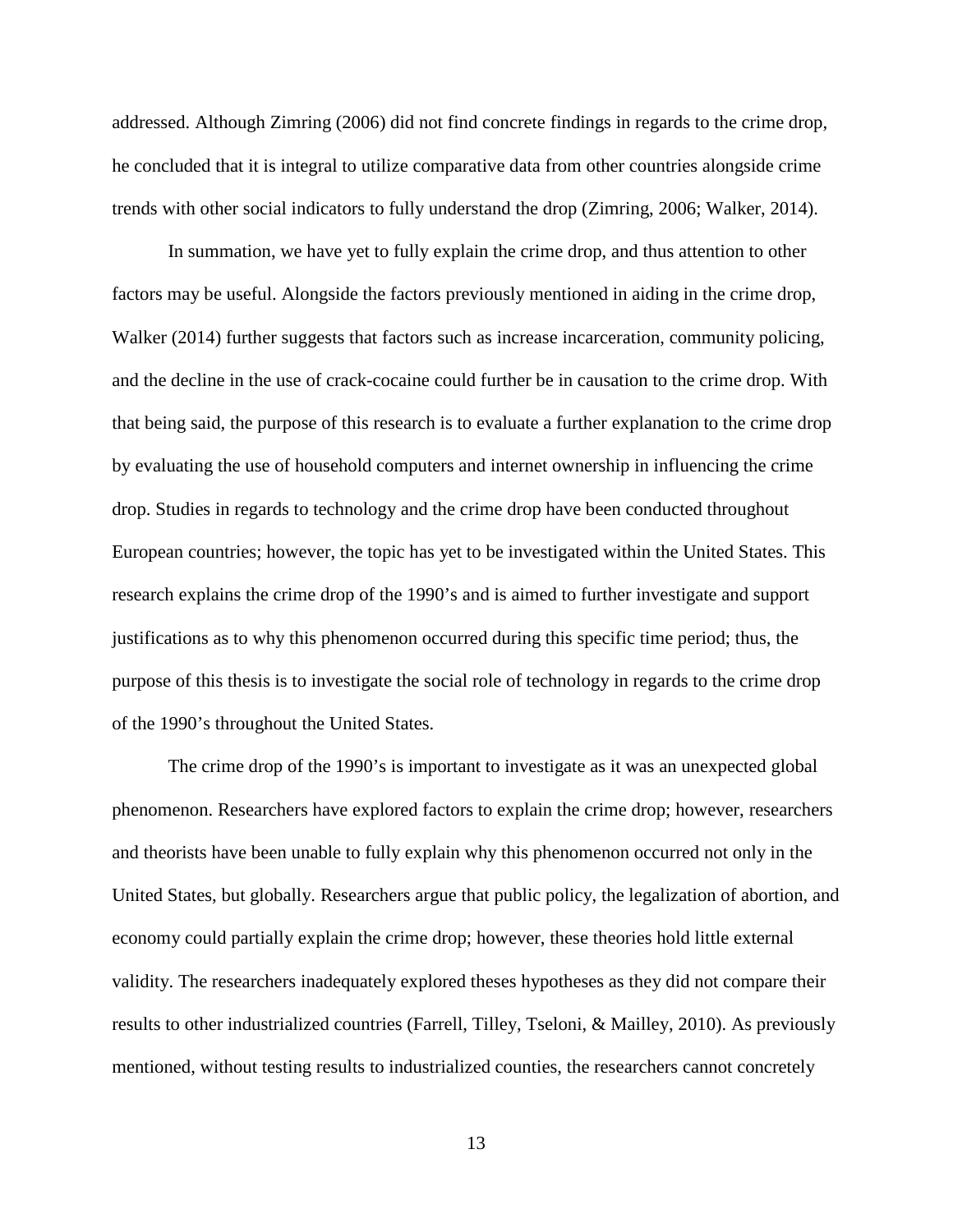state that these are the entirety of the reasoning's for the crime drop throughout the world (Zimring, 2006). As there is little external validity, an explanation to fully explain the sudden decrease of crime has yet to be revealed.

Before advancing to the next chapter it is vital to address the research question as well as the hypotheses that were tested within this study. The purpose of this thesis was to understand if the increase in ownership of household computers and internet had an effect on the decrease in crime during the 1990's. This research question was tested through three separate hypothesis (noted in Table 1) that will be further explained in chapter three of this thesis.

Table 1. *Hypotheses* 

| Hypotheses        | Description                                                           |
|-------------------|-----------------------------------------------------------------------|
| Hypothesis One:   | the increase in ownership of household computers caused a decrease in |
|                   | crime rates                                                           |
| Hypothesis Two:   | the increase in amount of households that have the internet is in     |
|                   | causation to a decrease in crime rates.                               |
| Hypothesis Three: | Those who have a higher income own more computer devices within       |
|                   | their household                                                       |
|                   |                                                                       |

The next chapter of this thesis will address prior literature available in regards to the crime drop, the use of household technology, and address a theoretical perspective that is tested to help support the research question. Chapter three will further explain in detail the hypotheses tested, the variables, research deign, data, data collection, analysis, limitations, and future research. Moreover, chapter four addresses the results that were found from each hypothesis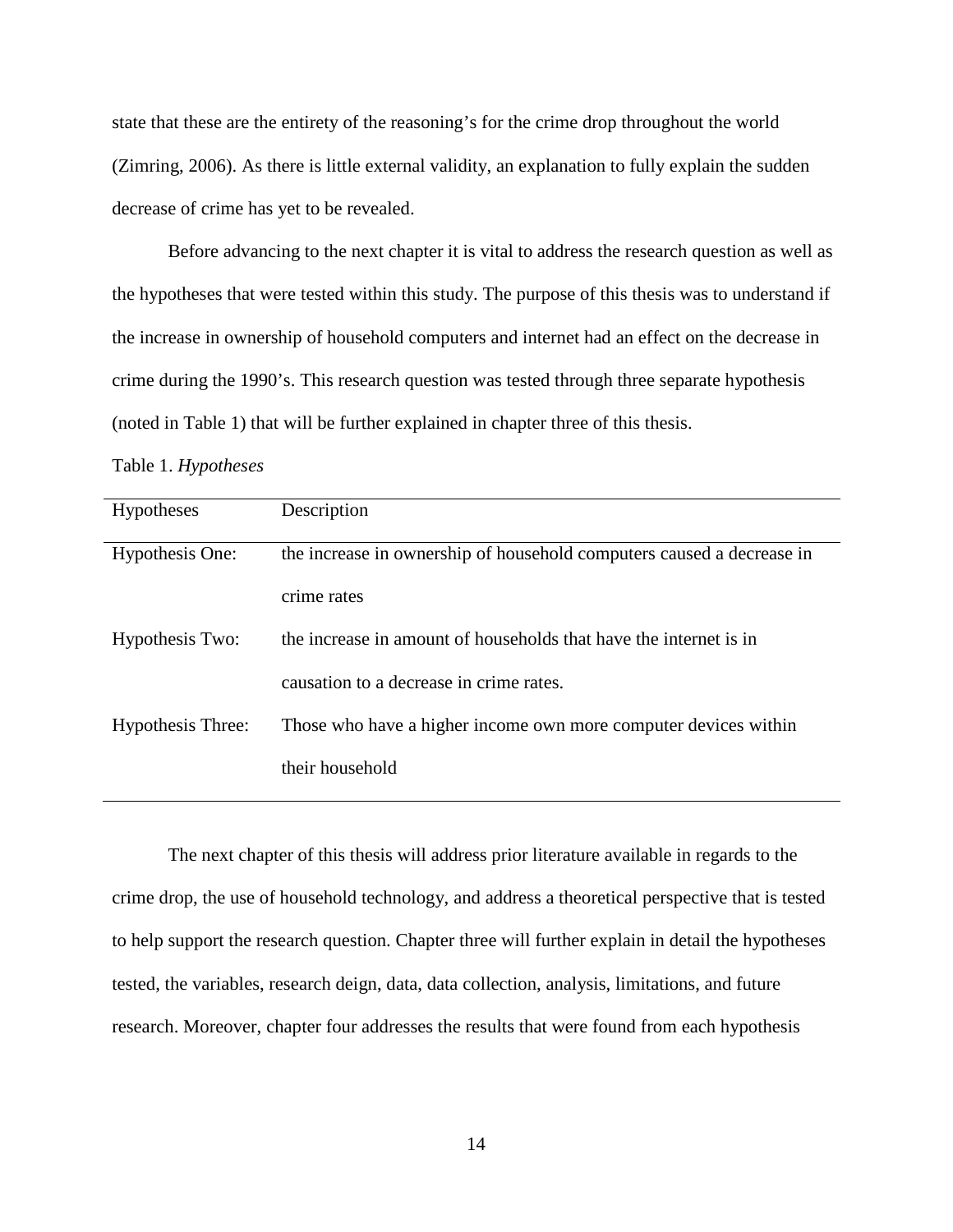tested within this study. Last, chapter five includes a discussion of future research that can be conducted from this thesis with an overall conclusion of this study.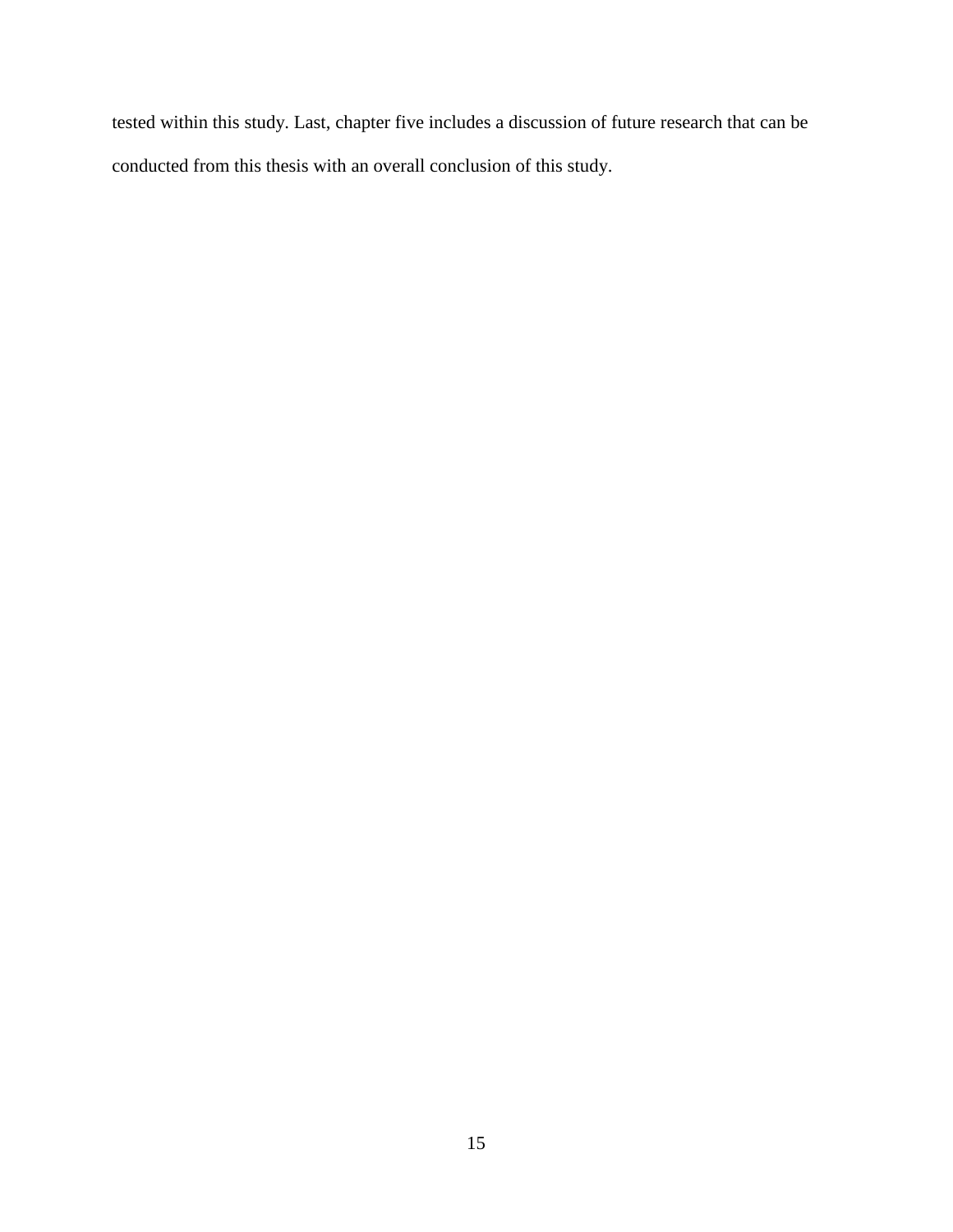#### CHAPTER 2

#### REVIEW OF THE LITERATURE

To date, the dramatic decrease in crime throughout the 1990's has been explained through factors such as shifts in public policy, the legalization of abortion, and the booming economy; however, the crime drop has yet to be explained concretely as these factors cannot completely account for the crime drop. An unstudied phenomenon is the idea of the growth of technology exploding during the same time as the crime drop. The usage of communications media drastically increased, particularly with the commercial use of the *World Wide Web* in 1991 (Computer Science Museum, 2006; Hayward, 2013).

In the 1990's, researchers suggested that the increase in technology would create an increase in acquisitive offences (crimes committed for material gain such as theft and robbery); however, these types of crimes have been found to decrease as the household ownership of electronic goods increased (Cashmore, 2012; Field, 1999). Cashmore (2012) argued that there are multiple possible factors that explain how the increase in technology reduced the crime rates in the 1990's. For example, as the daily routines of society began advancing, the progression of technology advanced and became an important factor of individual's daily lives. Uggen and McElrath (2013) further stated that the location where individuals spend their time has an effect on crime. Individuals became more stagnant as computers became common within households; thus, individuals utilized their free time from their households to enjoy these technological advances (Hayward. 2013). The growing use of technology allowed people to connect online from all over the world, a changing way of communication from the past (Uggen & McElrath, 2013). This alteration in communication further alters economic life, social life, and the risks and rewards of criminal behavior (Kraut et al., 1998; Uggen and Mcelrath, 2013). From the comfort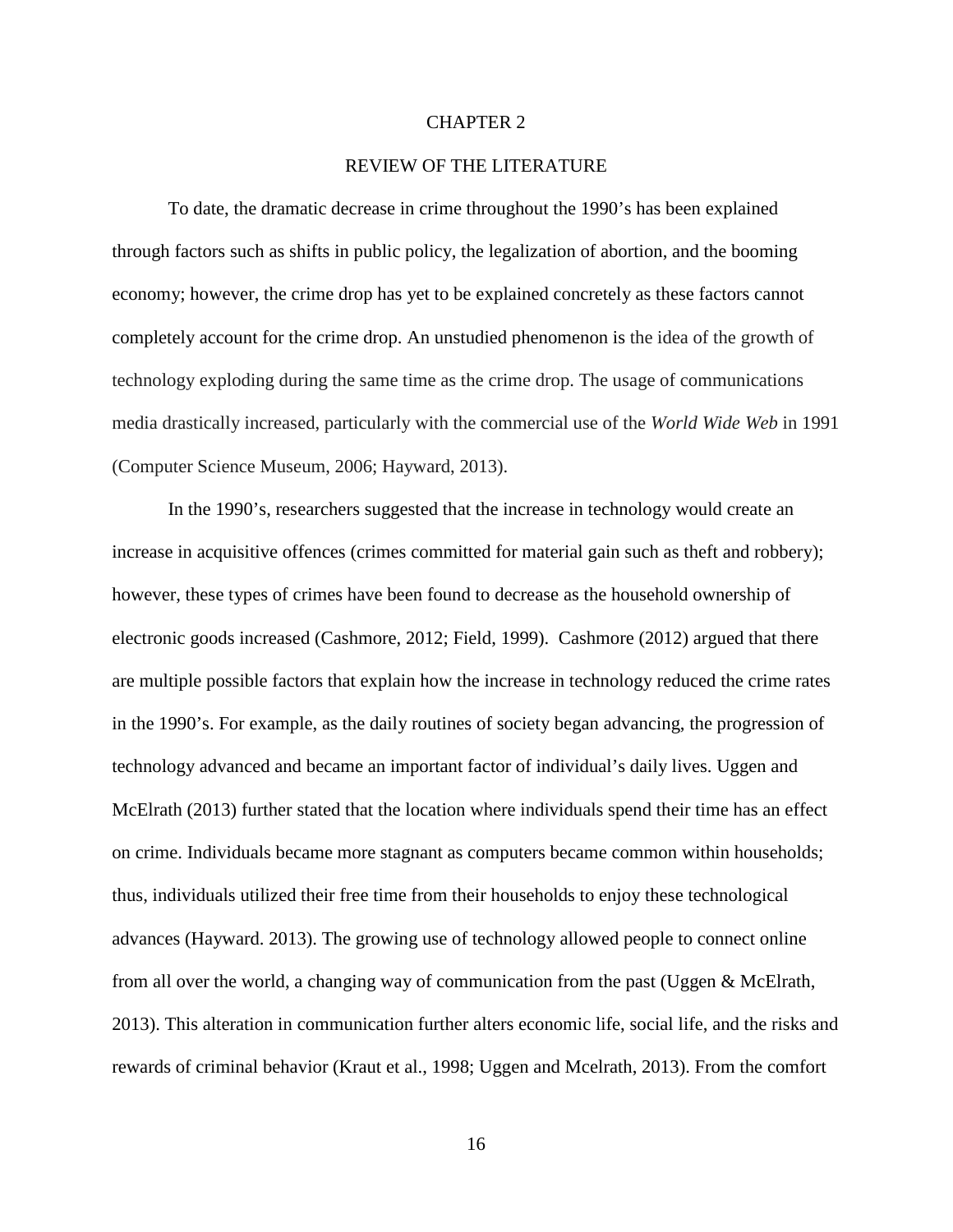of one's home, technology allowed individuals to decrease their boredom levels, obtain quick and easy availability to the media, have online communities, and work from home. How people spend their time influences the risk of both victimization and offending. The physical and social environment that one surrounds themselves with either creates or limits criminal opportunity (Felson, 2007). It is further important to address the development in the use of technology as computers and internet had a social role in the crime drop.

#### **Computer Development**

To effectively evaluate the effects of technology on the crime drop, the growth of computers within United States resident's households must be addressed. The first idea of a computer was developed in 1937 at Harvard University by Howard Aiken (Cohen, 2000). This computer was similar to a mechanical calculator called the MARK I which held a number of switches, mechanical relays and cards. Although this was not a typical computer, Aikens machine was pivotal as it inaugurated the computer age (Cohen, 2000).

The introduction of modern computers began in 1945 starting of the first of five generations of computers with the fifth generation being within the future. During this generation, the first large scale computer was built at the University of Pennsylvania by Dr. Eckert and Dr. Mauchly (Mixdorf & Goldsworthy, 1996; Rosen, 1969). This model was called the Electronic Numerical Integrator and Calculator (ENIAC) and was not purposed to be a stored program computer (Mixdorf & Goldsworthy, 1996). For this device, programs were "installed and changed by engineers who changed the wiring among its various components" (Rosen, 1969, p. 8). These types of computers utilized vacuum tubes and did not hold any software (Denning, 1971). In 1945, a draft of a report proposed a new computer called the Electronic Discrete Variable Computer (EDVAC) which was purposed to be the first stored program computer.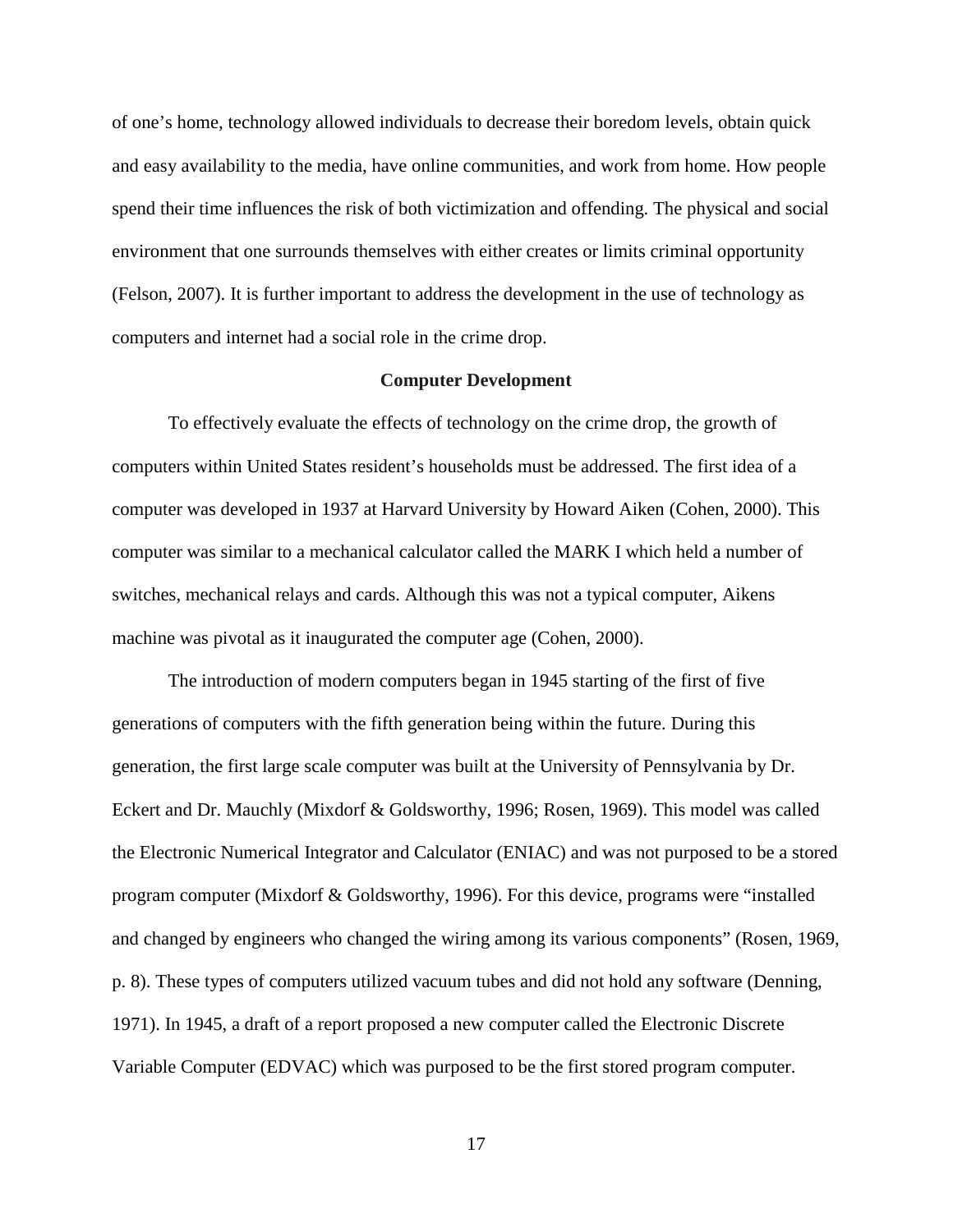The second generation of computers began in 1956 and ended in 1963 and was characterized by the transistorized computers (Rosen, 1969). This period transitioned out of vacuum tubes and moved towards transistors (Rosen, 1969). During this time in 1952, a product that was years ahead of other computer developers, called Remington Rand, was launched into the computer field (Cotrada, 2000; Rosen, 1969). The computers became smaller and were significantly faster than once before. IBM 650 was further launched during this generation and created a trend for business. These computer types were business oriented, expensive, and ran at a medium speed (Rosen, 1969). During this time, computer languages was further developed such as the algorimtic language (ALGLO), which defined a set of valid instructions for the computer to be able to think for itself.

Furthermore, the third generation of computers started in 1963 and finished in 1971. The transition from second generation computers to third generation computers was not as drastic as the transition from first generation computers to second generation computers (Rosen, 1969). The distinction from second to third generation computers comes from the manufacturers and eliminations of utilized transistors, while the third generation utilized integrated circuits (Denning, 1971). The computer machine had higher level languages creating a greater independence of the machine. Computers were slowly becoming quicker, smaller, and less expensive; however, during this point in time, computers were still limited to science, engineering, and businesses (Denning, 1971).

The fourth generation of computers began in 1971 and continues to date, holding the greatest amount of changes thus far. Computer developers were able to find a solution to allow millions of transistors to be on a single chip resulting in a fast random access to the memory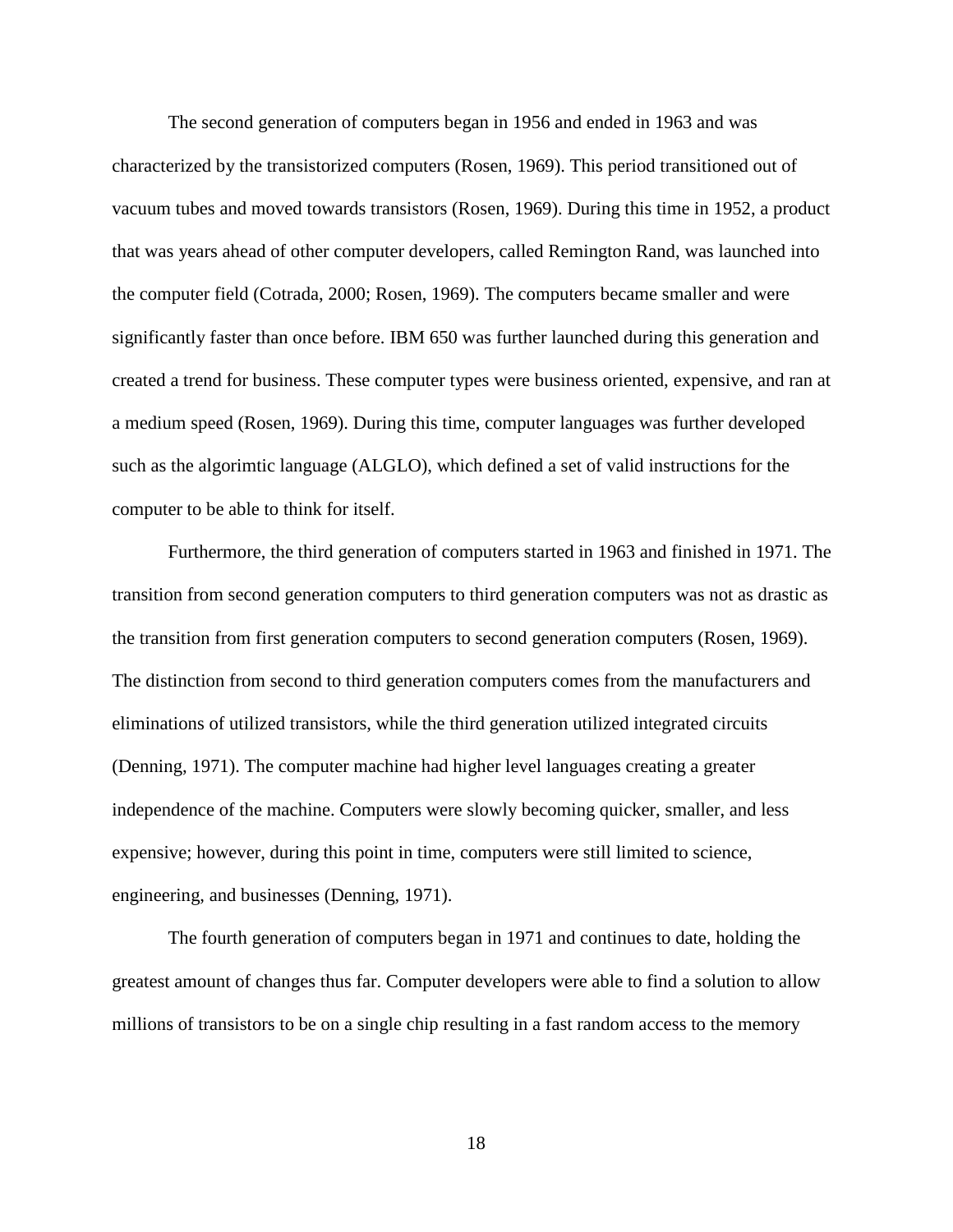(Bell, 2008). This generation was deemed the breaking point of computer technology as the *MOS* and *CMOS IC'c* eliminated the earlier, slower moving technologies (Bell, 2008).

The thriving economy of the 1990's gave society the opportunity to improve their lifestyles including generating the ability to afford fourth generation computers. As previously stated, prior to the 1990's, computers were limited to science, engineering and business; however, with the thriving economy at the time, the growth of social communications within the home, such as the internet, also began to thrive (Jorgenson, 2001; Kraut et al., 1998; Pastor-Satorras & Vespignani, 2007). During this time period, computers started becoming a household social norm. Compared to the first ENIAC, computers were now 36,000 times faster, 0.00003333 percent of the size, had a memory capacity that was 1000 to 5000 times larger and cost about 0.00003333 percent of the price (Berndt & Rappaport, 2001). The cost of a household computer in the beginning of the 1990's held to be about \$1,500. As computers moved through generations, the cost decreased while the performance of the product continued to increase (Bell, 2008); however, the more economically stable a household, the greater likelihood that household will have personal home computers and internet access (File, 2013; Newburger, 2001). Nevertheless, there has been an increasing affordability for some of these goods. The increase in communication technology alongside the booming economy and the internet, created an increase of the availability for society to purchase technological devices. The combination of these factors ensured that the prevalence of technological use within homes would steadily increase.

In 1990, the internet was commercially opened to households worldwide through *The World* and in 1991, the popular *World Wide Web* was released (Zakon, 1997). In 1994, communities began to be directly hooked up to the internet allowing the internet to be prevalent in households (Zakon, 1997). During this time, there was a shift in society as products were now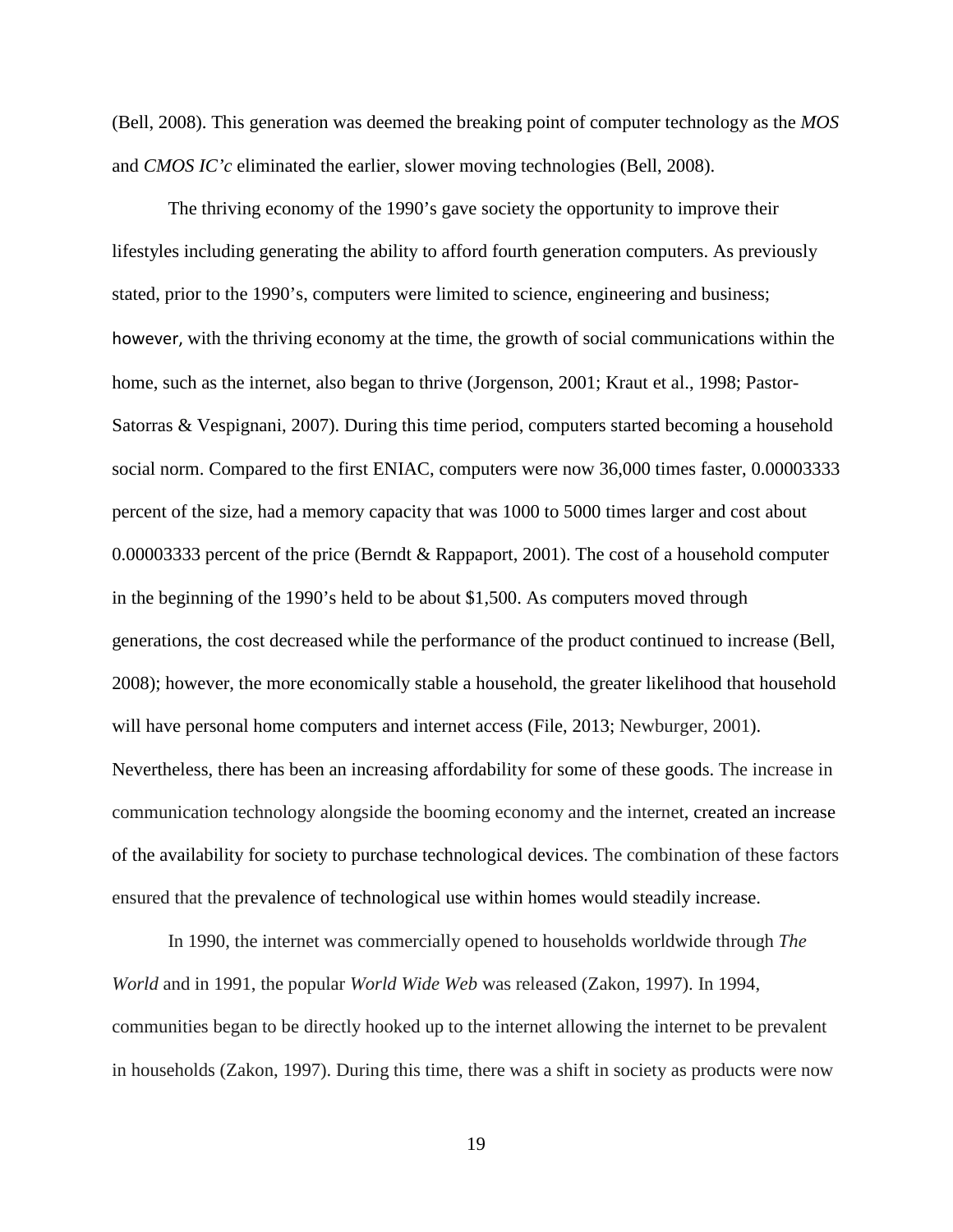available for order through the household computer. Everyday life saw change with the growth of technology. Without having to leave their personal location, products such as clothing and food services could be delivered to the household and individuals could access chat rooms where they could talk to others from all over the world (Zakon, 1997). This need for the internet caused millions of people to obtain electronic devices in order to allow them connect to other hosts worldwide (Jorgenson, 2001; Kraut et al., 1998; Pastor-Satorras & Vespignani, 2007).

Qualman (2009) stated that it took the radio 38 years, television 12 years, and the internet four years to reach an audience size of 50 million people. In 1989, the internet had 130,000 hosts and 3,900 domains with only 15 percent of households having a personal computer with no access to home internet (File, 2013; File & Ryan, 2014; Newburger, 2001; Zakon, 1997). By 1997, the internet held 19,540,000 hosts and 1,301,000 domains with 36 percent of United States citizens owning a personal computer and 18 percent of those having internet access (File, 2013; File & Ryan, 2014; Newburger, 2001; Zakon, 1997). In 1991, 31 countries used the *World Wide Web* and six years later, in 1997, 171 countries were in use of the *World Wide Web* (Zakon, 1997). The purpose of this chapter is to provide a general understanding of the empirical studies that are relevant to this thesis.

#### **Previous Studies**

Prior to the crime drop, a study conducted within the United States researched the volume of leisure activities within the household and the relations with crime and compared those relations to leisure activities away from the household and the association with crime (Messner & Blau, 1987). Messner and Blau (1987) based this research off the premise of "a symbiotic relationship between legal and illegal activities, namely, that the nature and volume of criminal activity will reflect the structure of the normal, routine activities in which people are engaged"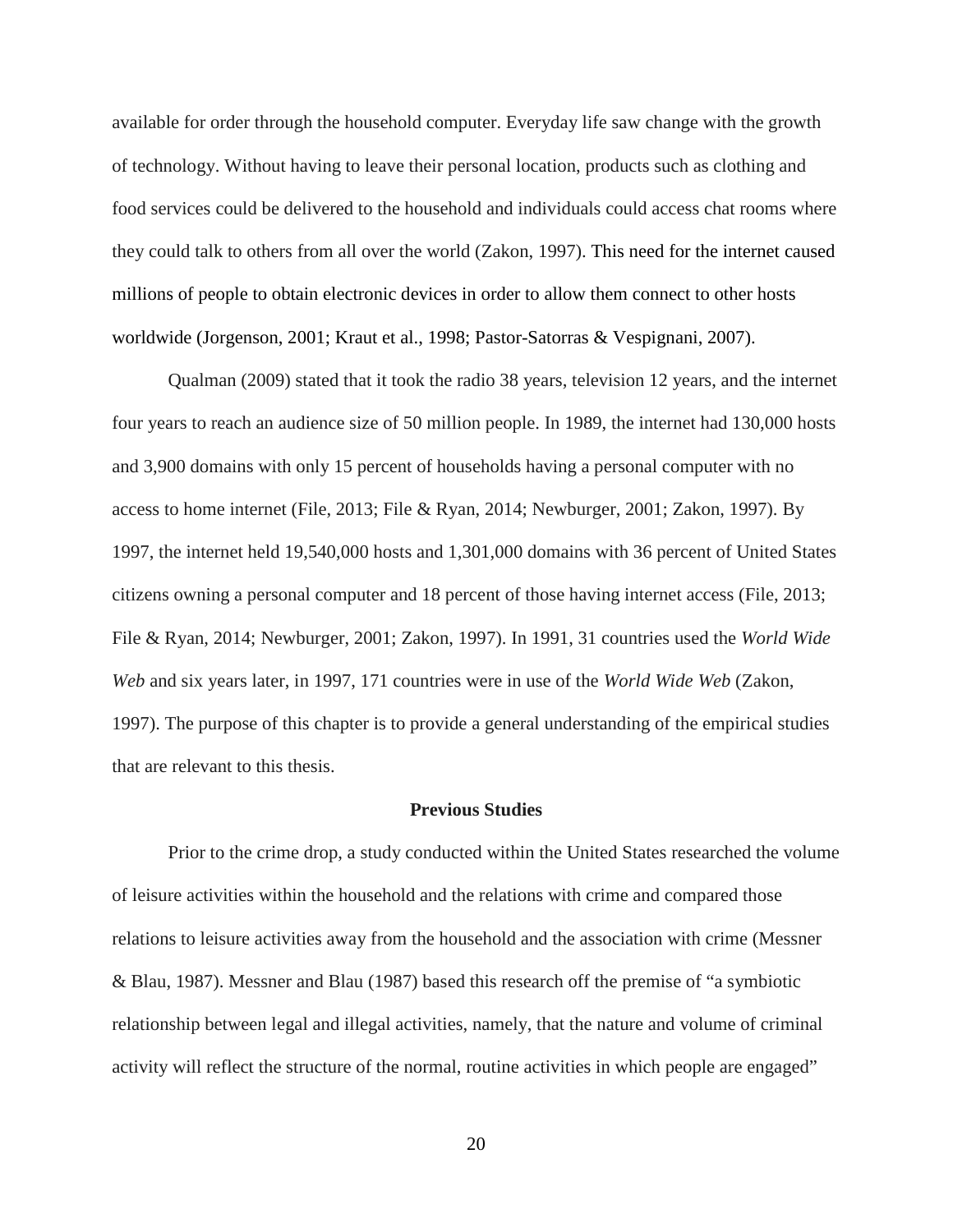(p. 1035). Although this study was conducted before the household normality of computer and internet devices, the study focuses on routines such as television watching within the household and crime rates. The research hypothesized that "activities such as television viewing should reduce the risk of criminal victimization, whereas participation in activities outside of the household – notably in prevalent cultural activities, including attendance at sports events and cinemas – should increase the risk of victimization" (Messner & Bleu, 1987, p. 1037). There is a correlation between crime rates and victimization rates. When criminal victimization increases, crime rates increase and while criminal victimization decreases, crime rates decrease as well (Lauritsen & Rezey, 2013). This study concluded that leisure activities that are conducted around or within the household reduced levels of crime where leisure activities that were away from the household was conducive to higher rates of criminal victimization (Messner & Bleu, 1987).

The idea of media entertainment reducing crime in the 1990's was first developed by Jordan Cashmore (2013) in the United Kingdom. One year later, a consecutive study investigated the same subject through a theory called 'edgework' (Hayward, 2013). These researchers attempted to understand if the advancement in media became a "substitute and a distraction from committing real life crime" (Hayward, 2013, p. 1) and well as to "bring criminology a small step closer to fully examining the possibility of positive, crime-preventing effects of home-based entertainment and communication technologies (Cashmore, 2012, p. 3). The researchers both utilized statistics from the British Crime Survey as well as independent research to understand the ownership and use of leisure communications technology.

Cashmore (2012) utilized routines activities theory to hypothesize the answer to the crime drop. He suggested that the answer could be found through new activities that alter societies routines that were occurring at this point in time, such as inventions and technologies. Hayward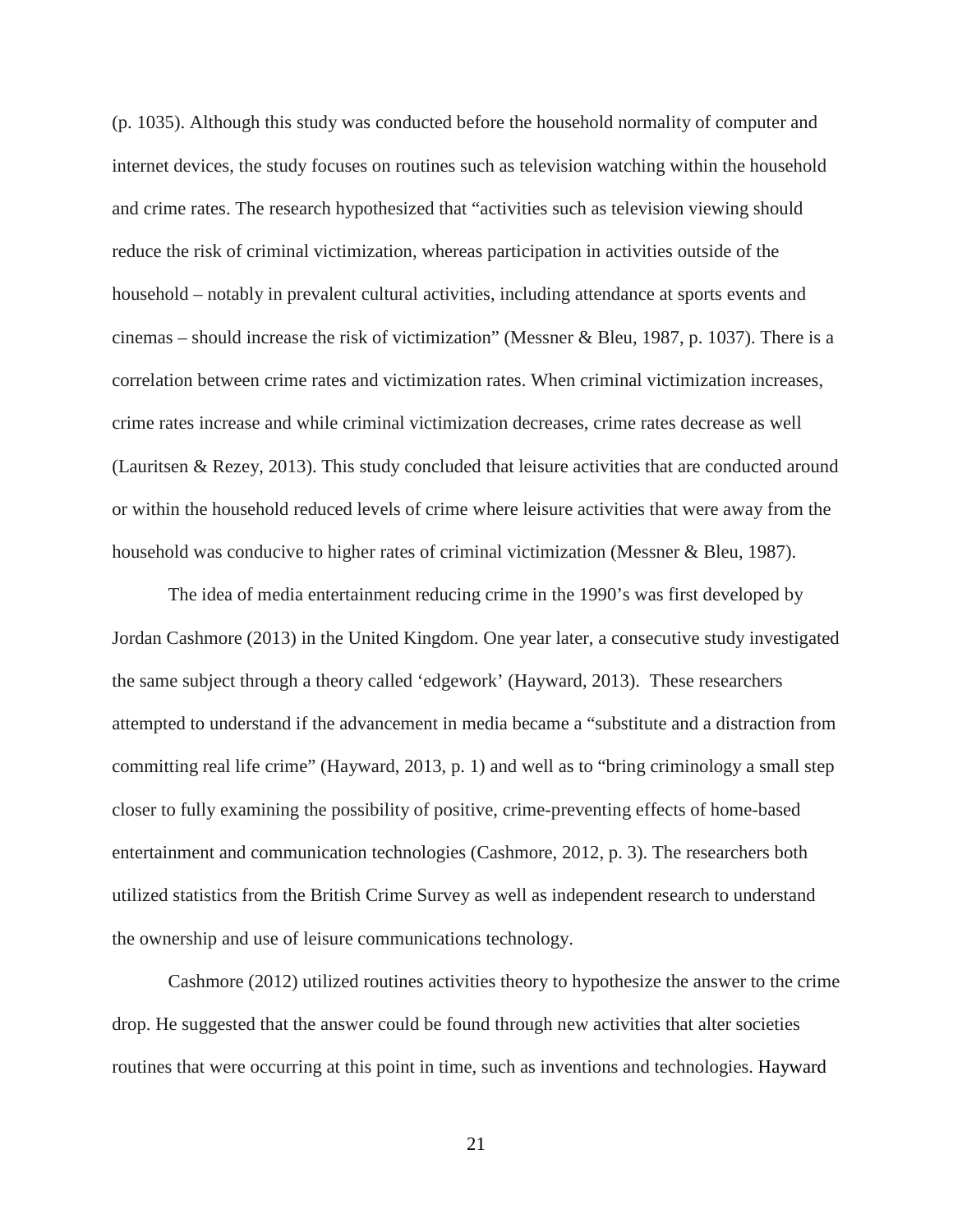(2013) agreed in that the growth in technology has given society a distraction from committing crime through new human activity and/or invention. As previously stated, the alteration in communication through household media usage alters economic life, social life, and risks and rewards of criminal behavior (Kraut et al., 1998; Uggen & McElrath, 2013). Cashmore (2012) stated that the popularity that computer and internet use brought to the 1990's met the routine altering requirements that routine activities theory entails.

On the contrary, Hayward (2013) explored this phenomenon through what he called 'edgework'. Edgework is explained as "the negotiation of two extreme and opposing boundaries" (Hayward, 2013, p. 5). In other words, perusing voluntary and substantial personal risk in order to achieve ones needs for an ordered existence through excitement and thrills, such as technology (Hayward, 2013). From his studies, Hayward (2013) concluded that:

crime drops, such as the fifteen-year crime drop, happens when crime substituting activities, such as entertainment and communication media, advance. In such situations, people are given alternate, legal and affordable ways in to which fulfill their natural 'edgework' needs. This serves both a substitute and distraction from taking part in criminal 'edgework'.

Hayward (2013) concluded that entertainment and technology provided the same exhilarating 'edgework' experience as crime. Although the advancement of technology does not provide a concrete cause in the crime drop during this time period, it brings forth another plausible explanation on why this crime drop occurred within the United Kingdom.

#### **A Theoretical Perspective**

The use of criminological theories can further assist in explaining why crime rates decreased dramatically through the 1990's. Cohen and Felson's (1979) routine activities theory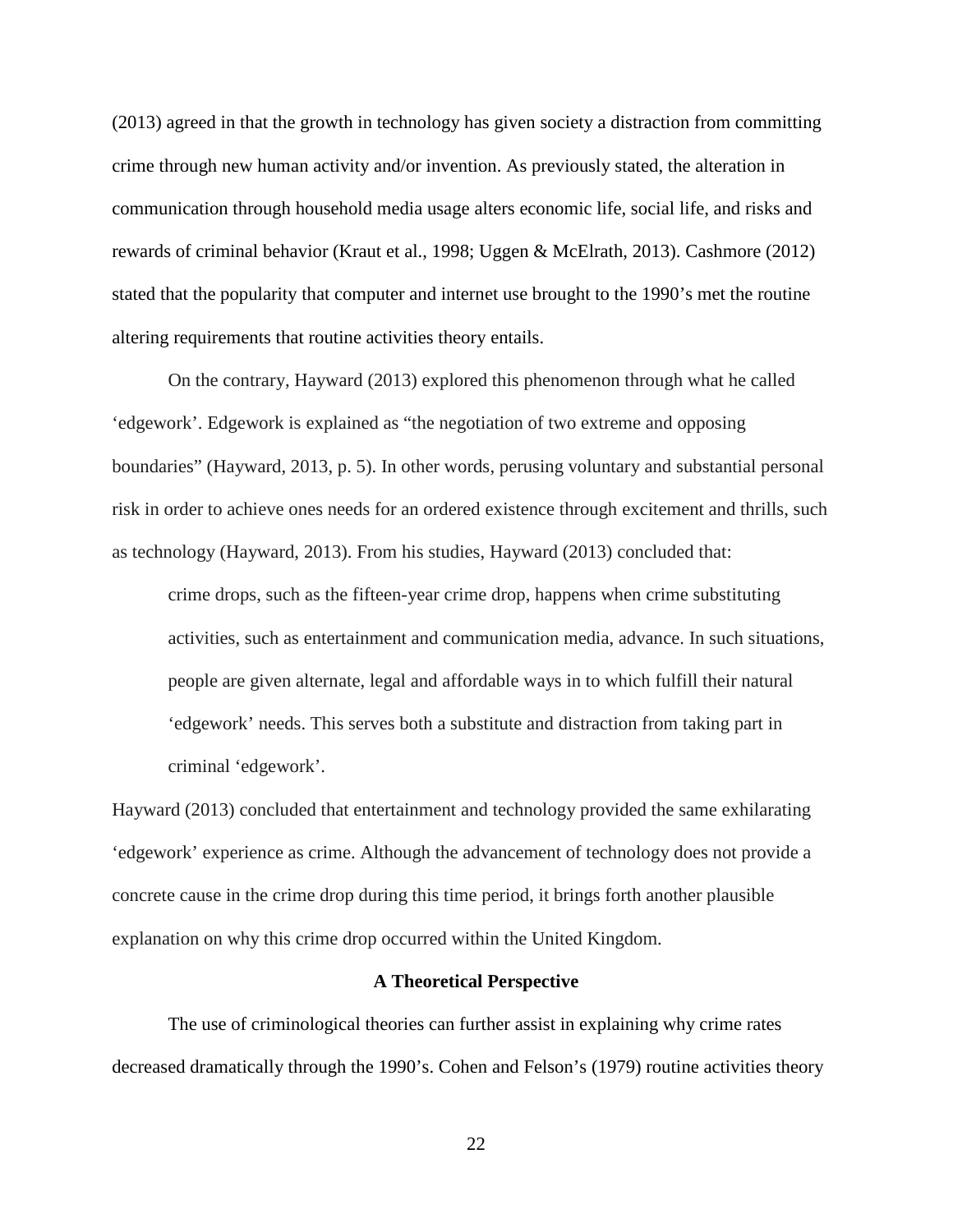supports the idea that the home use of technology aided in the decrease of crime during the 1990's. With this, it is important to address that this thesis is not a test of routine activities theory; this thesis aims to utilize routine activities theory to support the research question.

Routine activities theory is categorized as an opportunity theory and is one of the more popular theories known within criminal justice (Lilly, Cullen, & Ball, 2014). Opportunity theories suggest that crime is committed due to an opportunity being present within the physical environment of the offender (Wilcox, Land, & Hunt, 2003). Opportunities assist in shaping what choices offenders make, such as where and when to commit a crime (Lilly, Cullen, & Ball, 2014). When the opportunity and choice to commit crime is taken away from an individual, they will not commit the crime (Lilly, Cullen, & Ball, 2014). For example, Messner and Blau (1987) state that indoor activities, such as television watching, should reduce the risk of criminal victimization as this activity transpires within a household. Opportunity theorists stress that crime emerges from the routines that individuals follow within their daily lives (Lilly, Cullen & Ball, 2014). When these routines are altered in a way that minimizes opportunity, crime will not be committed.

Cohen and Felson (1979) argue that the chemistry for crime requires three necessary ingredients. These three ingredients include a suitable target, a motivated offender, and the absence of a capable guardian. With routine activities, Felson (1998) further states that the three ingredients stated must all converge in time and space. Lily, Cullen, and Ball (2015) state that the major determinant of this convergence was the routine activities of individuals in society. It is suggested that crime is influenced by the opportunities presented by the routine activities of daily life (Osgood, Wilson, O'Malley, Bachman, & Johnston, 1996); thus, structural changes in society will affect these three factors (Cohen & Felson, 1979). Felson and Boba (2010) explained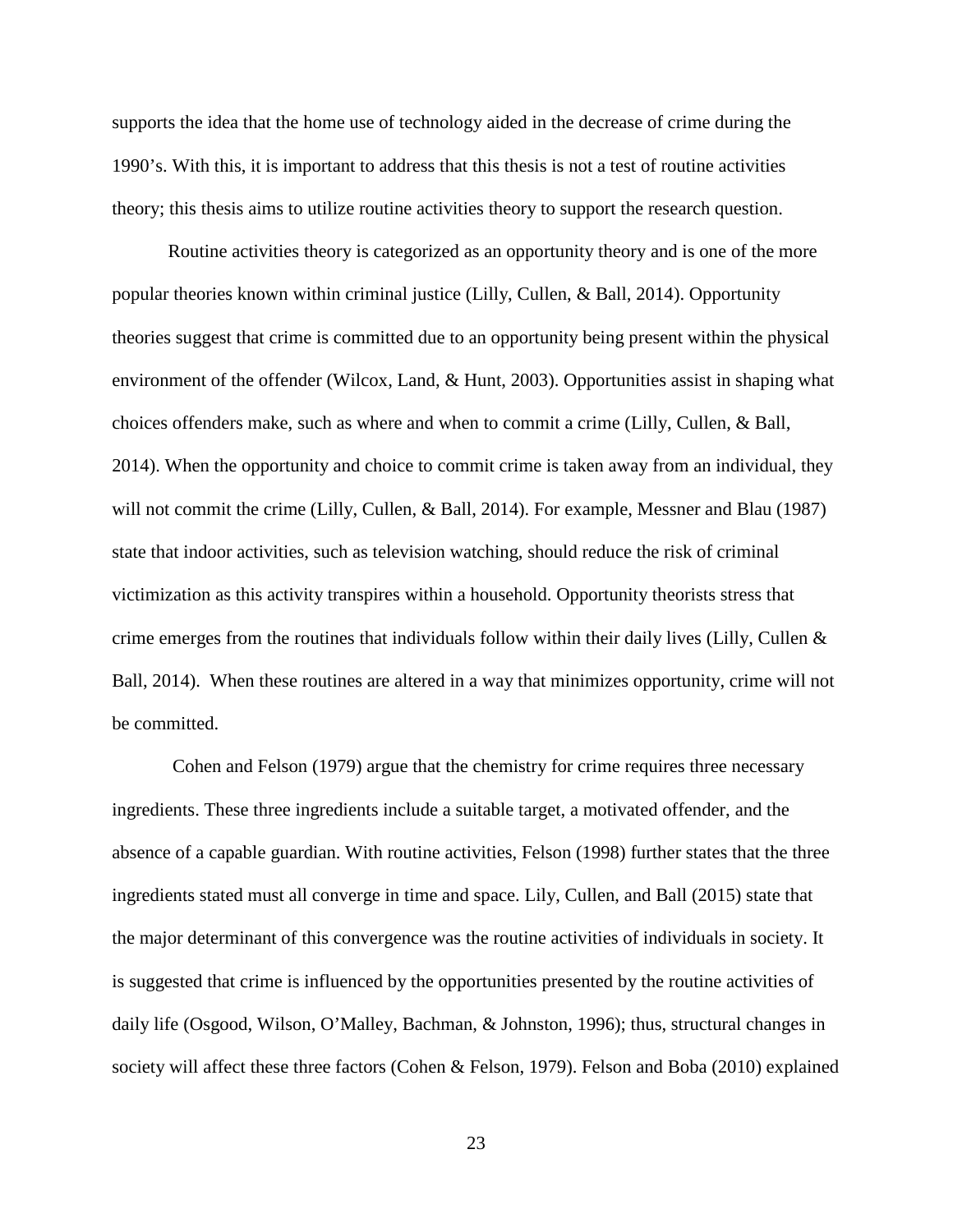routines activities theory as "a theory of how crime changes in response to larger shifts in society. The key to such change is the technology of everyday life. This organizes where we are, what we do, and what happens to us. That technology governs how crime carves its niche into everyday life" (p. 518**)**. As technology advances and becomes more prevalent, individuals daily routines will change; thus, causing an effect on crime through the structuring of offenders, targets and guardianship (Hayward, 2013).

The introduction and explosion of technology in households during the 1990's created a shift in routine activities. Technology became prominent in society, taking up significant portions of individuals time (Hayward, 2013). Research has found that there is a statistically significant relationship with household activity and crime rates; household activities, including technological related activities, entail lower risk of criminal victimization compared to nonhousehold activities (Cohen & Felson, 1979; Messner & Blau, 1987).

#### **Suitable Targets**

The first ingredient of routine activities theory includes the suitable target. Technology becoming prevalent within United States households created a decrease in the availability of potential suitable targets (Cashmore, 2012). Technology shifted individual daily routine activities through the change of location for personal targets in visible and accessible places at particular times. This created a causation for the extraction of victimization from the routines activity equation (Cohen & Felson, 1979). Victimization has been found to be lower for those who are less active and leave the home less often. As mentioned previously, victimization is also lower with those who take part in household activities (Cohen & Felson, 1979).

Household and family activities create a lower risk of criminal victimization, as spending more time within a household creates less probability of victimization in the outside world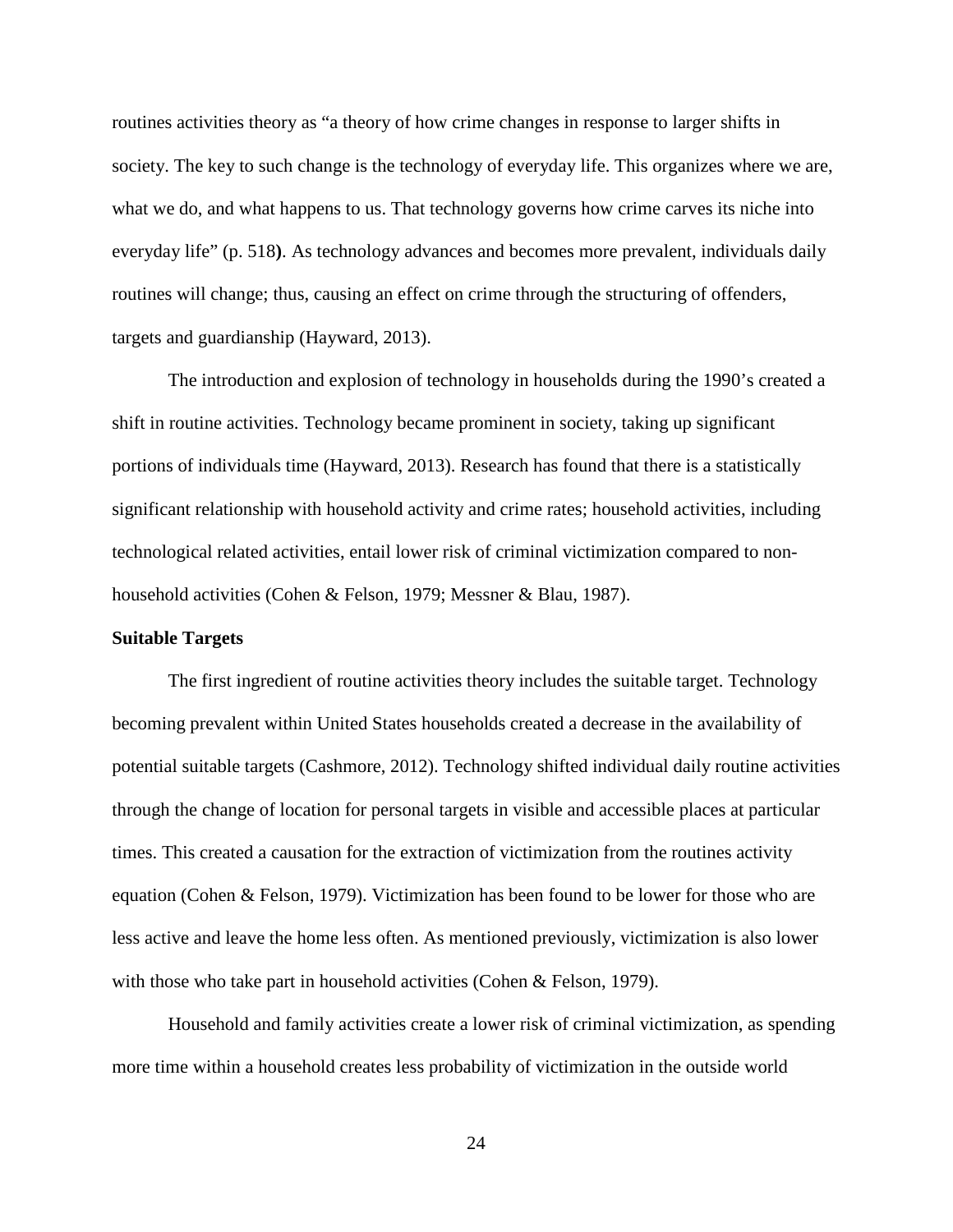(Cohen & Felson, 1979). As individuals are spending more time indoors, their chance of becoming a target of all categories of crime lessens (Cohen & Felson, 1979). The advancements in technologies have allowed mundane work to be done from anywhere (Miller, 2010). Individuals became exposed to being able to work from home, shop from home, and easily communicate with others around the world from home; the likelihood of leaving the house decreased. Victimization rates are found to be lower of those who stay around the house more, and with the increase in individuals working from home, the crime rates would inevitably drop.

Moreover, with the growth of the internet the media was given the opportunity to further manipulate and fuel public fears in regards to crime (Cashmore, 2012; Eschholz, Chiricos, & Gertz, 2003; Jewkes, 2015). Media, through online advertisements, often exaggerate the risk of victimization and lack realism, causing an unnecessary fear of crime for viewers (Cashmore, 2012; Eschholz, Chiricos, & Gertz, 2003). Fear of crime instilled in individuals caused by the media results in a 'fear of crime cycle' (Cashmore, 2012). Individuals first tune into the media, they are then exposed to the exaggeration of crime prevalence amplifying fear, and last they remain indoors to avoid victimization that they believe will happen due to not only watching the media but reading the media through technological devices as well (Cashmore, 2012). When individuals alter their routine activity to avoid victimization by staying indoors more, they return to exposing themselves to an increased amount of media, restarting the cycle (Cashmore, 2012; Goodstein & Shotland, 1982). The 'fear of crime' cycle caused individuals to displace themselves from the public, more so than they did prior to technology, to reduce their risk of being a suitable target (Cashmore 2012; Jewkes, 2015). With the reduction of "on-street convergence", potential victims isolate themselves from motivated offenders, ultimately reducing crime (Cashmore, 2012).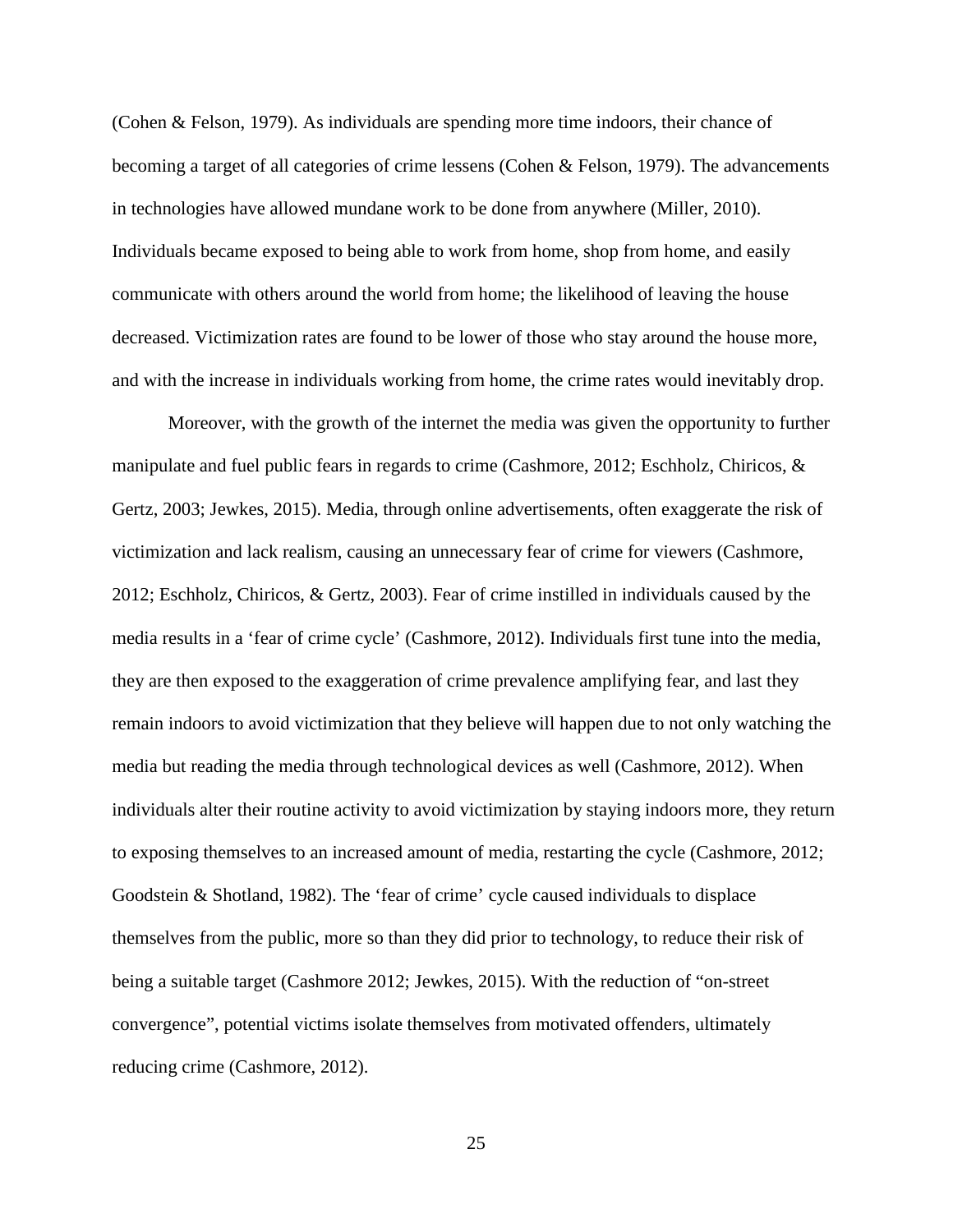#### **Motivated Offender**

A further argument to explain the crime drop through routine activities theory addresses the changes in regards to the offender. Cohen and Felson (1979) state that in order for crime to occur, a person must have the inclination to offend. Technology, specifically as it related to computers, became available to many homeowners by the 1990's; thus, technology became prominent in society and began taking up significant portions of our time (Hayward, 2012). The time that could be spend on the street offending, began being captured by technology (Hayward, 2012; Sutton, 2010). With this, there became a limited opportunity to break the law. With limited opportunity to break the law, there was a decrease in the likelihood of offenders taking advantage of the opportunity of crime (Cloward, 1959; Cullen, 1984).

Furthermore, researchers state that individuals often turn to crime due to boredom (Farnworth, 1998; Ferrell, 2004; Patterson and Pegg, 1999). With the lack of excitement in daily activities, people turn to crime to fulfill their time (Ferrell, 2004). With the entertainment that technology produces, people fill their spare time with the entertainments the technology of the 1990's created, instead of out in society committing crimes (Hayward, 2012). Technology increases daily excitement for all ages through internet, television, and computer gaming (Cashmore, 2012); therefore, the lack of excitement in daily life was minimized. This further reduced the likelihood that delinquents would commit crimes out of boredom (Freeman, 1996; Hayward, 2013). The delinquents who feel the need to commit crime can now experience the thrill of crime through computer and internet games that mimic crime in real life (Hayward, 2012). These individuals who feel the need to commit crime for the thrill were exposed to the thrill and exhilaration of criminal activity in the virtual world, without actually committing a crime, from the comfort of their own household (Cashmore, 2012; Hayward, 2012). With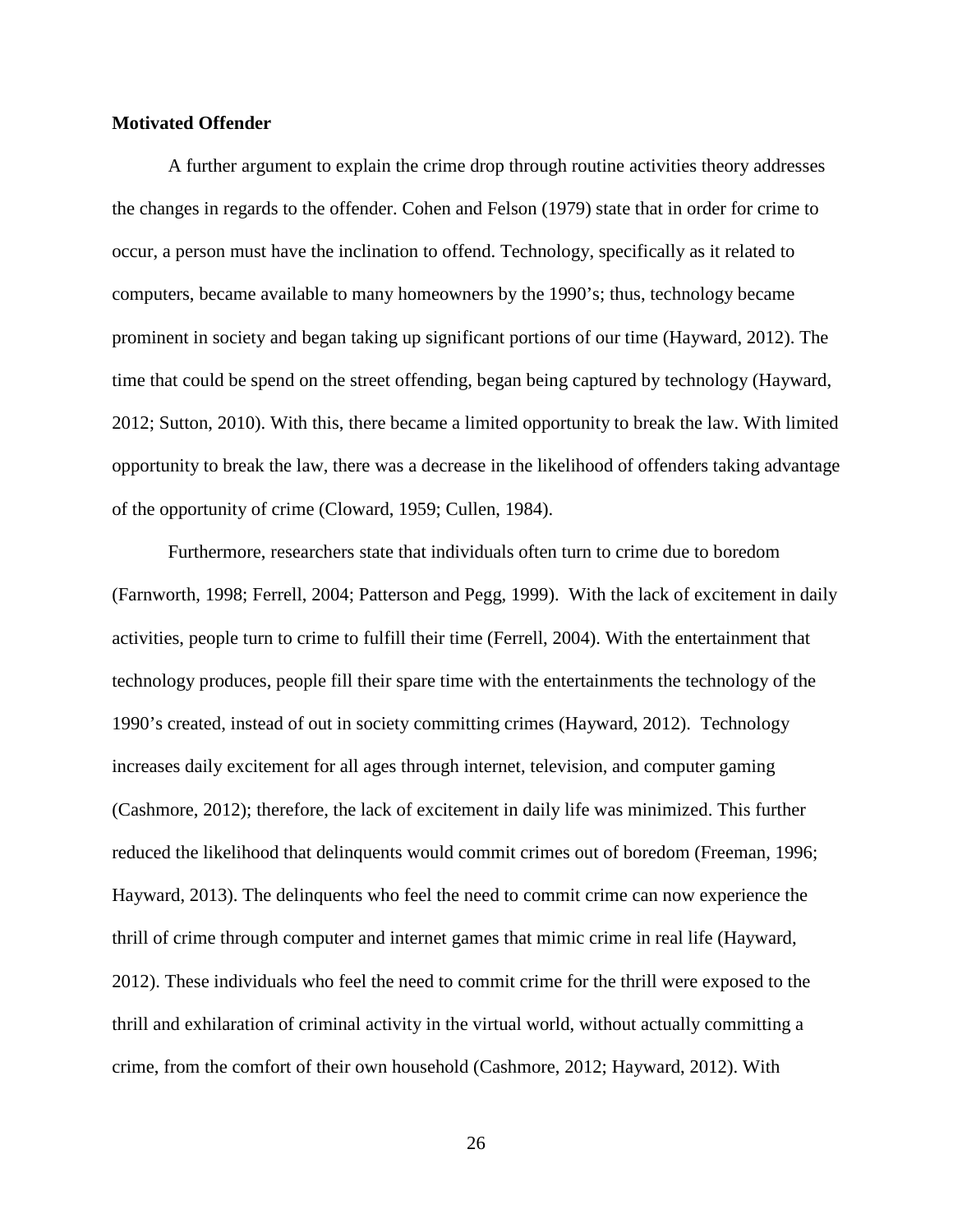individuals turning to technology instead of crime, crime rates decreased due to entertainment (Sutton, Griffiths, & Wall, 2012).

#### **Capable Guardian**

Additionally, the increase in household computer use improved guardianship as individuals devoted their time to their technology. Cohen and Felson (1979) expect "routine activities performed within or near the home and among family or other primary groups to entail lower risk of criminal victimization because they enhance guardianship capabilities" (p. 594). Researchers argue that the increase in technology may increase the amount of property crime committed as there are now an increased number valuables to be stolen; however, robbery decreased by 22 percent throughout the 1990's while burglary decreased by 38 percent (Ouimet, 2002). Notably, those who use the internet more frequently are found to spend more time in faceto-face interactions with their family (Kraut et al., 1998). When individuals spend more time at home, they are adding a guardian to not only themselves, but their house and property, decreasing the likelihood that their property will become the target of a motivated offender.

Furthermore, when youths increased their time spent on entertainment devices at home, they decreased their time engaging in unstructured socialized settings with peers without a capable guardian. Thus, the greater amount of time spent engaging in unstructured socializes setting with their peers, created a higher likelihood of deviance as there was no capable guardian to deter criminal activity (Osgood, Wilson, Bachman, O'Malley, & Johnston, 1996). For youths, spending time with peers may increase the potential for deviance, as the opportunity for deviance is presented more often (Osgood et al., 1996). With youths spending decreased time in presence of a capable guardian such as their parents, house alarms, or technology, their likelihood of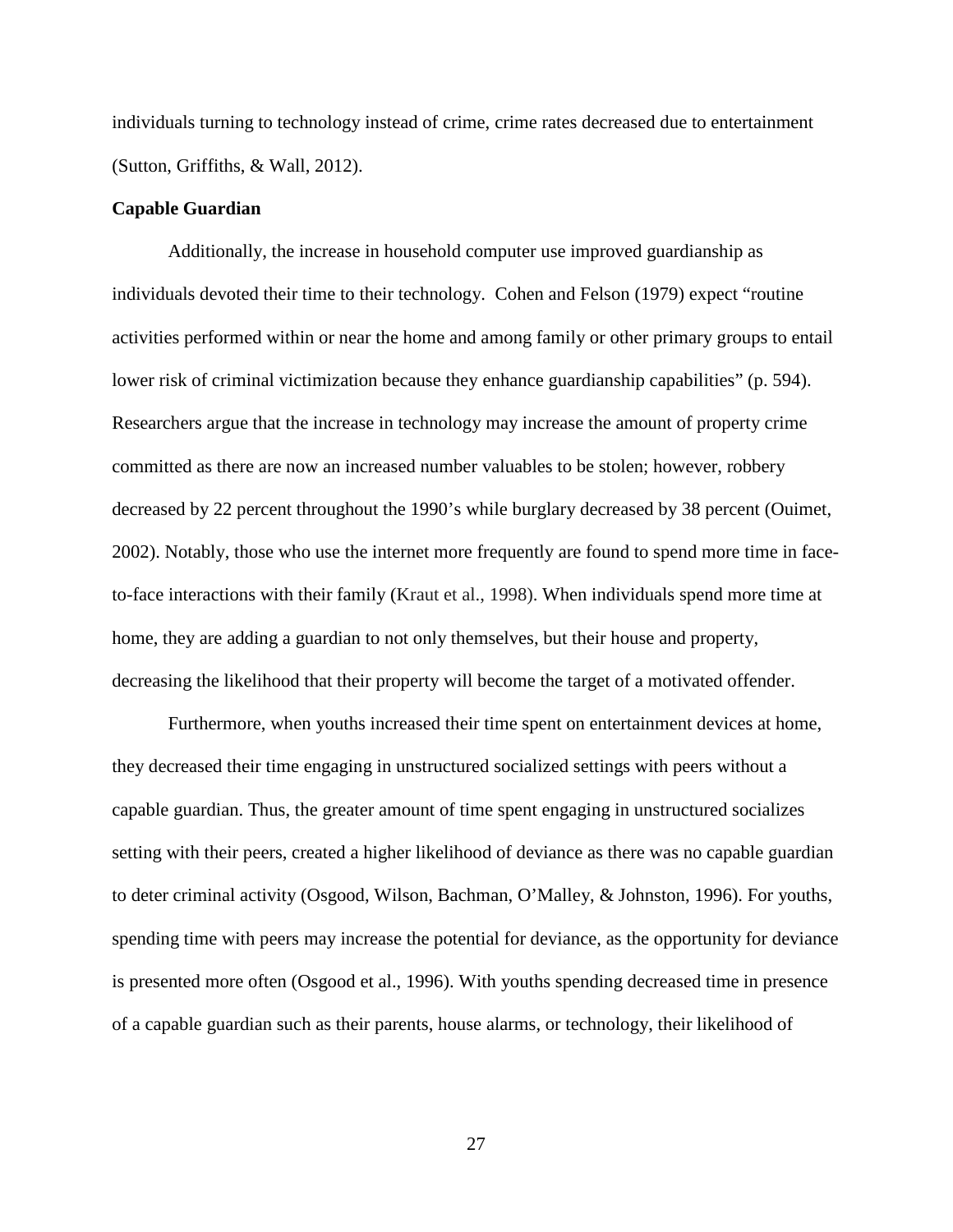engaging in criminal activity or being the victim of criminal activity drastically decreases (Osgood et al., 1996).

The shift in the structure of routine activities, due to technology, decreased the probability that motivated offenders will converge with suitable targets in the absence of capable guardians, contributing to the significant crime drop in the 1990's. The progression of technology modifies crime involvement by altering the daily routines of individuals, affecting who does what, when, where, and how (Cashmore, 2012; Felson & Boba, 2013). As Cohen and Felson (1979) found, routine activities is highly important, as opportunity must be present for illegal activities to occur. The leisure that technology has brought to the household created reasoning for individuals to spend increased time indoors. With the lack of even one of these critical elements for crime, the completion of successful crimes will decrease, highlighting the importance of technological advances on changing daily routines. The increase in a capable guardian from the time spent at home due to technological advances resulted in the decrease of suitable targets and motivated offenders; therefore, linking the use of technology with the decline in victimization and crime (Cohen & Felson, 1979).

#### **Macro Level Routine Activity**

As this thesis uses routine activities as support for the research question, it is important to explain the relations of routine activities theory at a macro-level standpoint. Multiple studies haven given validity to utilizing routine activities at the macro-level (Bennett, 1991; Copes, 1999; Messner & Blau, 1987). Researchers Messner and Blau (1987) applied routine activities in studying the relationship between the macro-level indicators of leisure activity to the rates of crime. They hypothesized that the "volume of household leisure activities is predicted to be *negatively* related to the rates of crime" (Messner & Blau, 1987, p. 1037). For this study, these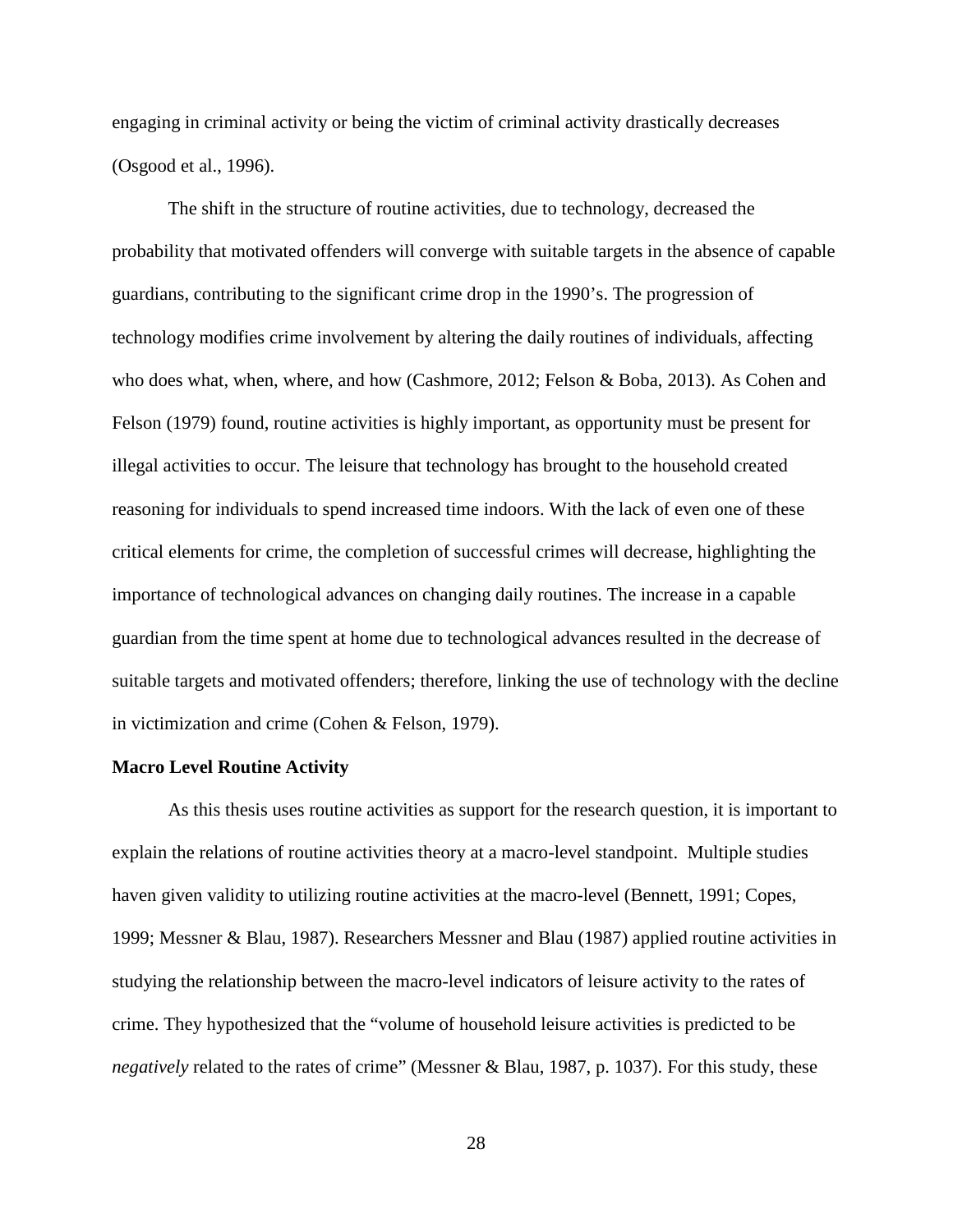researchers measured metropolitan areas as the unit of analysis. National data stating television audience size was utilized from the A. C. Nielsen Company, nonhousehold leisure activities was sampled from the 1977 Census for Selected Services, and crime rates per 100,000 population was taken from the Uniform Crime Report (Messner & Blau, 1987). This study concluded that routine activities theory implies "certain propositions about the relations between the locus of activities, including leisure activities, and risks of criminal victimization" (Messner & Blau, 1987, p. 1037) and that the routine activities perspectives on leisure "can indeed be profitably applied to the explanation of aggregate rates of crime" (Messner & Blau, 1987, p. 1047).

Bennet (1991) further conducted a macro-level study testing routine activities theory to understand the efficacy of the theory in regards to explaining the risk of crime. The study investigates four main concepts including investigating a model that is rarely researched where "the effect of structural change on crime rates is invested while assuming the mediating or intervening effect on routines activities" (Bennett, 1991, p. 148) and investigated "the relative and simultaneous effects of the routine activity approach's central concepts" (Bennett, 1991, p. 148). The research was conducted across a sample of 52 countries over a 25 year time period. The researcher the Correlates of Crime (COC) archive to utilize offense data, which included personal and property crime. The variable personal crime rate was measured by the amount of murders or the number of purposeful taking of anther humans life. Property crime was measured by "the number of acts involving the intentional and unlawful removal of property belonging to another person with dangerous aggravating circumstances" (Bennet, 1991, p. 151). This study suggests that for an explanatory tool in the micro-level realm, routine activity theory is most appropriate when particular characteristics are defined, such as: target attractiveness, target accessibility, motivation, proximity, and guardianship (Bennet, 1991).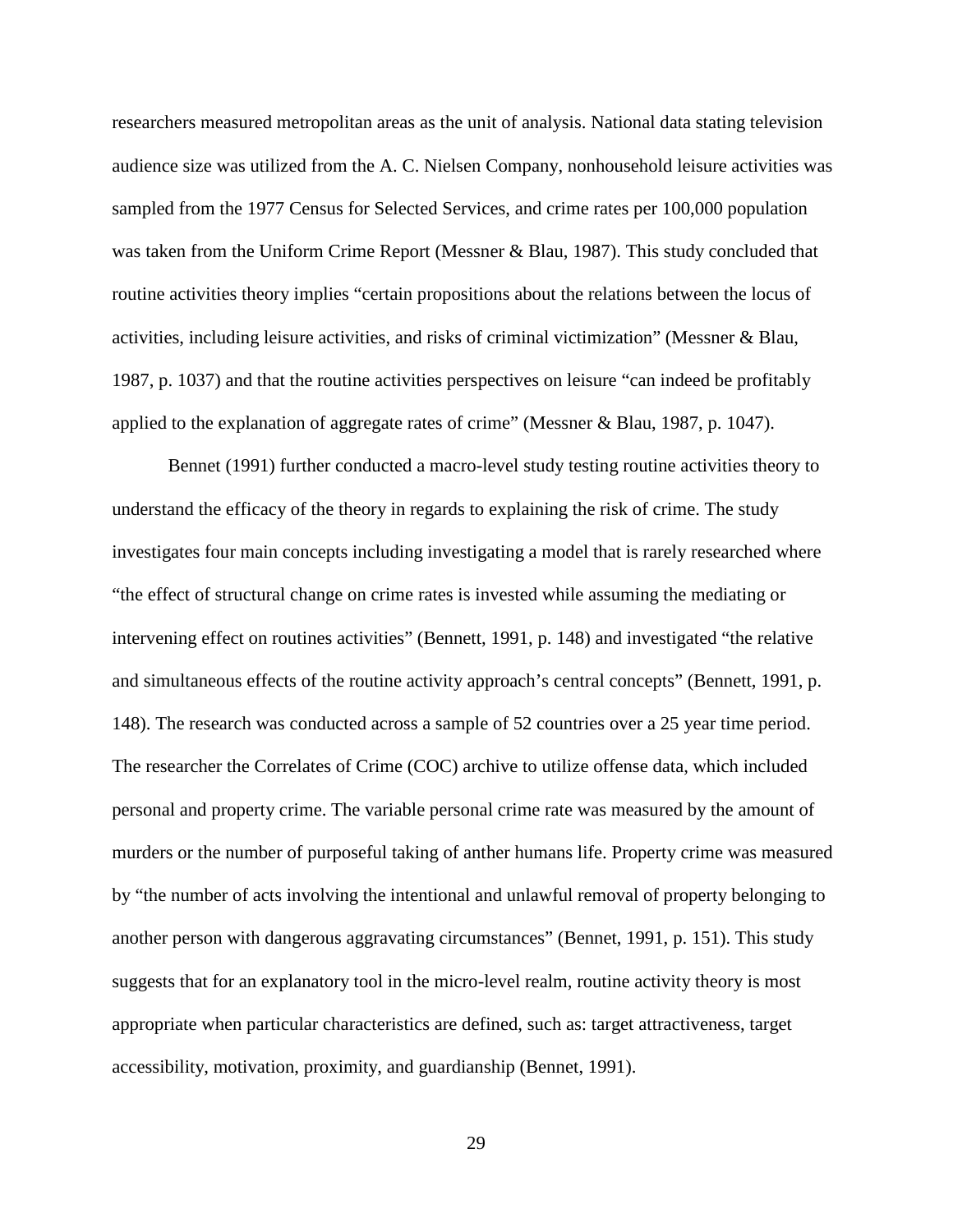Overall, Cohen and Felsons (1979) routines activities theory assists in explaining why crime decreased during the 1990's. Instead of addressing why individuals commit crime, these theorists evaluate why crime was not committed. The opportunity for crime to be committed was minimized through the daily routine activities of individuals within society. When the three components are present at the same time, the likelihood for crime in enhanced (Messner & Blau, 1987); thus, with society spending a greater amount of their time indoors on their household technological devices, there were less motivated offenders, less suitable targets, and a constant capable guardian.

#### **The Present Study**

This thesis aims to fill the gap in current literature as to why the crime drop occurred throughout the 1990's. This study utilized previous literature to find a further reasoning as to why this drop transpired. The research question for this particular study is as followed: *Research Question: Did the increase in ownership of household computers and the internet had an effect of the decrease of crime during the 1990's?*

To date, there have not been any previous studies conducted within the United States that have assessed the influence of household computers on the crime drop. The results of this study may attribute answers as to why this phenomenon occurred and how it changed society immensely.

#### **Conclusion**

The literature review served to provide a background on the research that has been conducted on the current topic. This chapter discussed how technology developed and where it stands throughout the decade of the 1990's. In addition to this, the existing literature describing the use of media technology and crime rates throughout the United Kingdom was discussed.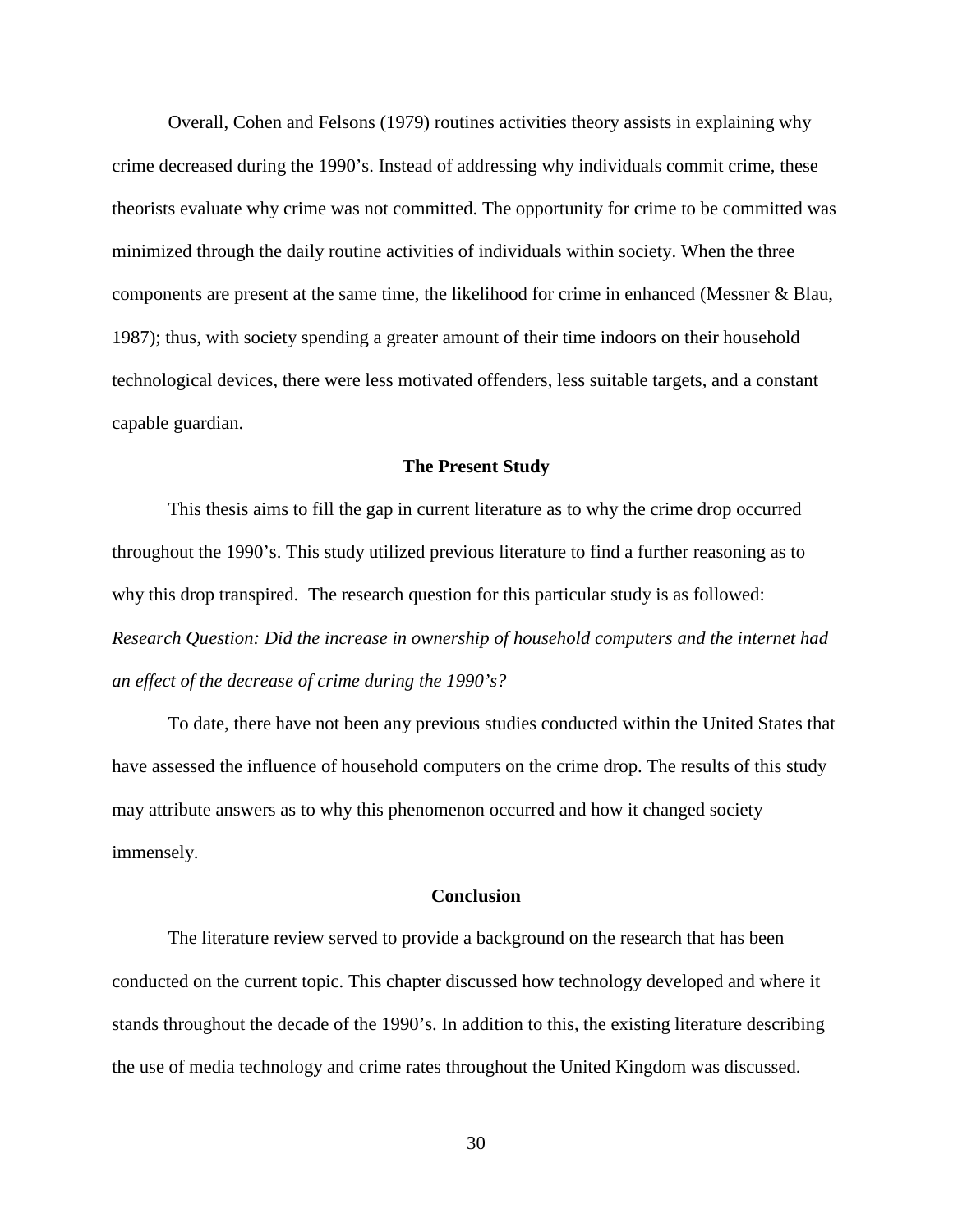Finally, this chapter discussed routines activities theory in support to the research question that is asked throughout the theses including the breakdown of the theory and an application to a macro level viewpoint. To conclude the literature review as well as the present study was briefly discussed.

The following chapter of this thesis addressed the methodology of how the study was conducted. Included within the methodology holds: the hypotheses in question, the variables that will be utilized, the research design, the data, data collection and analysis. Chapter three further included the limitations that this thesis withheld as well as the future research that would be important to conduct after the findings of this thesis. Chapter four discussed the findings to each hypotheses under the research questions. The final chapter provided possibilities for future research that could be associated with the study and gave an overall conclusion of the thesis.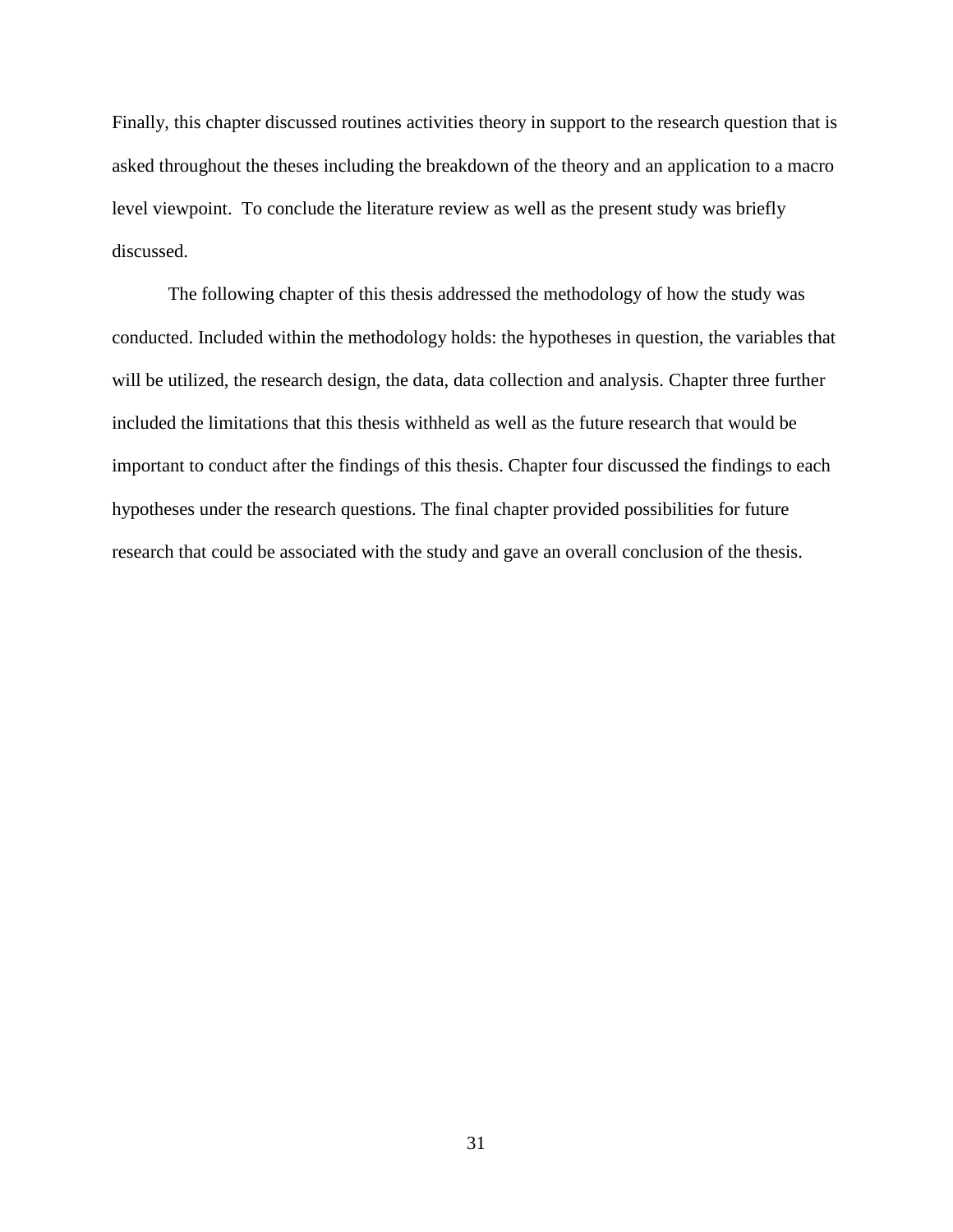#### CHAPTER 3

#### METHODOLOGY

The purpose of the current research is to explore whether the use of household computers and the internet had an effect on the crime drop during the 1990's. Few studies have taken this approach; thus, it is important to investigate. The initial section will provide an overview of the study hypotheses, which will be followed by a discussion of the various measured employed in the analysis.

#### **Hypotheses**

As previously stated, the research question that this thesis is aiming to explore is if the increased ownership of household computers alongside the internet was in causation to the crime drop during the decade of the 1990's. To fully evaluate the research question, multiple

hypotheses were tested. The hypotheses in question are as followed:

*Hypothesis One: the increase in ownership of household computers caused a decrease in crime rates*

Hypothesis one is important to evaluate as it broadly assesses the primary emphasis of the research. Testing if the ownership of technology had an effect on crime rate will give a brief understanding of the research questions addressing if the social role of technology had an effect on the United States crime drop.

*Hypothesis Two: the increase in amount of households that have the internet is in causation to a decrease in crime rates.*

Alike hypothesis one, hypothesis two supports the primary emphasis of the research. As household computers became prevalent, the use of the internet at home became common as well. Thus, it is integral to test if households had internet alongside if they owned a computer. Testing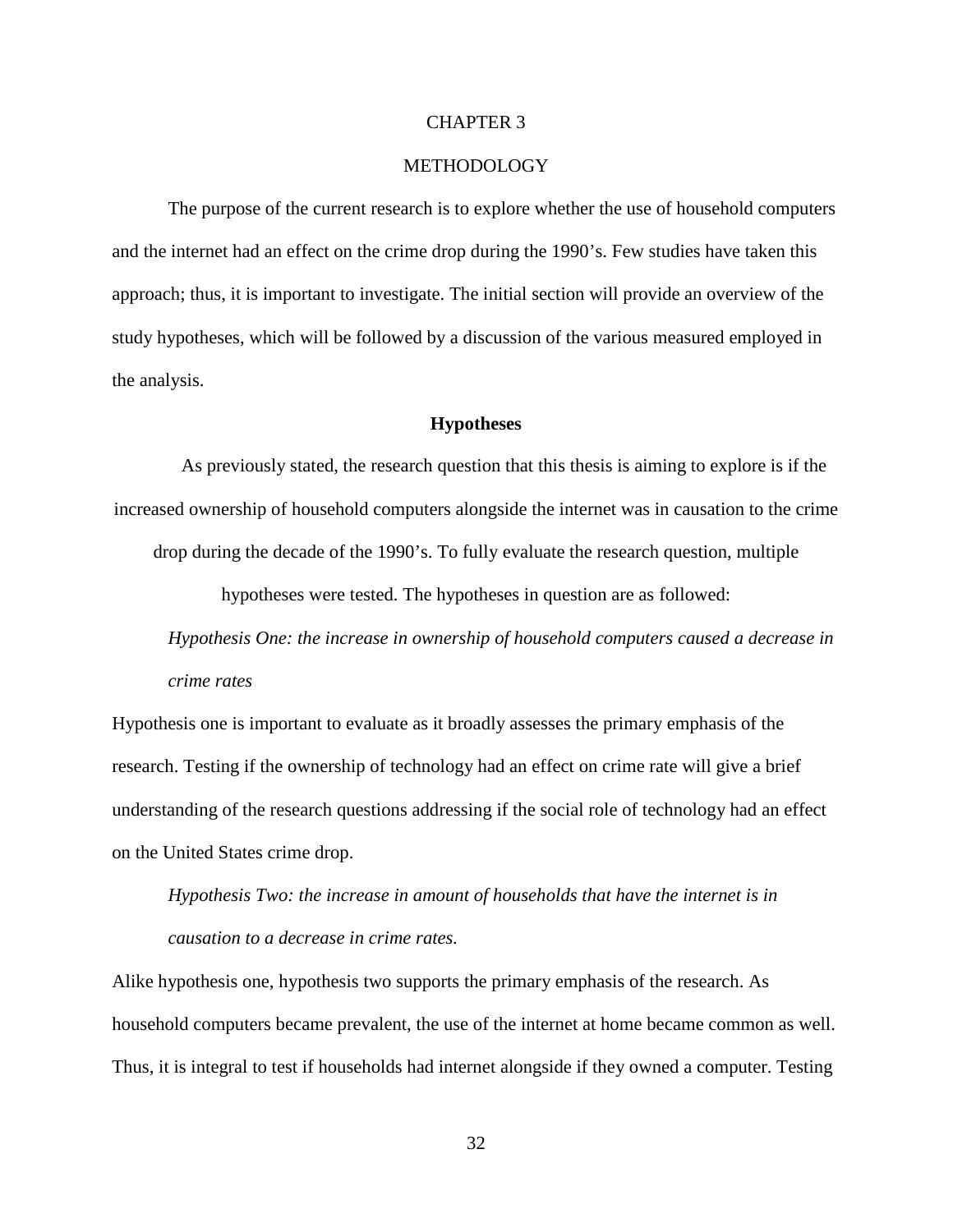if internet had an effect on the crime rate would further give support to the overall research question.

## *Hypothesis Three: Those who have a higher income own more computer devices within their household*

This hypothesis helped understand if income had an effect on who owns a computer within their house. This hypothesis gave the researcher a greater understanding of the possible status of those who own technology and how this may further affect crime rates. It is suggested that those of lower socioeconomic status commit more crime than those of a higher socioeconomic status (Patterson, 1991); thus, this hypothesis tests if a lower income group is likely to commit more crime than their wealthier counterpart due less computer availability.

#### **Data and Data Collection**

For this thesis, secondary data from two agencies were utilized to address the research questions under analysis. The sources for this research included data from the Uniform Crime Report (UCR) and the National Telecommunications and Information Administration (NTIA). The subsequent section describes each dataset in detail. To answer the research question, the information from the datasets were computed and transferred into a newly created dataset. The national average of crime was taken from the Uniform Crime Report while the variables needed for the study were taken from the National Telecommunication and Information Administrations Current Population Survey. This new dataset was created so that the variables needed could be computed and easily found.

#### **Uniform Crime Report**

The first dataset utilized was the Federal Bureau of Investigations (FBI) Uniform Crime Report (UCR). The UCR is a national based report that utilizes crime data that participating law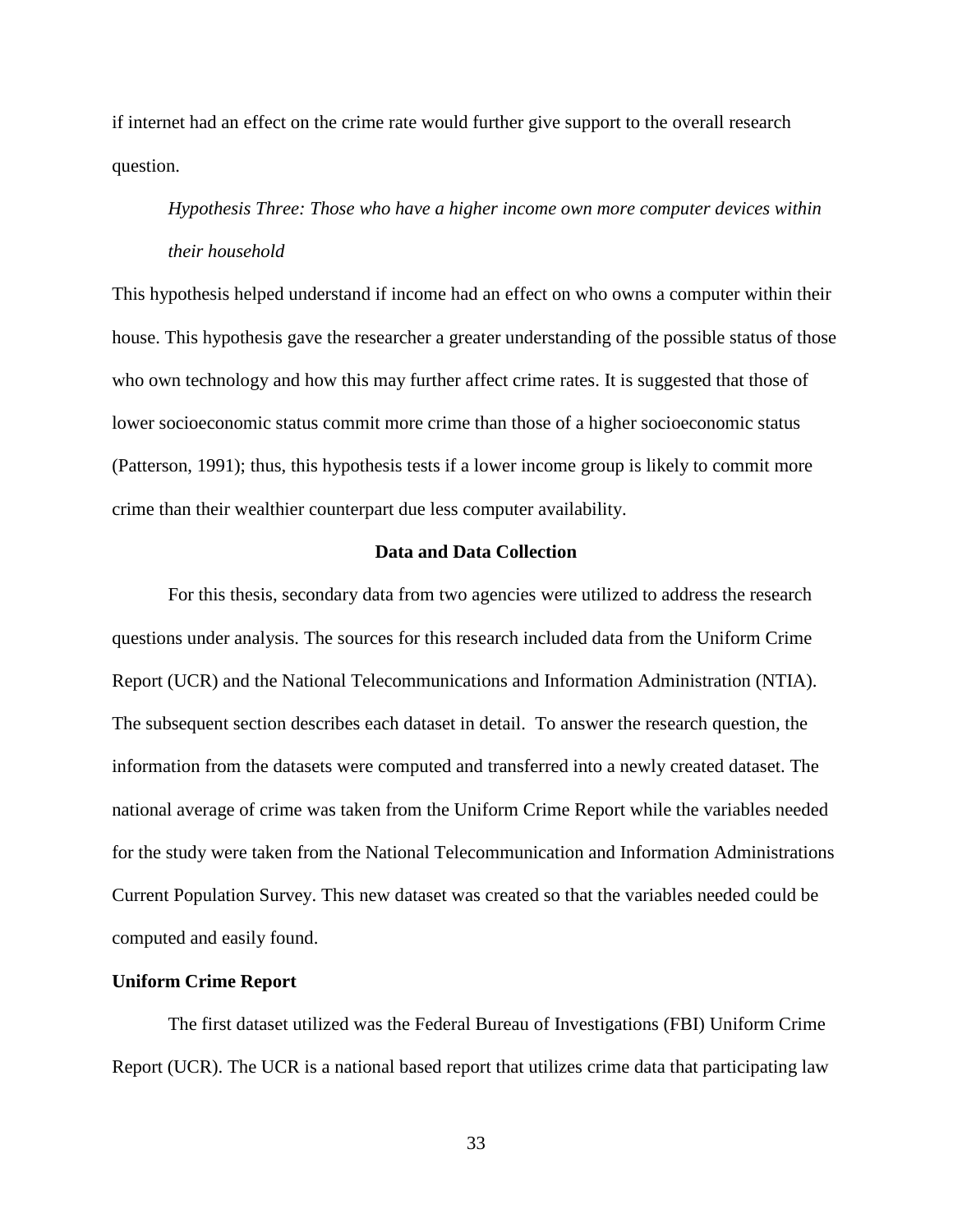enforcement agencies collect through their specific UCR programs. The UCR was created in the 1920's by the International Association of Chiefs of Police (IACP) and was purposed to be the most comprehensive analysis of both violent crime and property crime (Federal Bureau of Investigations, 2006). With a grant received in 1927, an advisory group, including Bureau Director J. Edgar Hoover, for the UCR was formed (Federal Bureau of Investigations, 2006). Their purpose was to work out the details of an essential crime statistics program. On June  $11<sup>th</sup>$ , 1930, Congress authorized the Bureau to officially collect, compile, and distribute crime records. The first report was published in September of that same year, utilizing the statistics from the month of August (Federal Bureau of Investigations, 2006).

The objective of the UCR is to generate a reliable set of criminal statistics and it has become one of the country's leading social indicators for crime (Federal Bureau of Investigations, 2001). The UCR holds a series of statistical crime reports and investigations from the years 1985 until the current year (Federal Bureau of Investigations, 1996). The statistical report collects arrest data monthly from participating state and local law enforcement agencies (Snyder, 2011). The monthly reports include citations and summons for criminal acts that fall within several different offence categories (Snyder, 2011). The Bureau of Justice Statistics (BJS) has further established an online data access tool. This tool enables the public to generate graphs and tables of United States national criminal trends from the years 1960 until present (Snyder, 2011).

The UCR divides offenses into part one and part two crimes. Part one crimes are offenses cleared by arrest or exceptional means while part two offenses only include arrest data (Federal Bureau of Investigation, 2017). Part one offenses includes: criminal homicide, forcible rape, robbery, aggravated assault, burglary, larceny, motor vehicle theft, and arson. On the contrary,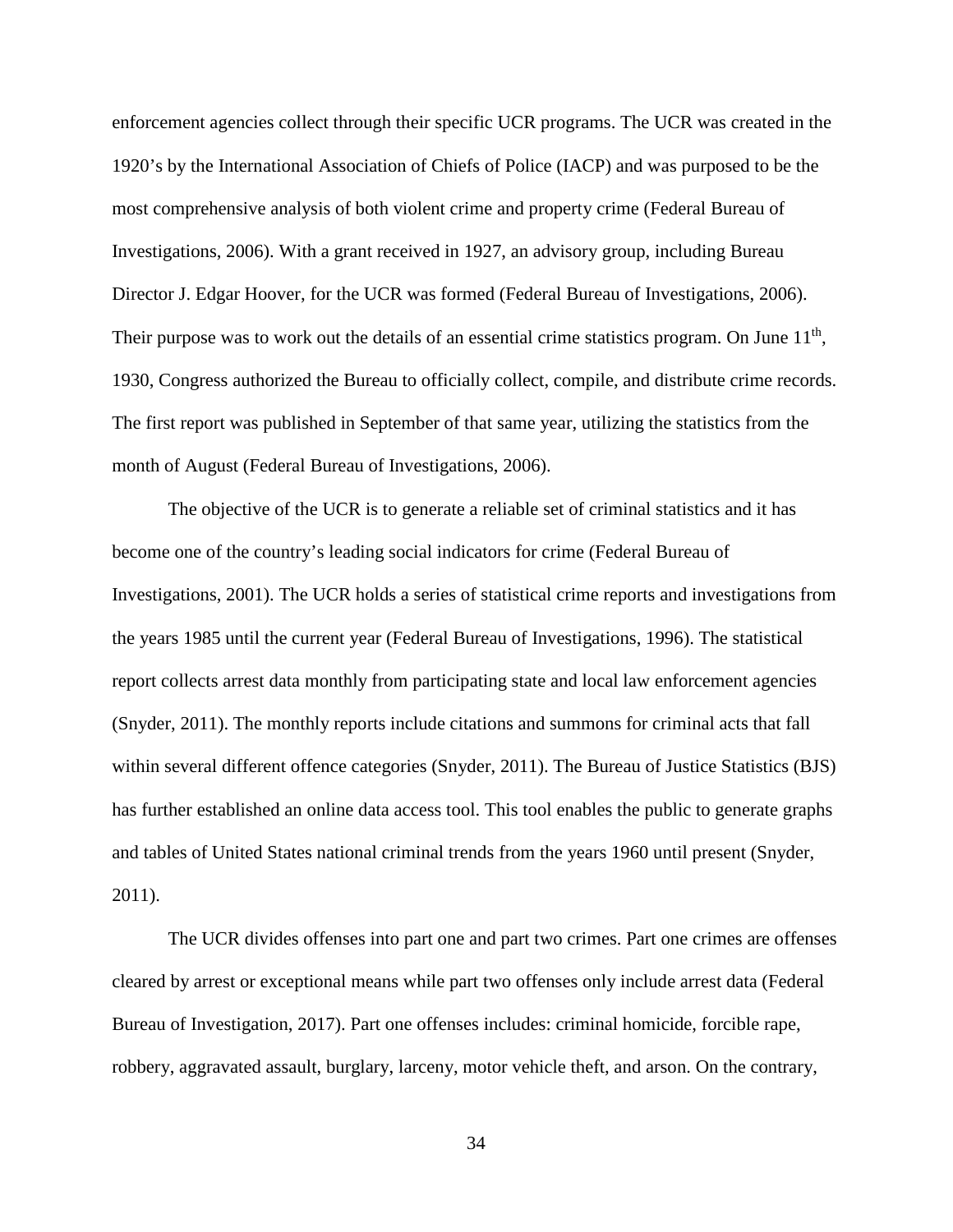part two offenses include: other assaults (simple), forgery and counterfeiting, fraud, embezzlement, stolen property, vandalism, weapons, prostitution, sex offenses, drug abuse violations, gambling, offenses against family and children, driving under the influence, liquor laws, drunkenness, disorderly conduct, vagrancy, suspicion, curfew and loitering laws, runaways, and all other offenses (Federal Bureau of Investigation, 2017).

For this study, UCR *Crime in the United States* data from 1990 to 2000 was used. The *Crime in the United States* is an annual publication registry that includes rate of both violent crime and property crime. The crime index in offenses reported is utilized during this research. The crime index allows the researcher to gauge fluctuations in the overall volume and rate of reported crime from 1990 through the year 2000 (Federal Bureau of Investigations, 2001). The datasets utilized from the *Crime in the United States* was the 'Uniform Crime Reporting Program Data [United States]: Arrests by Age, Sex, and Race, Summarized Yearly' for the years: 1994, 1997, 1998, and 2000.

The unit of analysis in this dataset is arrests. The data was collected through law enforcement agencies submitting data on a monthly base. The data was then compiled into annual files, published in annual reports, and posted publically. The sample included the United States population in the year 1990 which included a total of 249,464,396 individuals. A total of 14,475,613 offenders were further utilized as this sample includes the total violent crime and the total property crime. The sample utilized in the year 2000 included 281,421,906 individuals. Of this total sample, 11,608,070 offenders were further used as this sample includes the total number of violent crimes and property crimes committed during the year 2000. This data provides crime rates throughout the years so we can discover if household technology devices had an effect on the crime rate.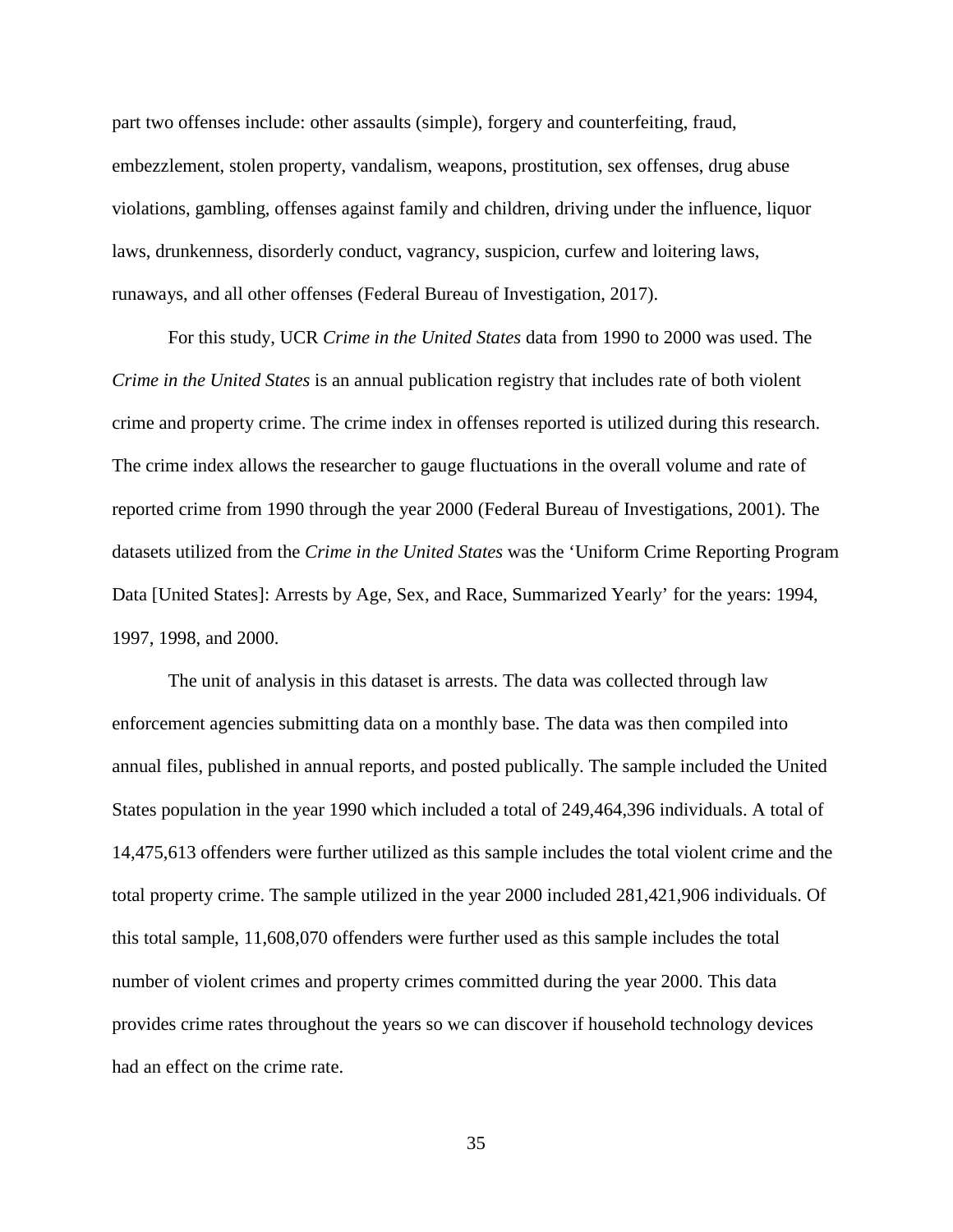#### **National Telecommunications and Information Administration**

The National Telecommunications and Information administration (NTIA) falls under the United States Department of Commerce. The NTIA datasets are public datasets based on the United States Census Bureaus Current Population Survey. The dataset includes survey data for 57,000 households that contain 134,000 persons. The datasets provide statistically reliable information in regards to information technologies.

The Current Population Survey (CPS), in which the NTIA collects the information for the datasets, falls under the United States Census Bureau. The CPS indicates computer and internet usage from 1990 through until 2000. In order to be eligible to participate in the CPS, individuals must be at least fifteen years in age and not in the Armed Forces or in institutions, such as correctional institutions or nursing homes (United States Census Bureau, 2006). The CPS includes regular labor force questions such as income, employment, and veteran status as well as diverse topics such as computer use and voting patterns (United States Census Bureau, 2006). The United States Census Bureau began collecting data on computers and Internet use since 1984; however, questions in regards to Internet access were asked for the first time in 1997.

The CPS is administered by the Census Bureau using a probability selected sample of about 60,000 occupied households from all fifty states and the District of Columbia (United States Census Bureau, 2006). The sampling method follows what the United States Census Bureau (2006) labels a 4-8-4 scheme. The sampled households are in the sample for a period of four months, out of the sample for a period of eight months, and return into the survey for a further four months (United States Census Bureau, 2006). This sampling method allows constant replenishment of the sample without excessive burden to respondents (United States Census Bureau, 2006).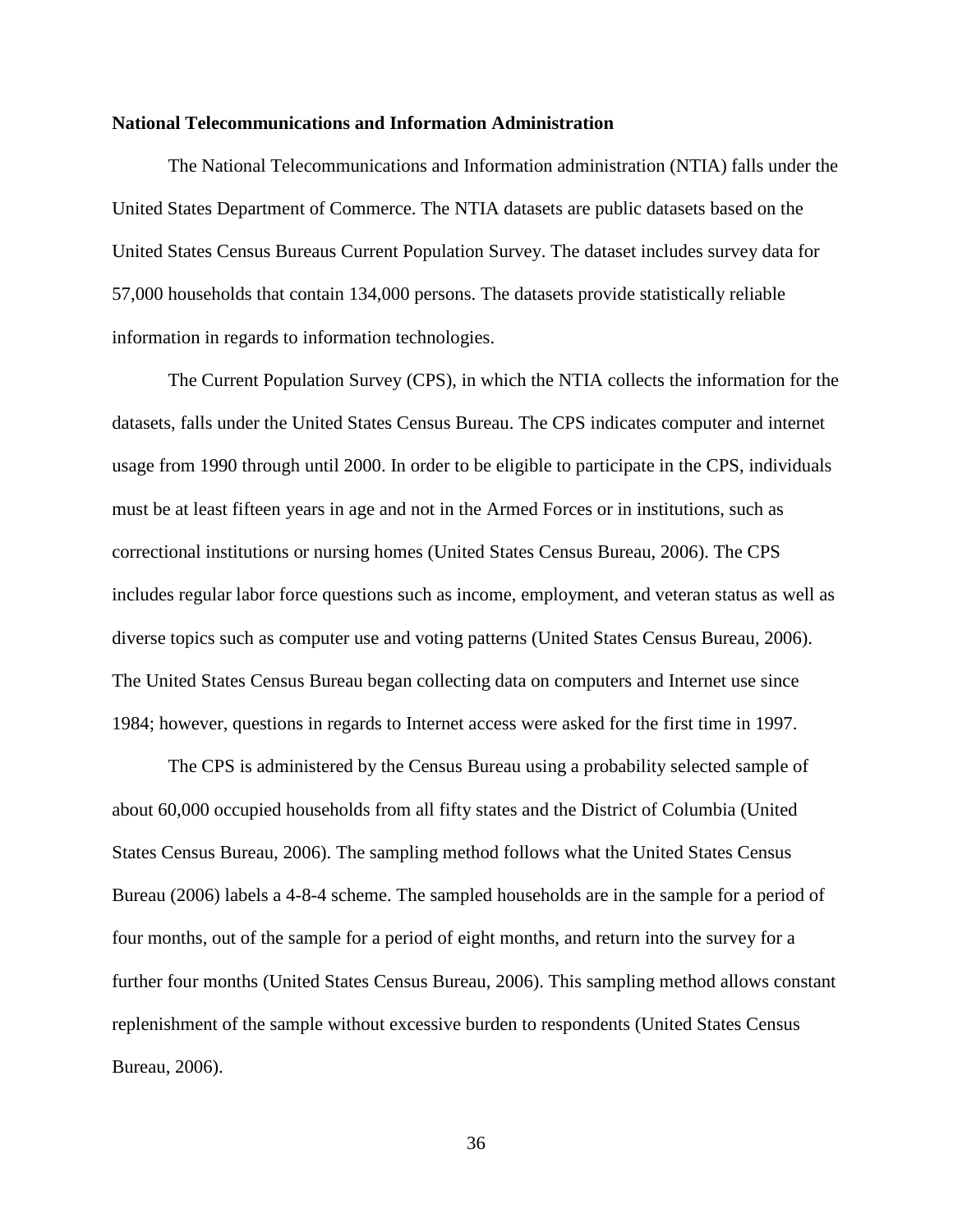The fieldwork of the interviews and questionnaires are conducted during the calendar week that includes the date of the  $19<sup>th</sup>$  during the month; therefore, the questionnaire administered refers to activities during the week of the  $12<sup>th</sup>$  of the month (United States Census Bureau, 2006). The CPS questionnaire is a computerized document administered by the United States Census Bureau (2006) field representatives through personal and telephone interviews (United States Census Bureau, 2006). Within two weeks of the interviews completion, the Bureau of Labor Statistics released the results.

In 1994, the CPS was redesigned in hopes for enhanced accuracy (United States Census Bureau, 2006). The questions became shorter and clearer. They were designed for a computerassisted interview (United States Census Bureau, 2006). A computer-assisted personal interviewing (CAPI) was used for 18 percent of sample households (United States Census Bureau, 2006). The CAPI allowed the interviewers to ask the survey questions as they appeared directly on the computer screen, and they would type the respondent's answers directly into the computer system reducing the probability that incorrect answers would be given (United States Census Bureau, 2006). Computer and Internet use were asked from the months of: November 1994; October 1997; December 1998; August 2000; and September 2001. From the NTIA's CPS, the data from the months of: November 1994, October 1997, December 1998, and August 2000 will be utilized.

#### **Variables**

#### **Dependent**

The current study investigated how crime rates were affected through computer use during the 1990's within the United States. This study was conducted using two main dependent variables. Dependent variables are assumed to have a relationship with the independent variable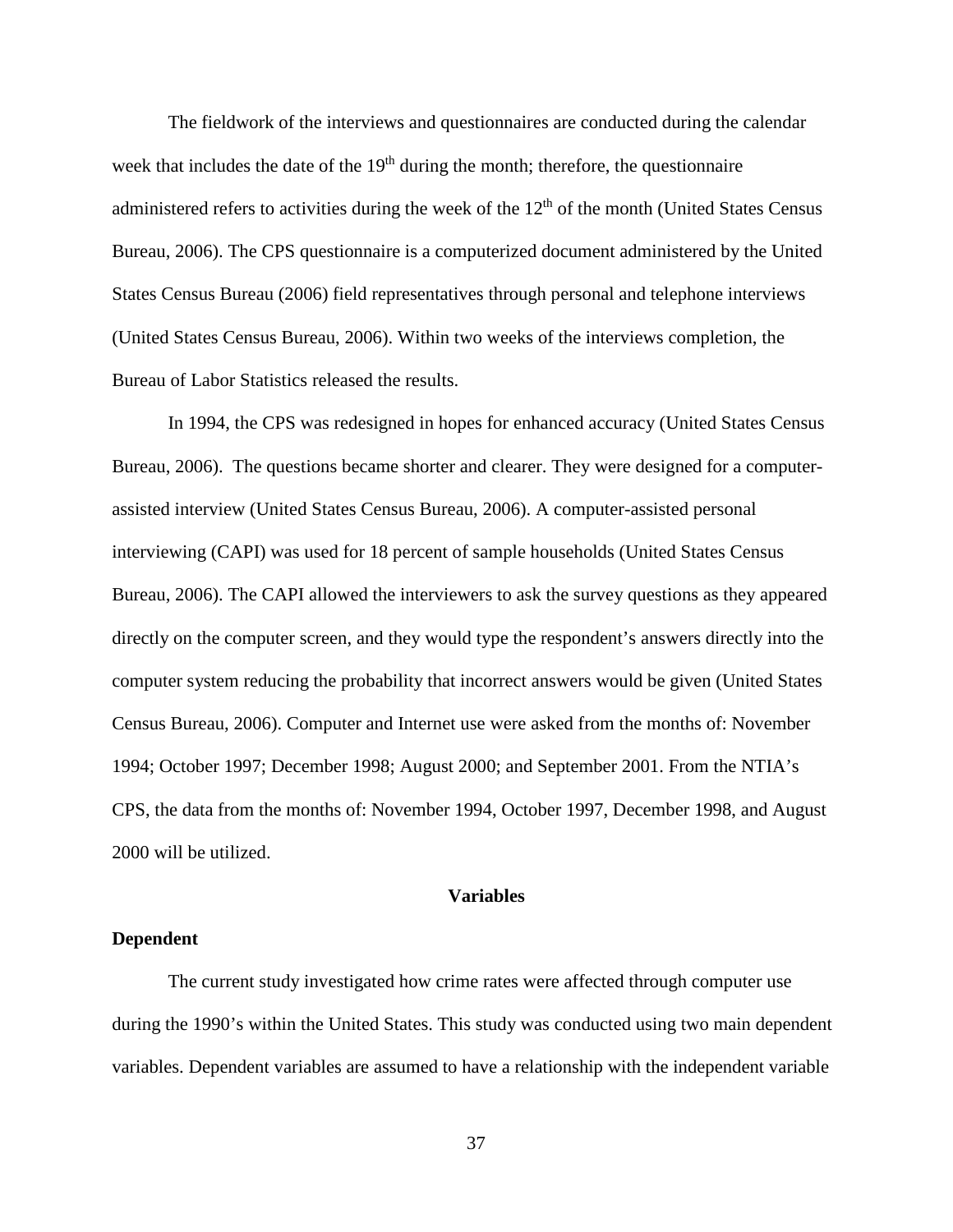under analysis. The dependent variables utilized in this study were crime rates and number of computers owned. The operationalization of the variables can be located on Table 2.

The first dependent variable assessed crime rate. As the Uniform Crime Report focuses on violent crime rate and property crime rate, these variables were utilized. This variable was measured numerically and for this thesis, the national total count for these crimes were computed and utilized. For this thesis, crime rates were broken down into three crime-related variables: total crime rates, violent crime rates, and property crime rates. The UCR (2000) defines violent crime as "involving force or threat of force" and includes murder, forcible rape, robbery rate, and aggravated assault rate. Under property crime the UCR includes: burglary, larceny-theft, and motor vehicle theft. A definition of these variables and attributes may be found in Table 3. Definitions are important to discuss as the researcher is focusing on the years 1990 to 2003. These definitions have developed over time and it is important to fully understand what is being investigated during these particular years.

Due to the nature of this study, the number of computer devices were also utilized. The number of computer devices were pulled from the National Telecommunication and Administration Information's Current Population Survey. This variable asked 'How many computers are there in this household'. This variable is interval level and was measured by: one computer, two computers, or three or more computers per household. Recoding was required for this variable. For this variable, coding for 0 was not an option as this question only includes those who have confirmed to owning a computer prior in the questionnaire; thus, zero is in inadequate answer. This variable was recoded with the value of (1) representing one computer, (2) representing two computers, and (3) representing three or more computers within the household.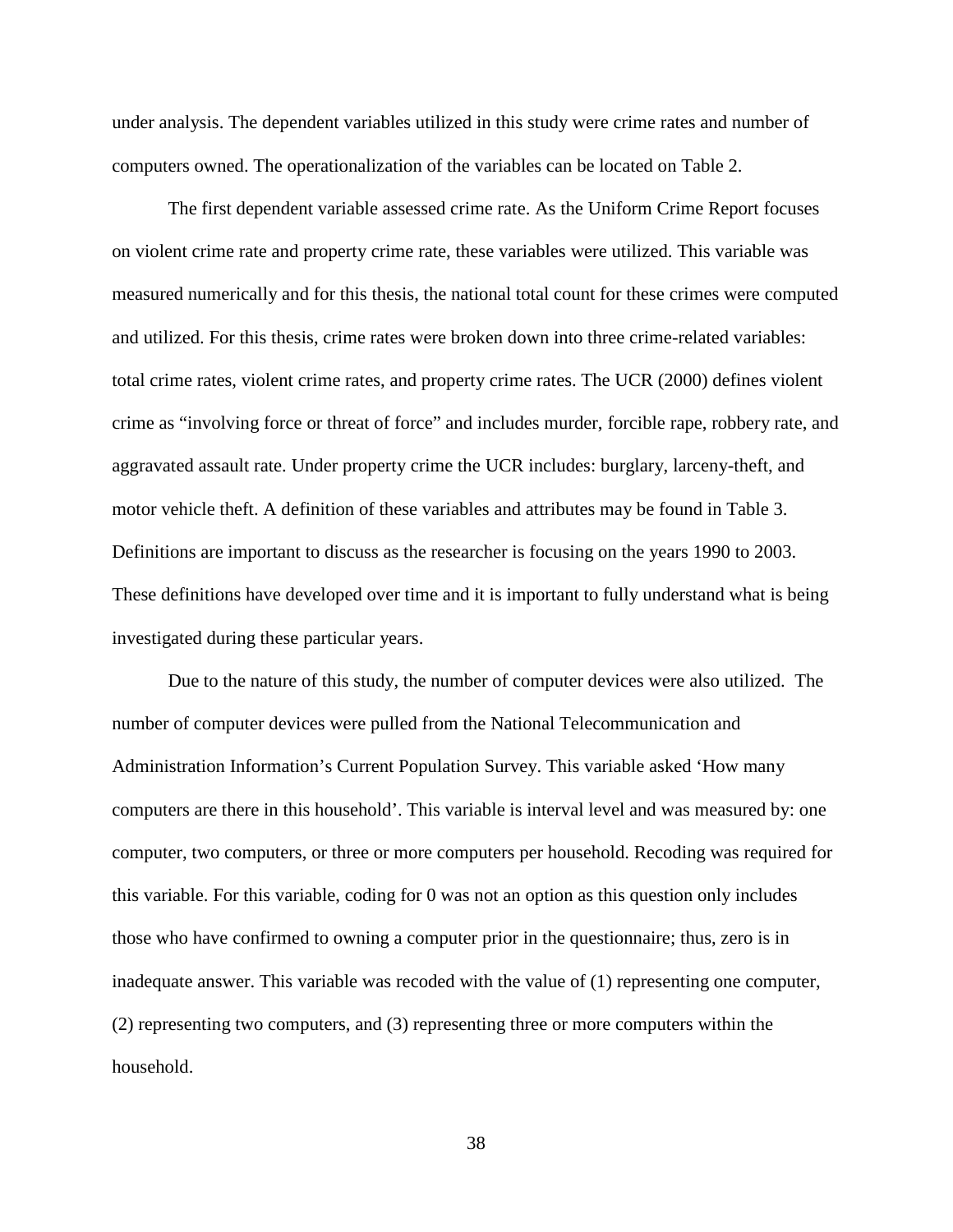# Table 2. *Dependant Variable Operationalization*

| Variable              | Description                                                                                                                                                                                                                                                                                                                                      |
|-----------------------|--------------------------------------------------------------------------------------------------------------------------------------------------------------------------------------------------------------------------------------------------------------------------------------------------------------------------------------------------|
| <b>Total Crime</b>    | All recorded crime including: property crime and violent crime                                                                                                                                                                                                                                                                                   |
| <b>Property Crime</b> | Includes the offenses of burglary, larceny-theft, motor vehicle<br>theft, and arson. The object of the theft-type offenses is the<br>taking of money or property, but there is no force or threat of<br>force against the victims. Arson is included since it involves<br>the destruction of property; its victims may be subjected to<br>force. |
| <b>Violent Crime</b>  | crime involving force or threat of force                                                                                                                                                                                                                                                                                                         |
| Number of Computers   | The total number of computer devices that are in the<br>household                                                                                                                                                                                                                                                                                |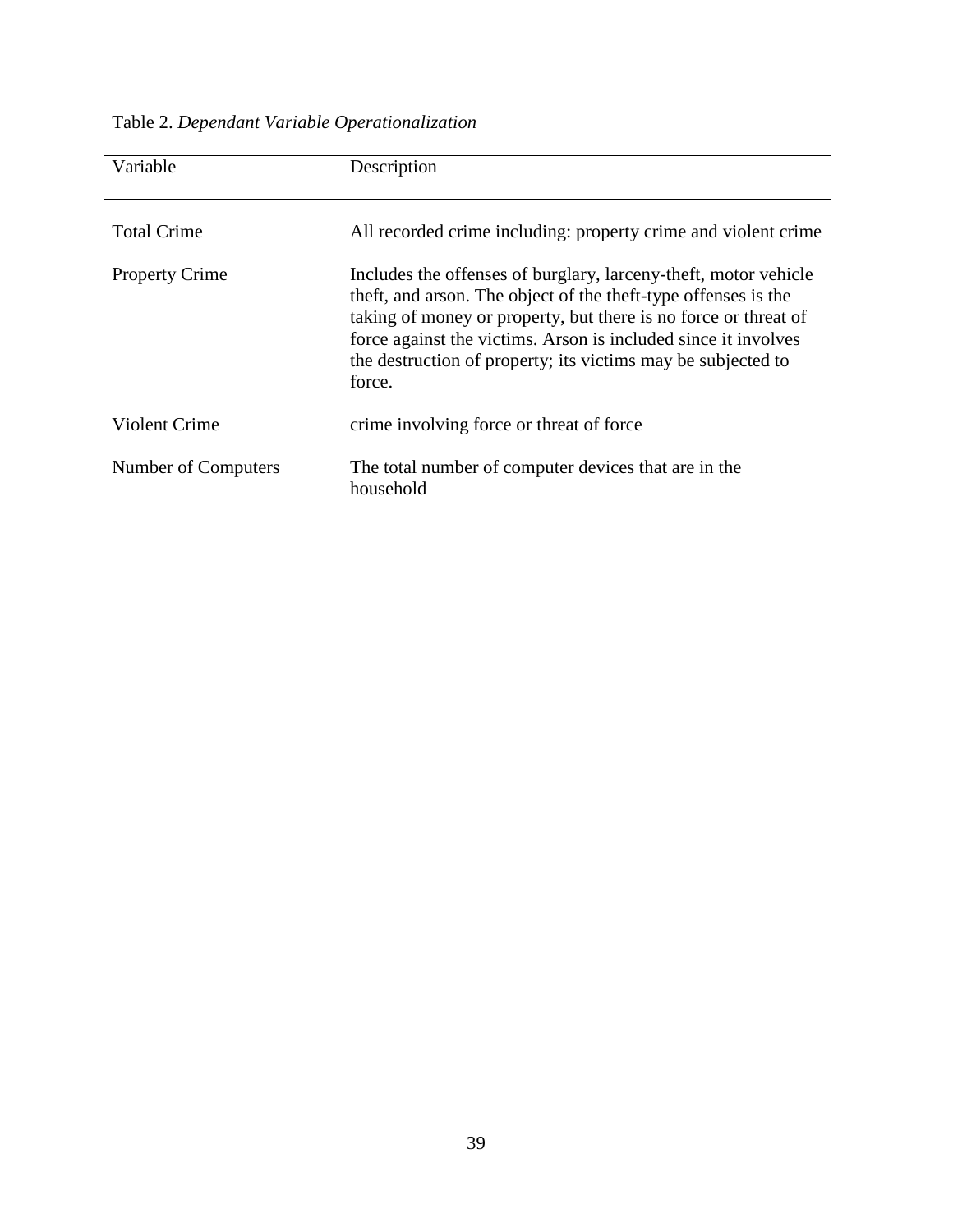## Table 3. *UCR Crime Index Definitions*

| Crime                     | <b>UCR</b> Definition                                                                                                                                                                                                                                                                                                                                                                                                                                                                        |
|---------------------------|----------------------------------------------------------------------------------------------------------------------------------------------------------------------------------------------------------------------------------------------------------------------------------------------------------------------------------------------------------------------------------------------------------------------------------------------------------------------------------------------|
| Violent                   | includes: murder, forcible rape, robbery, and aggravated assault                                                                                                                                                                                                                                                                                                                                                                                                                             |
| Murder                    | "the willful (nonnegligent) killing of one human being by another"                                                                                                                                                                                                                                                                                                                                                                                                                           |
| Forcible Rape             | "the carnal knowledge of a female forcibly and against her will.<br>Assaults or attempts to commit rape by force or threat of force are also<br>included; however, statutory rape (without force) and other sex<br>offenses are excluded"                                                                                                                                                                                                                                                    |
| Robbery                   | "the taking or attempting to take anything of value from the care,<br>custody, or control of a person or persons by force or threat of force or<br>violence and/or by putting the victim in fear."                                                                                                                                                                                                                                                                                           |
| <b>Aggravated Assault</b> | "an unlawful attack by one person upon another for the purpose of<br>inflicting severe or aggravated bodily injury. This type of assault is<br>usually accompanied by the use of a weapon or by means likely to<br>produce death or great bodily harm. Attempts are included since it is<br>not necessary that an injury result when a gun, knife, or other weapon<br>is used which could and probably would result in serious personal<br>injury if the crime were successfully completed". |
| <b>Property Crime</b>     | includes: burglary, larceny-theft, and motor vehicle theft                                                                                                                                                                                                                                                                                                                                                                                                                                   |
| <b>Burglary</b>           | "the unlawful entry of a structure to commit a felony or theft. The use<br>of force to gain entry is not required to classify an offense as<br>burglary"                                                                                                                                                                                                                                                                                                                                     |
| Larceny-Theft             | "the unlawful taking, carrying, leading, or riding away of property<br>from the possession or constructive possession of another. It includes<br>crimes such as shoplifting, pocket-picking, purse-snatching, thefts<br>from motor vehicles, thefts of motor vehicle parts and accessories,<br>bicycle thefts, etc., in which no use of force, violence, or fraud<br>occurs"                                                                                                                 |
| Motor Vehicle Theft       | the theft or attempted theft of a motor vehicle, this offense category<br>includes the stealing of automobiles, trucks, buses, motorcycles, motor<br>scooters, snowmobiles, etc.                                                                                                                                                                                                                                                                                                             |

Retrieved from: https://www.fbi.gov/about-us/cjis/ucr/crime-in-the-u.s/2000/00sec2.pdf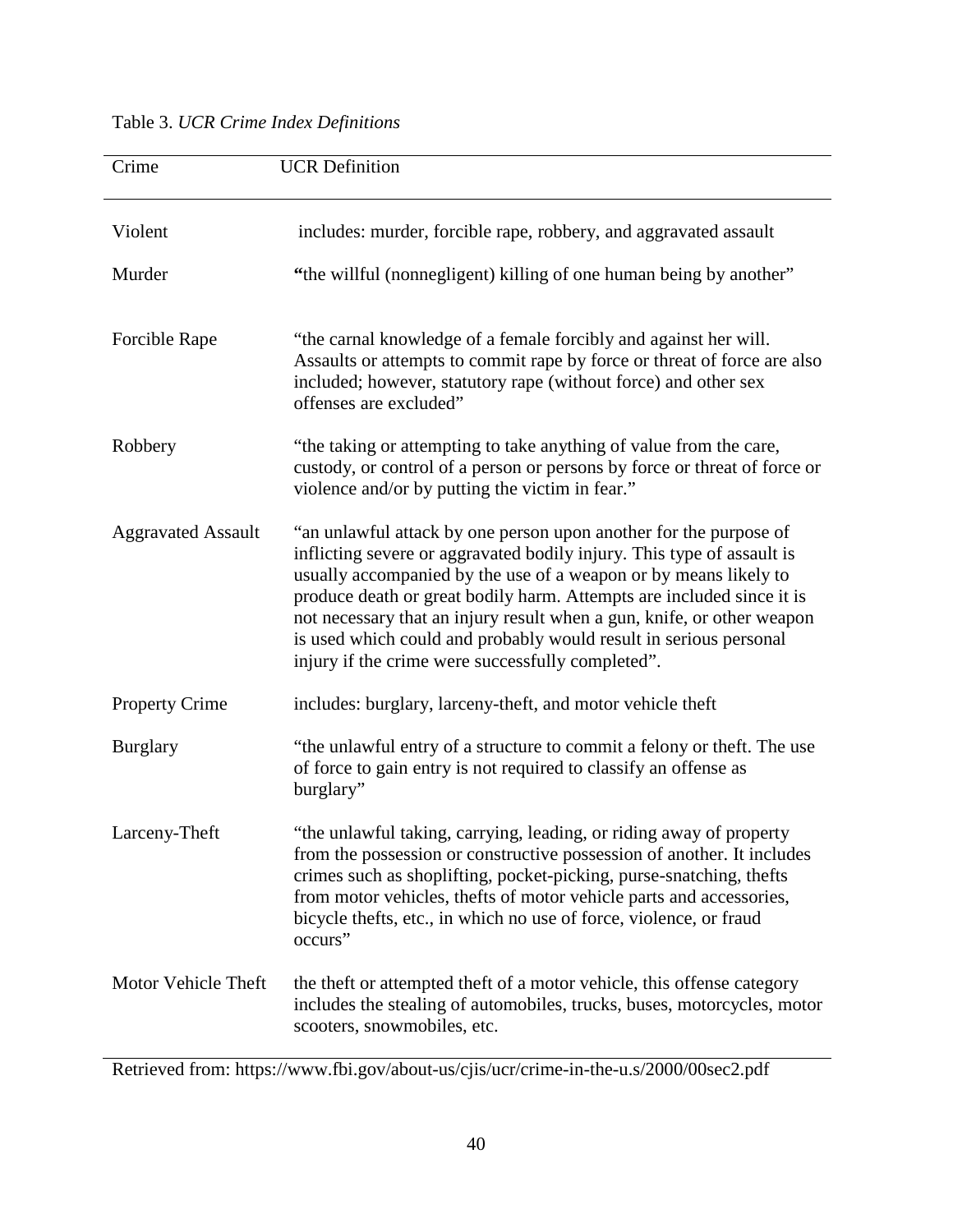#### **Independent Variable**

With the concentration of the research, three independent variables were utilized. Literature has stated that there was a drastic crime drop throughout the decade of the nineties, during the same time that both computers and the internet began to become prevalent within household. Due to the gap in research in further explanations of the crime drop, technology ownership, as well as annual household income were chosen as the main independent variables for this thesis.

The first independent variable assessed was the overall technology ownership. The variable used to understand the ownership of technology is household computer ownership. This question was asked as 'Is there a computer in this household'. This variable is answered with a yes or no response. In the dataset, the variable was recoded as (0) representing no, and (1) representing yes. The variable was further recoded to account for missing data. Without accounting for the missing data, the data, once ran, would have been skewed. Therefore, it was important to account for the missing data in order to create the strength of the validity for this research.

Further, the independent variable utilized for hypothesis two was household internet ownership. Beginning in the year 1997, the question of having internet in the household was asked within the Current Population Survey and was stated as 'does anyone in this household use the internet from home'? This variable is dichotomous as well as it requires a yes or no response; thus, the variable household internet ownership was coded as (0) representing no, and (1) representing yes. Alike the data for the variable technology ownership, this variable was recoded to account for the missing data for increased validity.

Due to the nature of the research, the final independent variable utilized was annual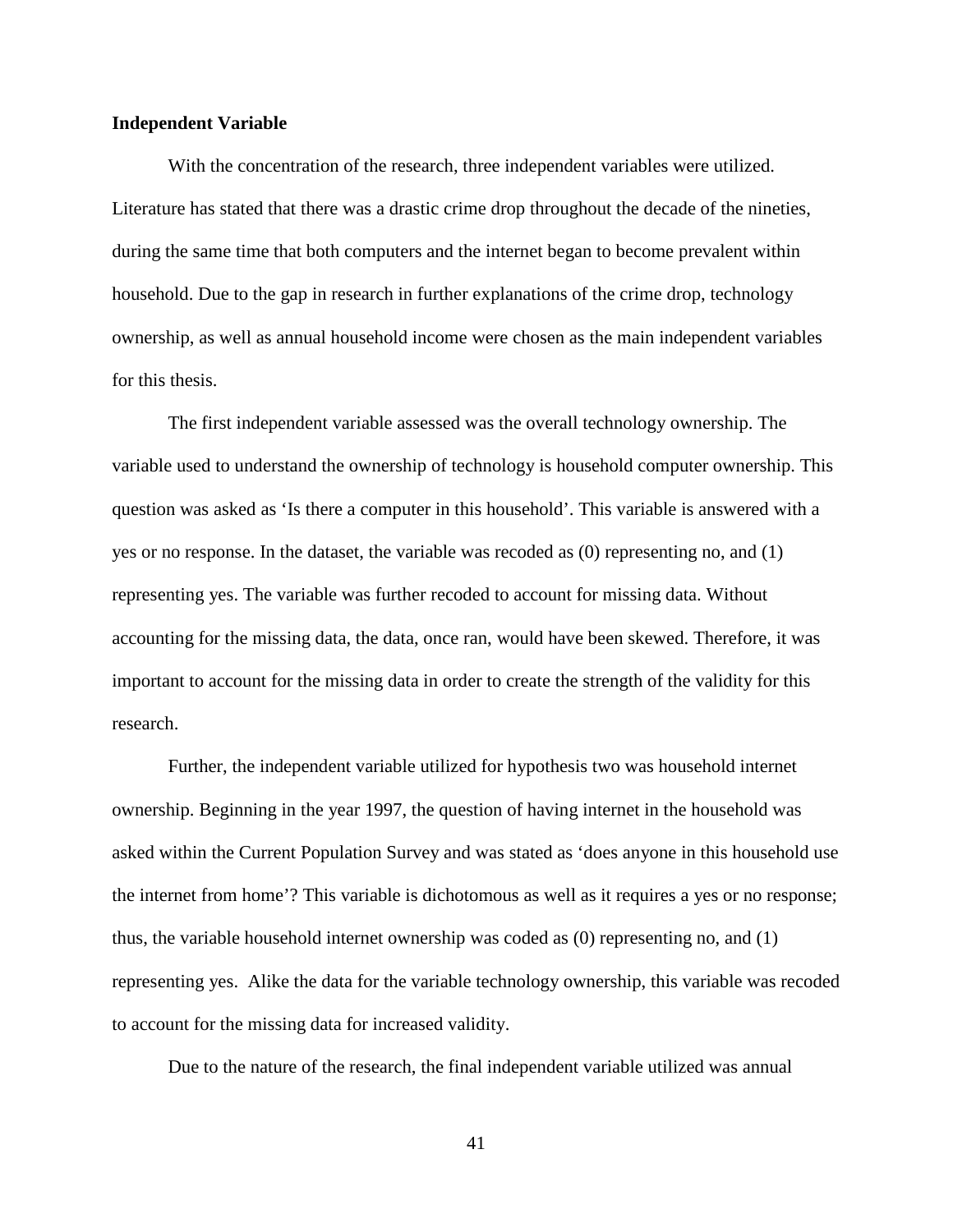income. The data for this hypothesis was pulled from the National Telecommunication and Administration Information Current Population Survey. For this variable, the years utilized were 1997 and 1998. Annual income is measured via intervals and accounts for total household income. Income is measured via the following categories:  $(1) > $5,000$ ,  $(2)$  \$5,000 to \$7,499,  $(3)$ \$7,500 to \$9,999, (4) \$10,000 to \$12,499, (5) \$12,500 to \$14,999, (6) \$15,000 to \$19,999, (7) \$20,000 to \$24,999, (8) \$25,000 to \$29,999, (9) \$30,000 to \$34,999, (10) \$35,000 to \$39,999, (11) \$40,000 to \$49,999, (12) \$50,000 to \$59,999, (13) \$60,000 to \$74,999, (14) and \$75,000 and above. The respondent is required to choose the answer that best represents their total household income in dollars. This variable was recoded to eliminate the missing data.

Table 4. *Independent Variable Operationalization* 

| Variable                                | Description                                                                                                                                                                                                                                                                                      |
|-----------------------------------------|--------------------------------------------------------------------------------------------------------------------------------------------------------------------------------------------------------------------------------------------------------------------------------------------------|
| <b>Ownership of Household Computers</b> | Whether or not the household owns a computer during<br>the time of the survey                                                                                                                                                                                                                    |
| Ownership of Household Internet         | Whether or not the household had internet during the<br>time of the survey                                                                                                                                                                                                                       |
| Income                                  | Combined income of all family members during the<br>last 12 months. Includes money from jobs, net income<br>from business, farm or rent, pensions, dividends,<br>interest, social security payments and any other money<br>income received by family members who are 15 years<br>in age or older |

## **Research Design**

The purpose of this research is to introduce and explain a further factor in causation for the crime drop of the 1990's. The research explains the crime drop of the 1990's and the purpose is to further answer why the decrease occurred. The study is a macro-level investigation into the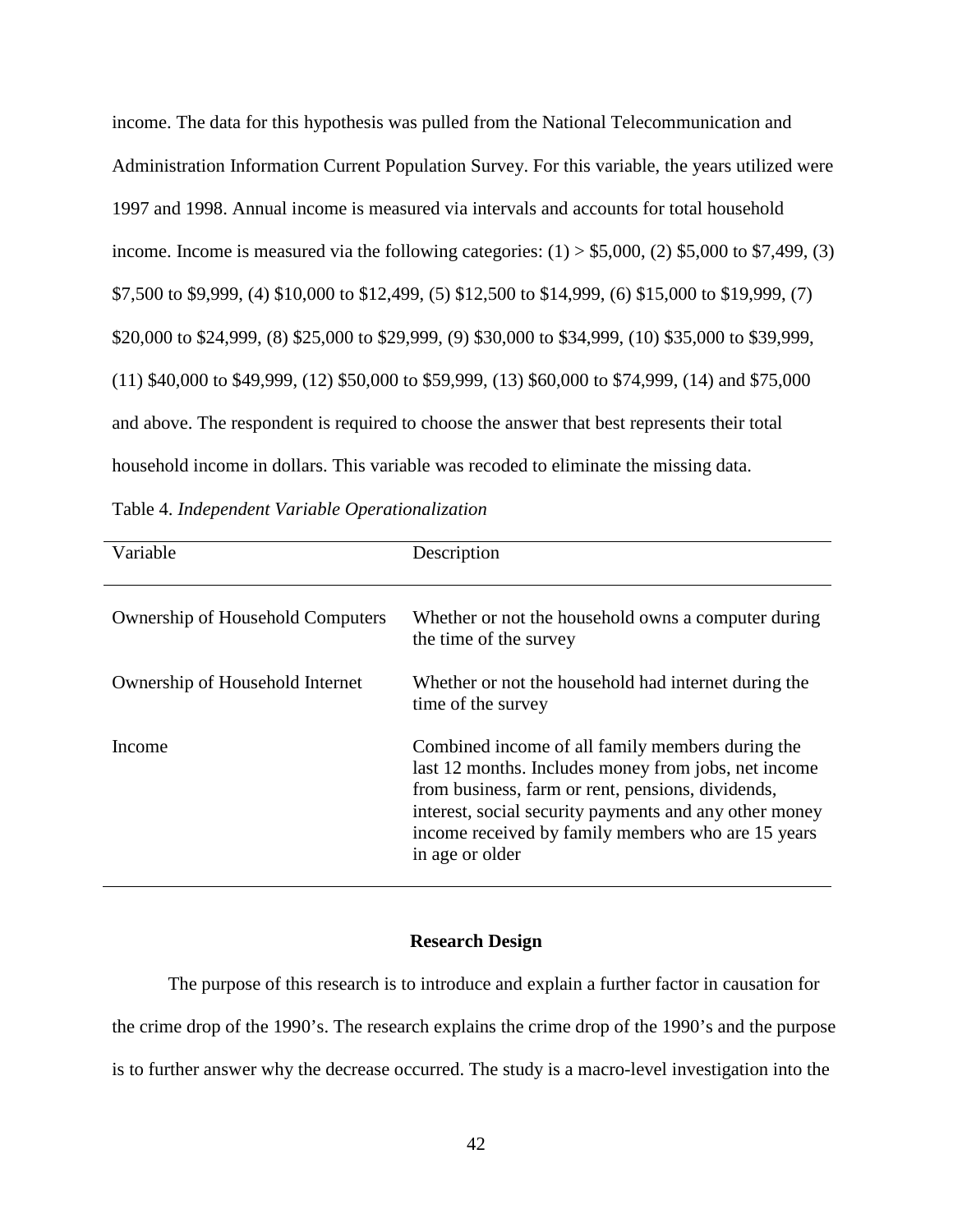problem focusing on crime rates and individual household technology ownership and and usage. This study is a longitudinal study that examines changes within a population over time. This research, in particular, was conducted with multiple follow up times that were measured in years (Babbie, 2015). These changes within the population being studied include crime rates, computer ownership, and internet ownership. Longitudinal studies yield multiple measurements on each variable which is done by year for this study (Diggle, 2002). This model was best utilized as a single outcome was measured for each individual or in regards to this thesis, crime rate during a particular year (Diggle, 2002).

This study falls under a quasi-experimental design as the data lacks a control group, pretest, and posttest. The time series design involves measurements taken over time (Babbie, 2015). The study looked at crime rates beginning from 1990 and ending in 2003. The independent variable of computer use was implemented in 1994, as that was the year computers were prevalent in the household and the variable of internet ownership was implemented in 1997 as that is when the Current Population Survey began asking residents about internet use. The study examines crime rates prior to internet usage within the home and continues to examine crime rates after internet was introduced.

#### **Analysis**

#### **Univariate Statistics**

The data in this research was examined using Statistical Package for the Social Sciences, version 23 (SPSS, 2016). Population was the single variable that is controlled for within this research. As this thesis utilizes multiple datasets, it is important to control for population to ensure validity. Understanding the breakdown of the sample helped generalize the results to the rest of the United States population.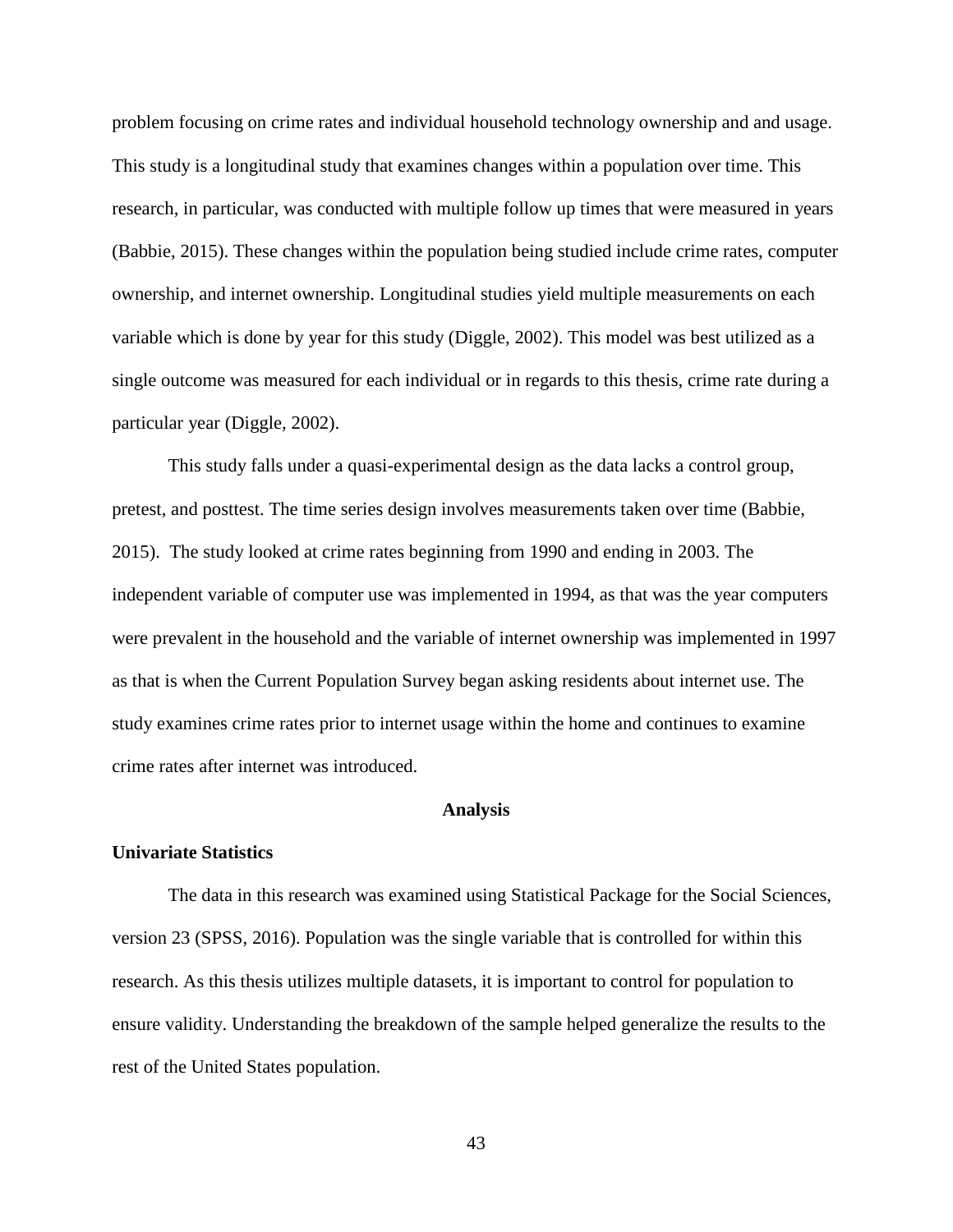## **Bivariate Statistics**

It is further important to address the bivariate statistics utilized within this thesis. Hypothesis three states that those who have a higher income own more computer devices within their household. To test this hypothesis, a simple correlation test was utilized to test the significance between the independent variable (income) and the dependent variable (number of computer devices). This type of test is preferred when testing for the correlation between two variables. A test for Pearson Correlation Coefficient was utilized as this test is appropriate to test two variables within larger sample sizes (Killias, 1993). The years 1997 and 1998 were utilized as these were the years that were available through the datasets.

## **Multivariate Statistics**

Moreover, this thesis utilized multiple multivariate statistics. Hypothesis one states that the ownership of household computers is related to crime rates. For this hypothesis, a simple linear regression was computed. This type of analysis was run in order to test the correlations alongside the R value in order to gain a more concise interpretation of the results. The years 1993, 1997, 2000, 2001, and 2003 were utilized. For this hypothesis, each year was each treated as a personal case giving a sample size of five. To gain this data, the variables were pulled from multiple datasets. For the dependent variable, crime rates, the national data from the Uniform Crime Report was aggregated. Crime rates were broken down into three separate variables that consist of: total crime rates, violent crime rates, and property crime rates. This variable is measured numerically. The independent variable, ownership of household computers, was also used. This variable, after the aggregation, is continuous ratio-level data.

Hypothesis two further states that internet household ownership had a relationship with the decrease in crime rates*.* Alike hypothesis one, a simple linear regression was computed for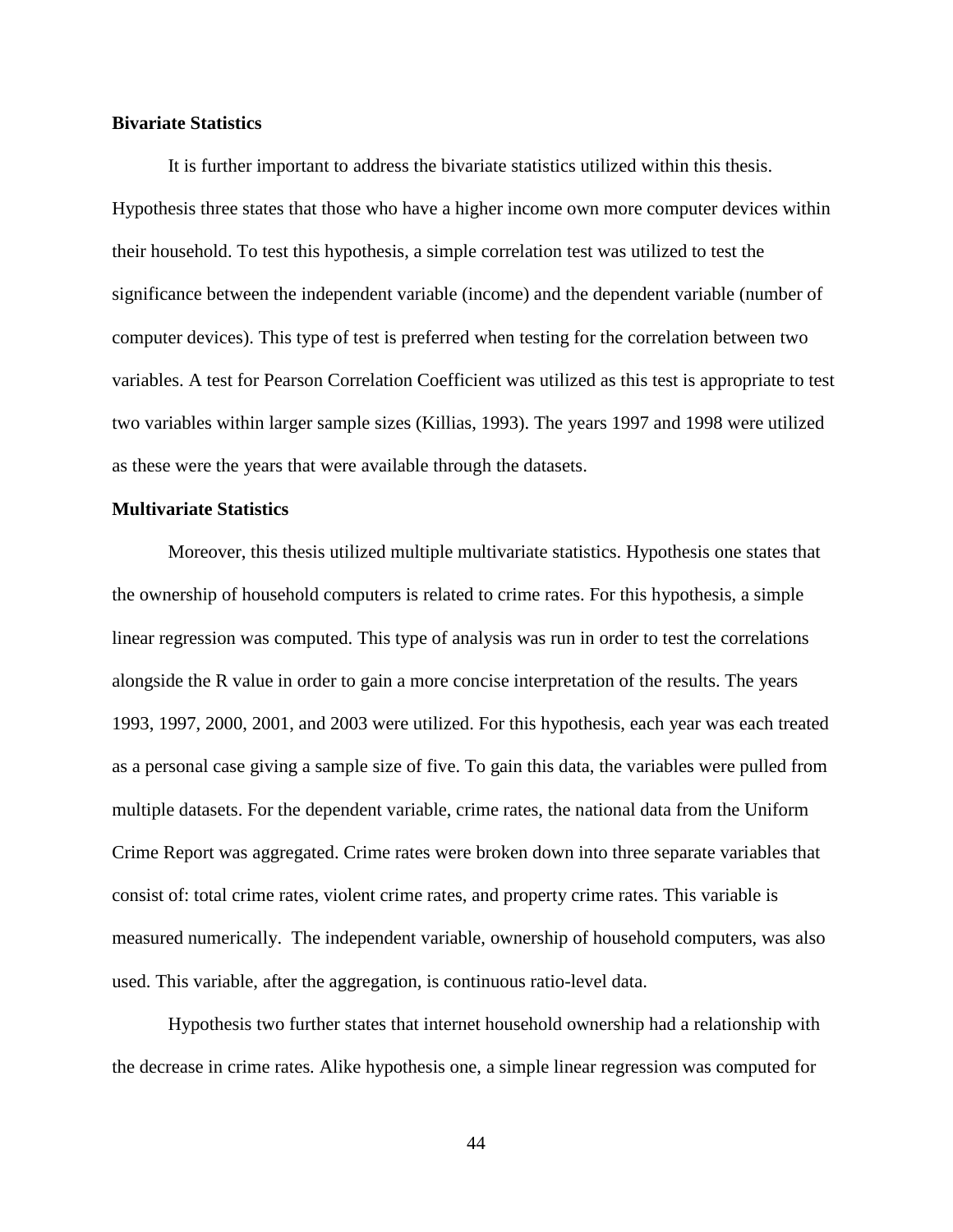the variable pulled for multiple datasets. This type of analysis was utilized to understand the correlations of the variables, include the R value for a further understanding of the results. For this hypothesis, ownership by year was aggregated to give an estimate of population computer ownership. This was conducted for the years 1993, 1997, 1998, 2000, 2001, and 2003. This variable was tested with the dependent variable of crime rates. Alike hypothesis one, crime rates were pulled from the UCR and aggregated. Crime rate was computed through testing total crime rates, violent crime rates, and property crime rates. The independent variable for this hypothesis, after the aggregation, was ratio, addressing the participant about the household internet ownership.

## **Limitations**

Although this research shows strength and could prove to be integral for further explaining the crime drop of the 1990's, this study holds limitations. The use of secondary data contains many limitations on its own, particularly with utilizing multiple datasets. The quality of the research conducted is truly unknown to the researcher as it was not conducted first hand. As secondary data was utilized, the threats to internal validity were minimized. The main concern for this study would be the problem with who is in the study. With secondary data, selection bias may be an issue. Although there are no comparison groups, the issue of randomization may still occur. As this data was not collected by the researcher, there is the possibility that whomever collected the data for the dataset could have had selection bias.

The utilization and comparison of multiple datasets could be a further limitation. The issue holds that all datasets were collected differently by separate researchers. The dataset for the Uniform Crime Report consists of macro level data while the dataset from the National Telecommunication and Administration Information is micro level data. The comparison was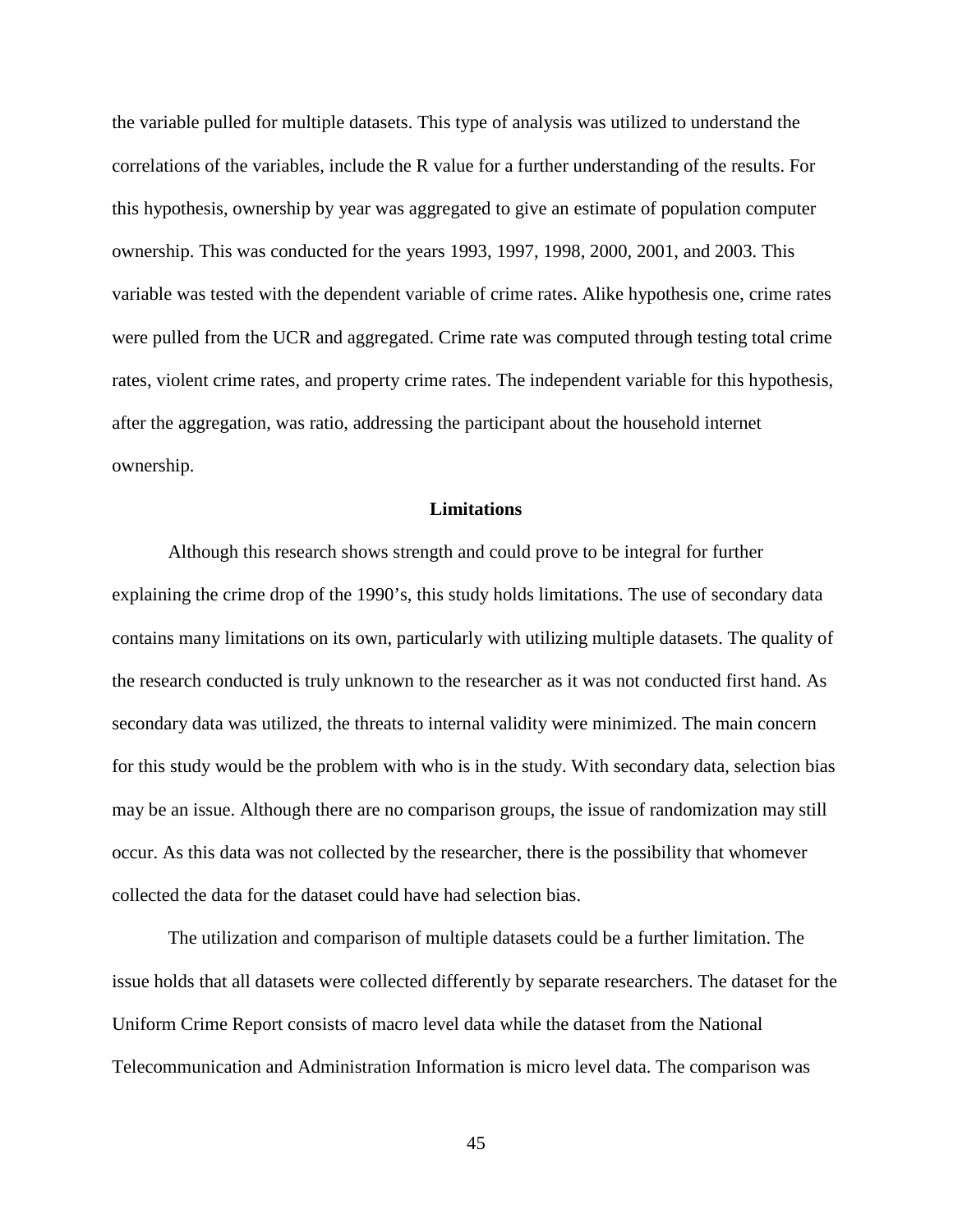converted into percentages aiding in the causation for lack of validity. Furthermore, data collection from separate researchers insinuates that the data was collected inconsistently. With that, Internet data collection was not fully conducted until the year 1997; thus, the introduction of data collection for the internet is introduced over halfway into the study. This factor minimized the studies validity as internet cannot be fully tested in aiding to the drop throughout this decade.

With this study, the most important limitation is that it is difficult to control for other outside factors that can contribute to the crime drop. While testing the hypotheses for this thesis, outside factors that were previously stated, such as the shifting in public policy, the legalization of abortion, and the thriving economy, were unable to be controlled for. This is a major limitation as the results could be disproportionate due to lack of outside controls. Despite these limitations, this study contributes to literature by filling in the gaps as to why the crime drop phenomenon occurred throughout the 1990's.

#### **Conclusion**

The current study was carried out to understand if the social trend of household computers had an effect on the decrease of crime during the 1990's. This chapter examined the hypotheses that were tested within this thesis. The variables were addressed alongside the research design. This research controlled population to fully comprehend this research question. Secondary data, through the Uniform Crime Report and the National Telecommunication and Administrations Current Population Survey, was utilized to measure crime rates as well as computer and internet use within the United States from the years 1990-2000. This chapter described the analyses conducted to test the hypotheses. Although there are limitations, this research can be utilized to further understand that impact that the social role of computers had on the crime rate. Additionally, future research could look forward to understand how computer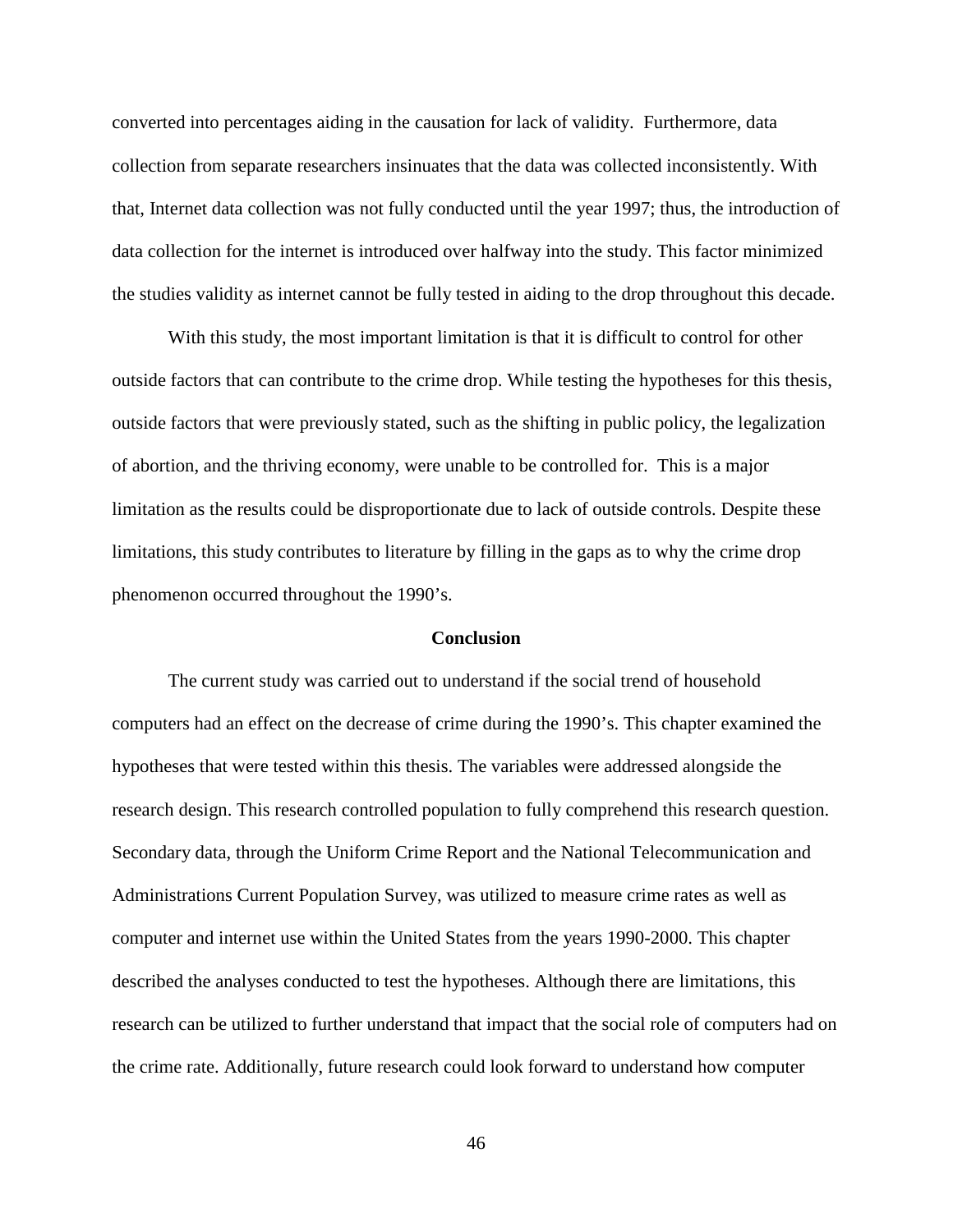technology may affect the crime rates in the future after the famous United States crime drop. The next chapter of this thesis presents the results that were discovered from the hypotheses testing while the final chapter addressed future research and included an overall conclusion from this research.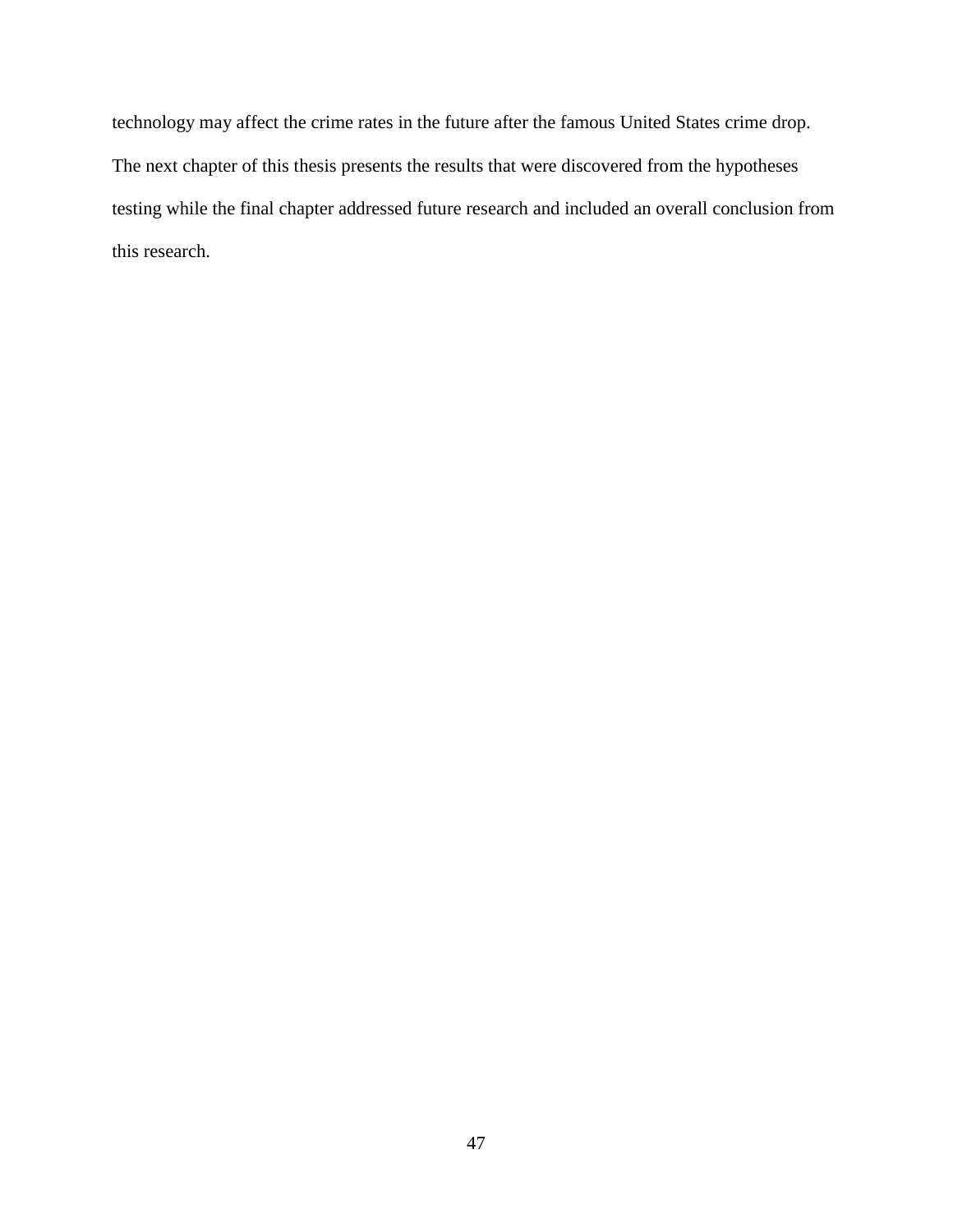## CHAPTER 4

## RESULTS

The purpose of this study was to examine if the increase in household computer ownership had an effect on the crime drop during the 1990's. The discussion for this chapter provides a breakdown of the results for this thesis. To examine this research question, several analytical techniques were utilized to determine the relationship between the independent variables and the dependent variables. This chapter will explain the results from the linear regression utilized for hypothesis one and hypothesis two, and further state the results from the correlations discovered for hypothesis three.

#### **Descriptive Statistics**

The descriptive statistics for the variable crime are detailed in table 5. The sample size states to be five as total crime, violent crime, and property crime were aggregated for the years 1993, 1997, 2000, 2001, and 2003. A majority of the total crime fell under property crime with a mean of 10,973,977.4 arrests compared to violent crimes which held an average of 1,562,151.0 arrests.

| Variable              | N | Mean         | <b>SD</b>     |
|-----------------------|---|--------------|---------------|
| <b>Total Crime</b>    | 5 | 12,536,128.4 | 1,102,435.469 |
| <b>Violent Crime</b>  | 5 | 1,562,151.0  | 225,524.473   |
| <b>Property Crime</b> | 5 | 10,973,977.4 | 883,694.265   |

Table 5. *Uniform Crime Report Descriptive Statistics*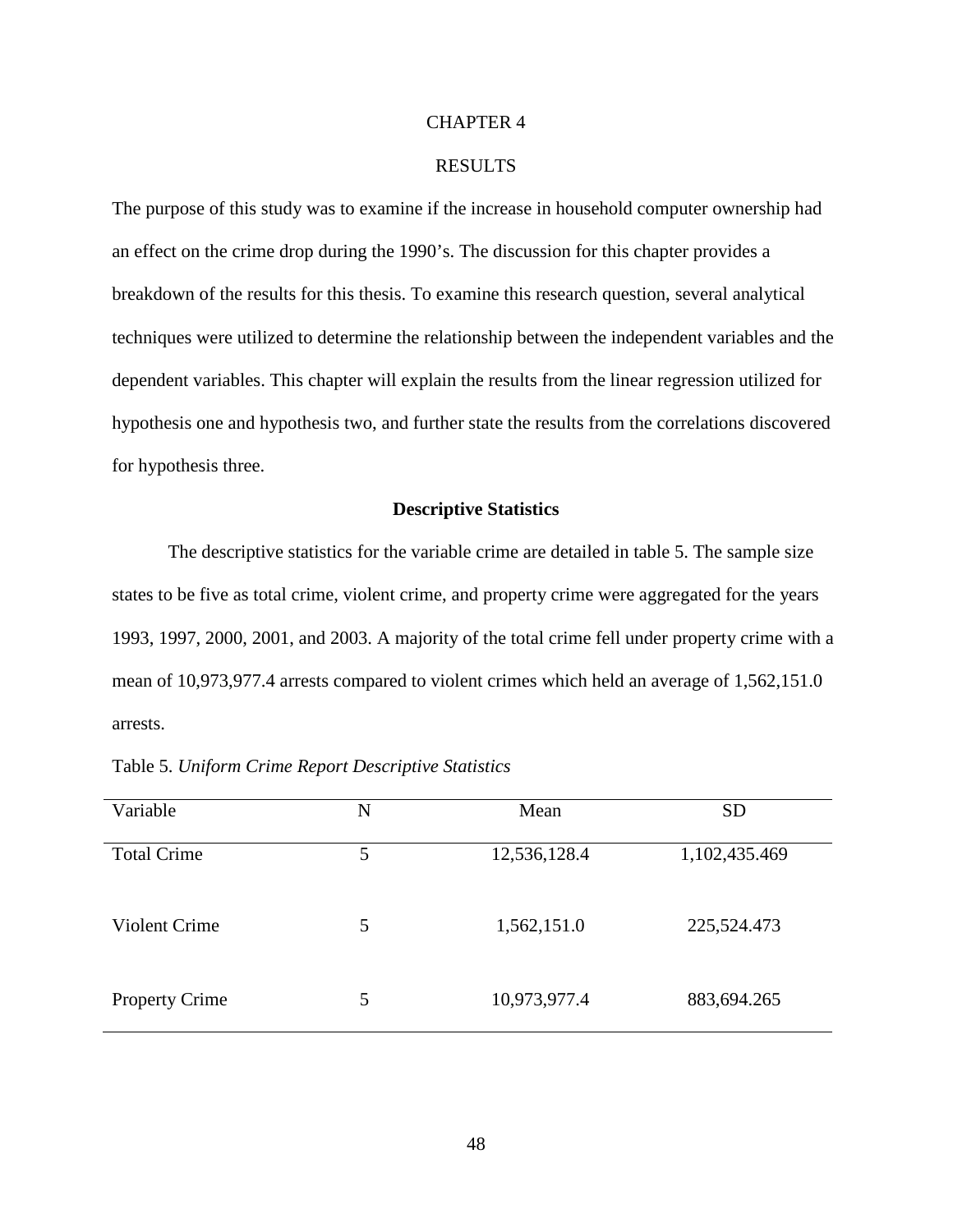The descriptive statistics for the variables from the National Telecommunication and Information Administration are detailed on Table 6. In 1997, the household average number of computers was 1.27 computers per household. In 1998, that average number of computers increased to 1.32 computers per household. Income stayed fairly consistent from an average of \$30,000 per household in 1997 and increased to an average of \$32,499 in the year 1998. In the year 1993, 22.9 percent of the United States population had at least one computer device at home. By the end of the decade in the year 2003, computer ownership increased 38.9 percent with 61.8 percent of the United States population owning at least one household computer device. When the NTIA's Current Population Survey began asking about household internet in 1997, 18 percent of the United States population had a household computer. By the end of the decade in 2003, the United States witnessed a 36.7 percent increase in household internet ownership from 1997, with a total of 54.7 percent of the population have internet within their household.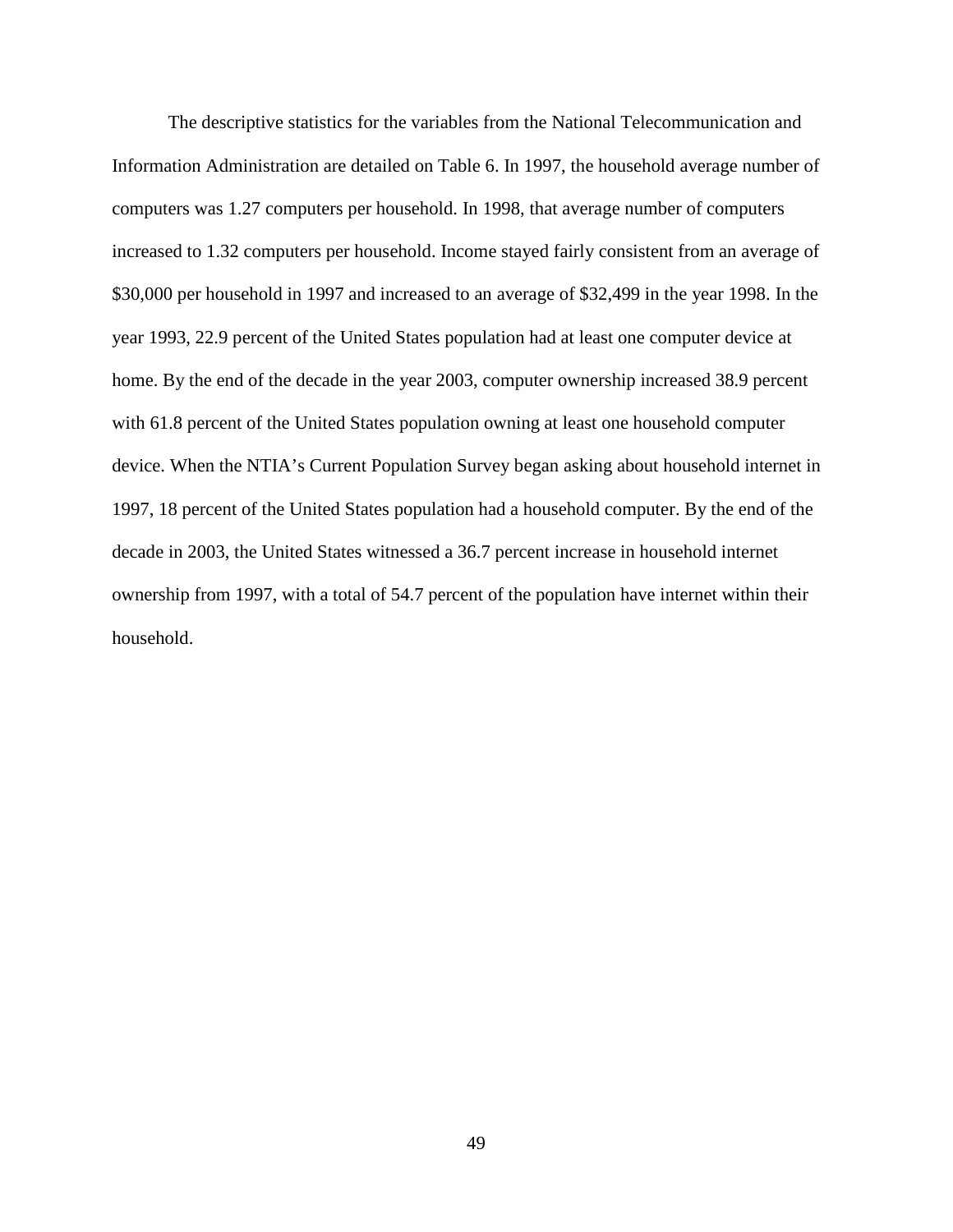| Variable               | percent | N       | Mean              |
|------------------------|---------|---------|-------------------|
| Number Computer (1997) | 100     | 53,304  | 1.27              |
| One                    | 78      | 41,591  |                   |
| Two                    | 16.7    | 8,914   |                   |
| Three or more          | 5.3     | 2,799   |                   |
| Income (1997)          | 100     | 112,197 | \$30,000-\$34,999 |
| > \$5,000              | 4.4     | 4,915   | (9.09)            |
| \$5,000-\$7,499        | 3.6     | 3,994   |                   |
| \$7,500-\$9,999        | 3.5     | 3,882   |                   |
| \$10,000-\$12,499      | 4.3     | 4,782   |                   |
| \$12,500-\$14,999      | 4.0     | 4,495   |                   |
| \$15,000-\$19,999      | 6.3     | 7,053   |                   |
| \$20,000-\$24,999      | 8.0     | 8,933   |                   |
| \$25,000-\$29,999      | 7.5     | 8,445   |                   |
| \$30,000-\$34,999      | 7.4     | 8,313   |                   |
| \$35,000-\$39,999      | 6.9     | 7,739   |                   |
| \$40,000-\$49,999      | 10.4    | 11,629  |                   |
| \$50,000-\$59,999      | 9.4     | 10,554  |                   |
| \$60,000-\$74,999      | 8.9     | 9,991   |                   |
| $$75,000+$             | 15.6    | 17,472  |                   |
| Number Computer (1998) | 100     | 60,683  | 1.32              |
| One                    | 75      | 45,518  |                   |
| Two                    | 18.1    | 10,978  |                   |
| Three or more          | 6.9     | 4,187   |                   |
| Income (1998)          | 100     | 109,703 | \$30,000-\$34,999 |
| > \$5,000              | 3.3     | 3,575   | (9.47)            |
| \$5,000-\$7,499        | 2.9     | 3,187   |                   |
| \$7,500-\$9,999        | 2.9     | 3,217   |                   |
| \$10,000-\$12,499      | 4.0     | 4,351   |                   |
| \$12,500-\$14,999      | 3.7     | 4,030   |                   |
| \$15,000-\$19,999      | 6.1     | 6,708   |                   |
| \$20,000-\$24,999      | 7.5     | 8,222   |                   |
| \$25,000-\$29,999      | 7.4     | 8,114   |                   |
| \$30,000-\$34,999      | 7.2     | 7,883   |                   |
| \$35,000-\$39,999      | 6.7     | 7,319   |                   |
| \$40,000-\$49,999      | 10.9    | 11,963  |                   |
| \$50,000-\$59,999      | 9.9     | 10,885  |                   |
| \$60,000-\$74,999      | 9.5     | 10,376  |                   |
| $$75,000+$             | 18.1    | 19,873  |                   |
|                        |         |         |                   |

Table 6. *National Telecommunication and Information Administration Descriptive Statistics*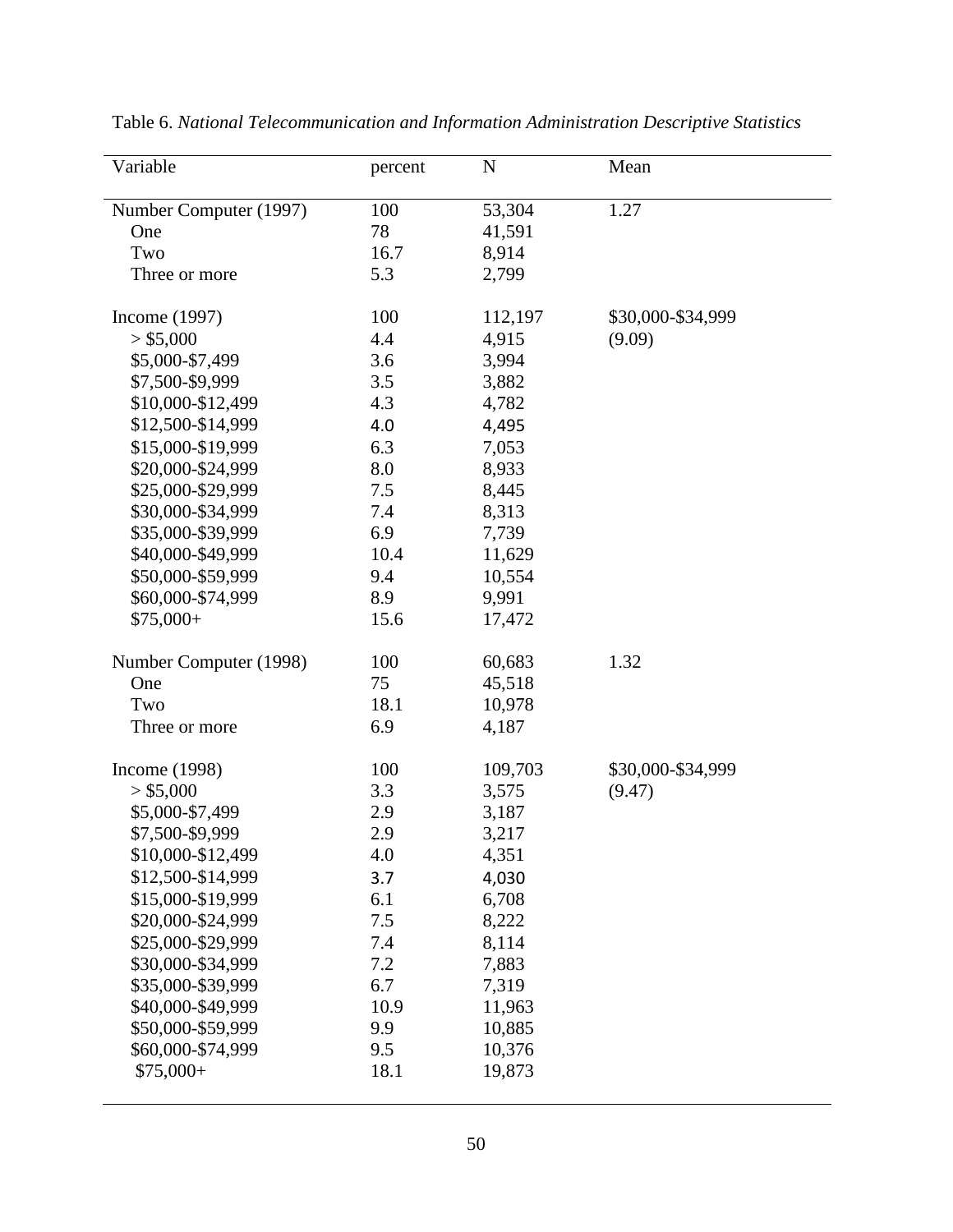|  |  | Table. 6 (continued) |  |
|--|--|----------------------|--|
|--|--|----------------------|--|

| Own Computer        |      | 5              | 45.72 |  |
|---------------------|------|----------------|-------|--|
| 1993                | 22.9 |                |       |  |
| 1997                | 36.6 |                |       |  |
|                     |      |                |       |  |
| 2000                | 51.0 |                |       |  |
| 2001                | 56.3 |                |       |  |
| 2003                | 61.8 |                |       |  |
|                     |      |                |       |  |
| House with Internet |      | $\overline{4}$ | 41.15 |  |
| 1997                | 18.0 |                |       |  |
| 2000                | 41.5 |                |       |  |
| 2001                | 50.4 |                |       |  |
| 2003                | 54.7 |                |       |  |

#### **Hypothesis One**

Hypotheses one theorizes that the increase in ownership of household computers is related to a decrease in crime rates. To test this hypothesis, a basic regression model was utilized. The linear regression for the present study indicated that multicollinearity may be an issue, meaning that the relationships found between the dependent variable and independent measures should not be biased (Alin, 2010); however, since this hypothesis is testing two independent variables amongst one another, multicollinearity does not pose a threat to validity. Within the linear regression, a correlation test was used to see if there was a relationship between variables. Table 7 demonstrates that there was a high correlation between the independent and dependent variables; however, these correlations prove to be extremely high as outside variables were unable to be controlled for. The variables tested were violent crime, property crime, total crime, and computer ownership.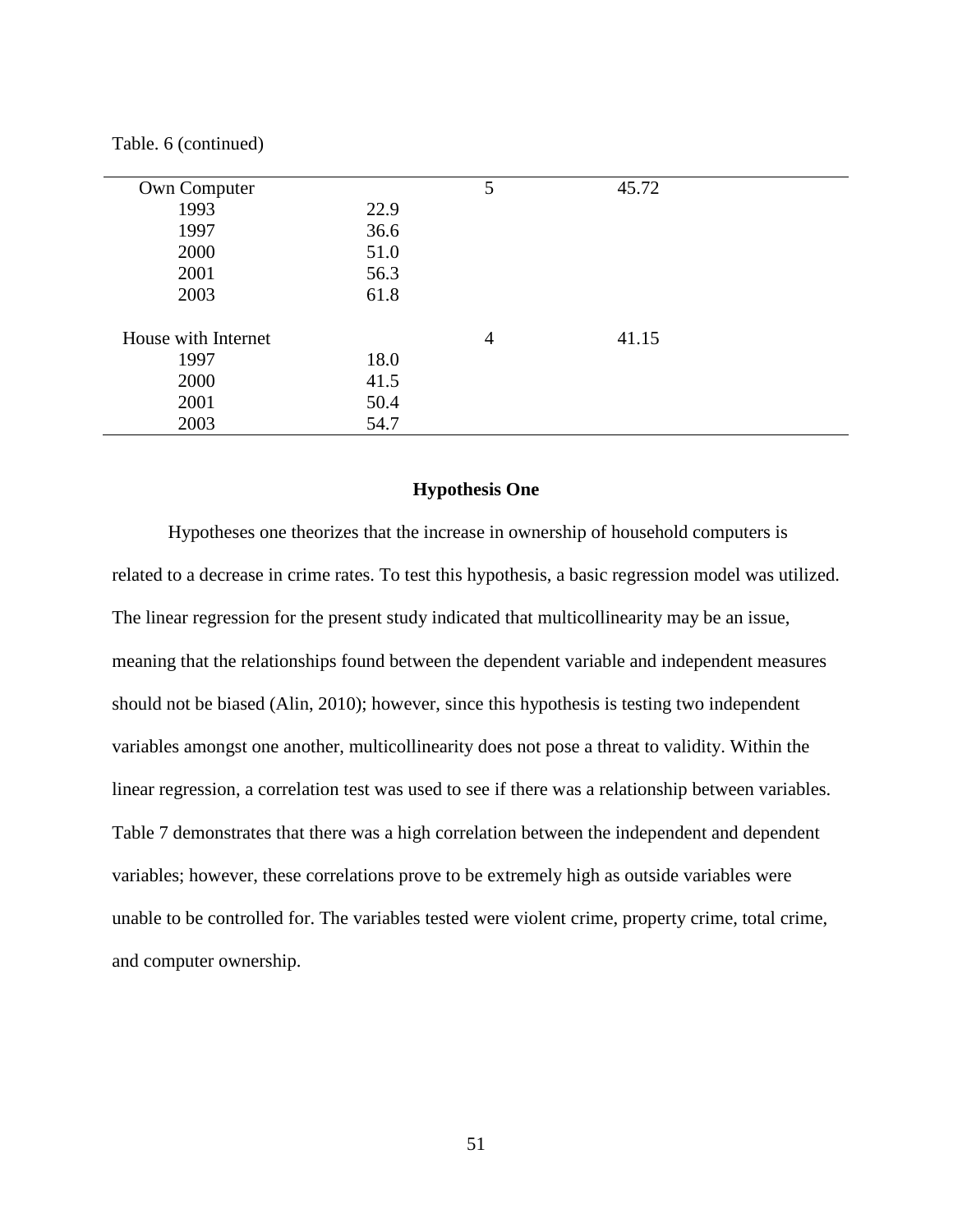| Measure            | 1        | 2         | 3         | 4      | 5 |
|--------------------|----------|-----------|-----------|--------|---|
| 1. Violent Crime   |          |           |           |        |   |
| 2. Property Crime  | .962**   | $ -$      |           |        |   |
| 3. Total Crime     | $.976**$ | .998**    |           |        |   |
| 4. Owns a Computer | $-971**$ | $-0.937*$ | $-0.949*$ |        |   |
| 5. Has Internet    | $-.961*$ | $-.863$   | $-.884$   | .944** |   |

Table 7. *Pearson Correlation Matrix*

\*\*. Correlation is significant at the 0.01 level (2-tailed).

\*. Correlation is significant at the 0.05 level (2-tailed).

Hypothesis one tested three linear regression models to fully address the hypothesis and the research question. Model one tested the relationship between computer ownership and total crime. Model two examined the relationship between computer ownership and violent crime. Model three further tested the association of computer ownership and property crime.

The results for this analysis was in accordance with the hypotheses utilized for the research question of understanding if the increase in ownership of household computers and the internet had an effect of the decrease of crime during the 1990's?; however, it is important to note that although these the models state that a high proportion in the variation in crime can be explained by computer ownership, it must be understood that there are other factors that cannot be accounted for that effected the crime drop. Thus, the high proportions stated in the R Square value must be addressed as not being the only reasoning for this occurrence. The results for each of these models are presented in table 8.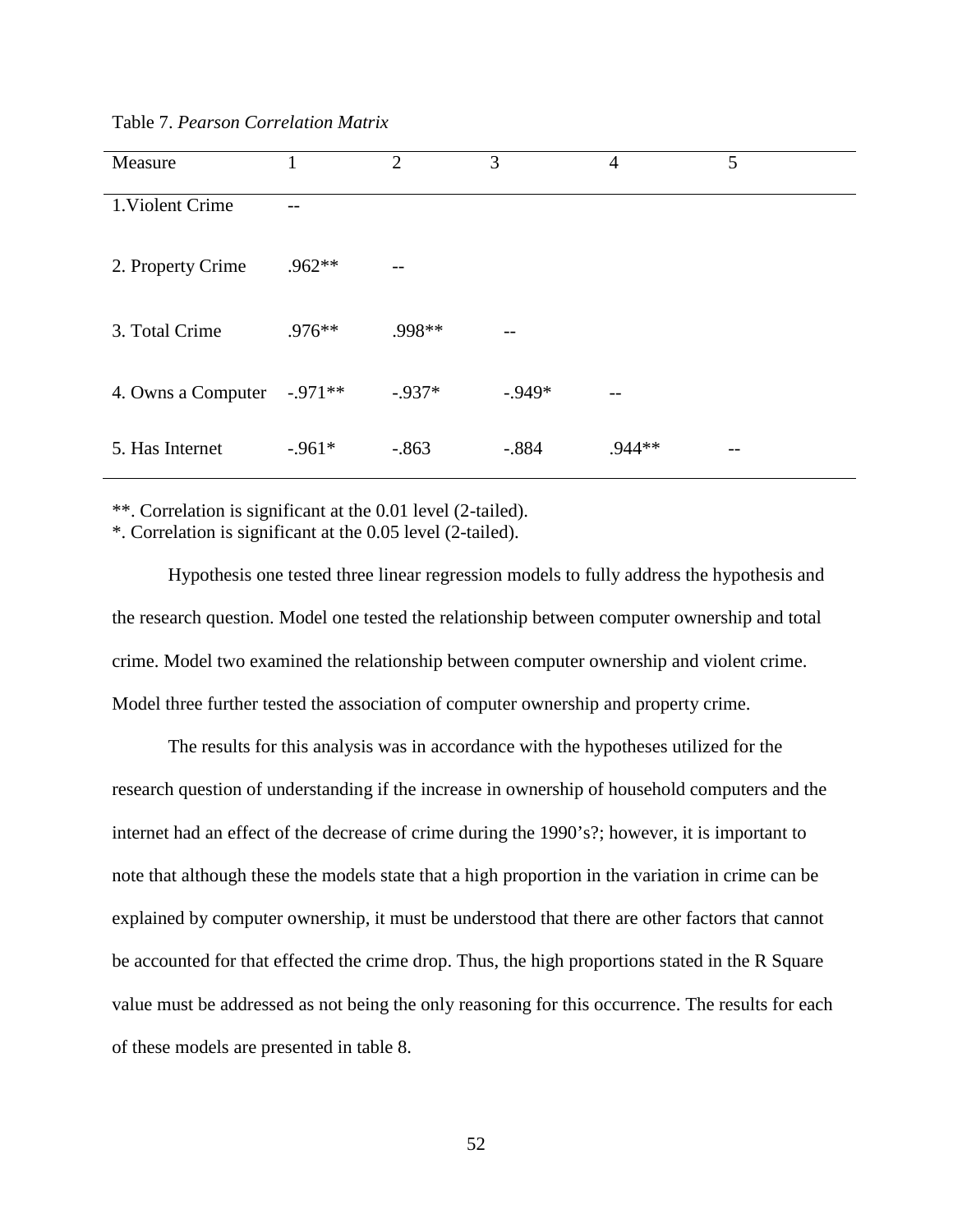## **Model One – Total Crime and Computer Ownership**

A linear regression was calculated to predict the total crime rate based on computer ownership. In relation to total crime rate, computer ownership proved to be a significant predictor for the decreasing crime rates. A significant regression equation was found  $(F(1,3) =$ 27.442, p <.001), with an R square of .901. Thus, 90.1 percent of the variation in total crime can be explained by computer ownership. This model predicted that total crime is equal to  $1,555,927.99 + (-66,123.176)$  (computer ownership) total offenses when computer ownership is measured by ratio (due to the aggregation). For the decade of the 1990's, crime rates decreased 66,123.176 for each unit of computer ownership increased.

## **Model Two – Violent Crime and Computer Ownership**

In order to predict the total violent crime rate based on computer ownership, a linear regression was calculated. Through testing the linear regression, a significant regression equation was found  $(F(1,3) = 49.657, p < .001)$ , with an R square of .943. Thus, 94.3 percent of the variation in violent crime can be explained by computer ownership. Model two therefore predicted that total crime is equal to  $2,194,696.219 + (-13,834.197)$  (computer ownership) violent offenses when computer ownership is measured by ratio (due to the aggregation). For the time period of the crime drop, crime rates decreased 13,834.197 for each unit of increase in computer ownership.

#### **Model Three – Property Crime and Computer Ownership**

For model three, a linear regression was calculated to predict the total property crime rate based on computer ownership. A significant regression equation was found  $(F(1,3) = 21.447, p$ <.001), with an R square of .877. Therefore, 87.7 percent of the variation in overall property crime can be explained by computer ownership. It is predicted that crime is equal to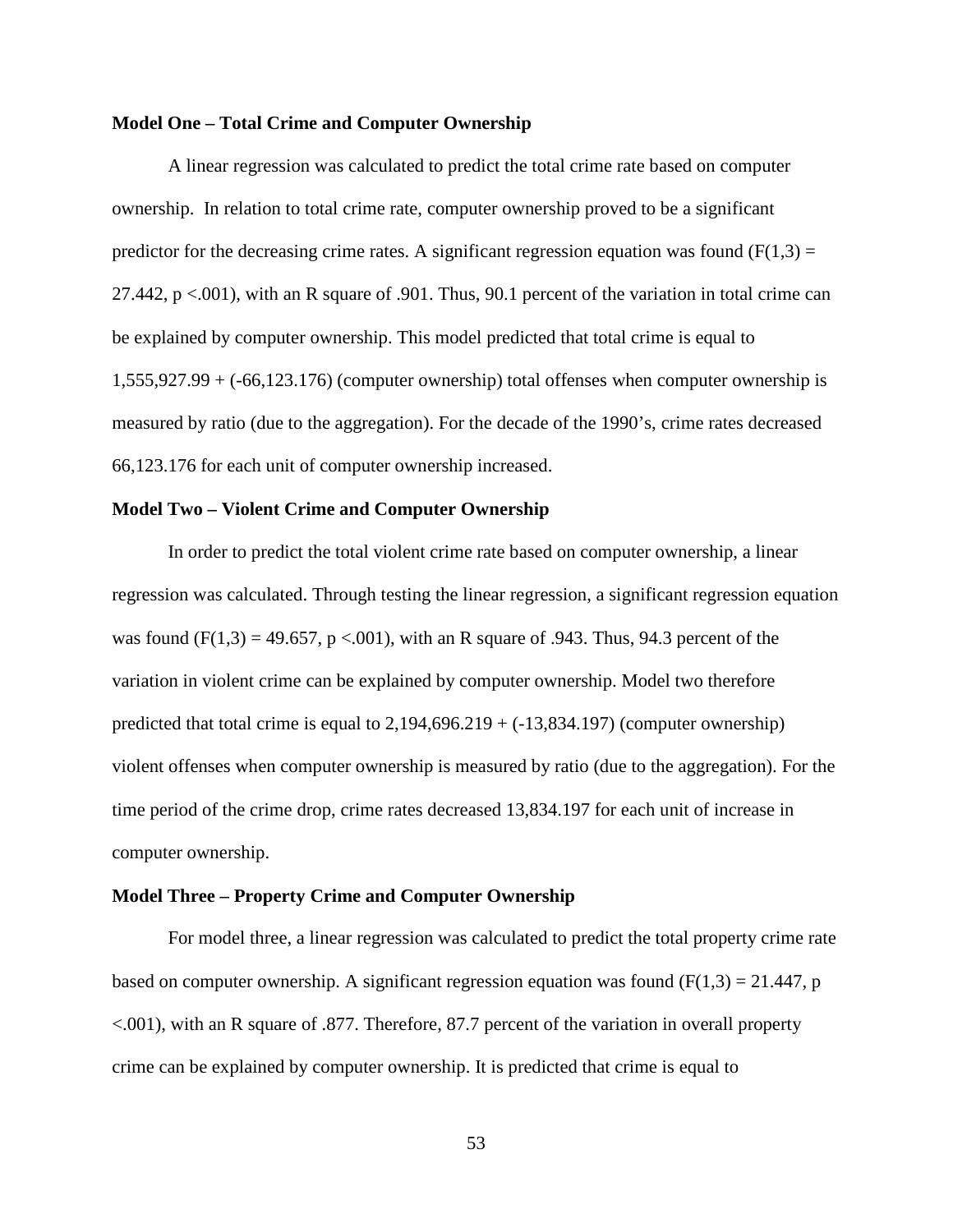13,364,583.77 + (-52,287.978) (computer ownership) property offenses when computer ownership is measured via ratio (due to the aggregation). For this decade, property crime rates decreased 52,287.978 for each increase of unit for computer ownership.

| Model |      | R Square |        |      |
|-------|------|----------|--------|------|
|       | .949 | .901     | 27.442 | .014 |
|       | 971  | .943     | 49.657 | .006 |
|       | .937 | .877     | 21.447 | .019 |

Table 8: *Model Results (1-3)*

#### **Hypothesis Two**

Hypothesis two tested the relationship between household internet ownership and crime rates. For this hypothesis, a correlation test was used to see if there was a relationship between variables of crime and internet ownership. Crime was broken down into three separate variables: violent crime, property crime, total crime, and were all tested to see the causation of household internet usage. The results for this correlation can also be found within Table 7.

To fully address the hypothesis and the research question, hypotheses two tested three linear regression models. Model four measures the relationship between household internet and total crime. Model five measures the relationship between household internet and violent crime. The final model measures the relationship between household internet and property crime.

The results for this analysis was in accordance with the hypotheses utilized for the research question of Did the increase in household internet ownership and the internet have an effect of the decrease of crime during the 1990's?. Alike hypothesis one, it is important to note that all of these models state that the high proportion in the variation in crime can be explained by household internet use. With these results, it is important to address that there are other factors that contributed to the decrease in crime rates and these outside factors must be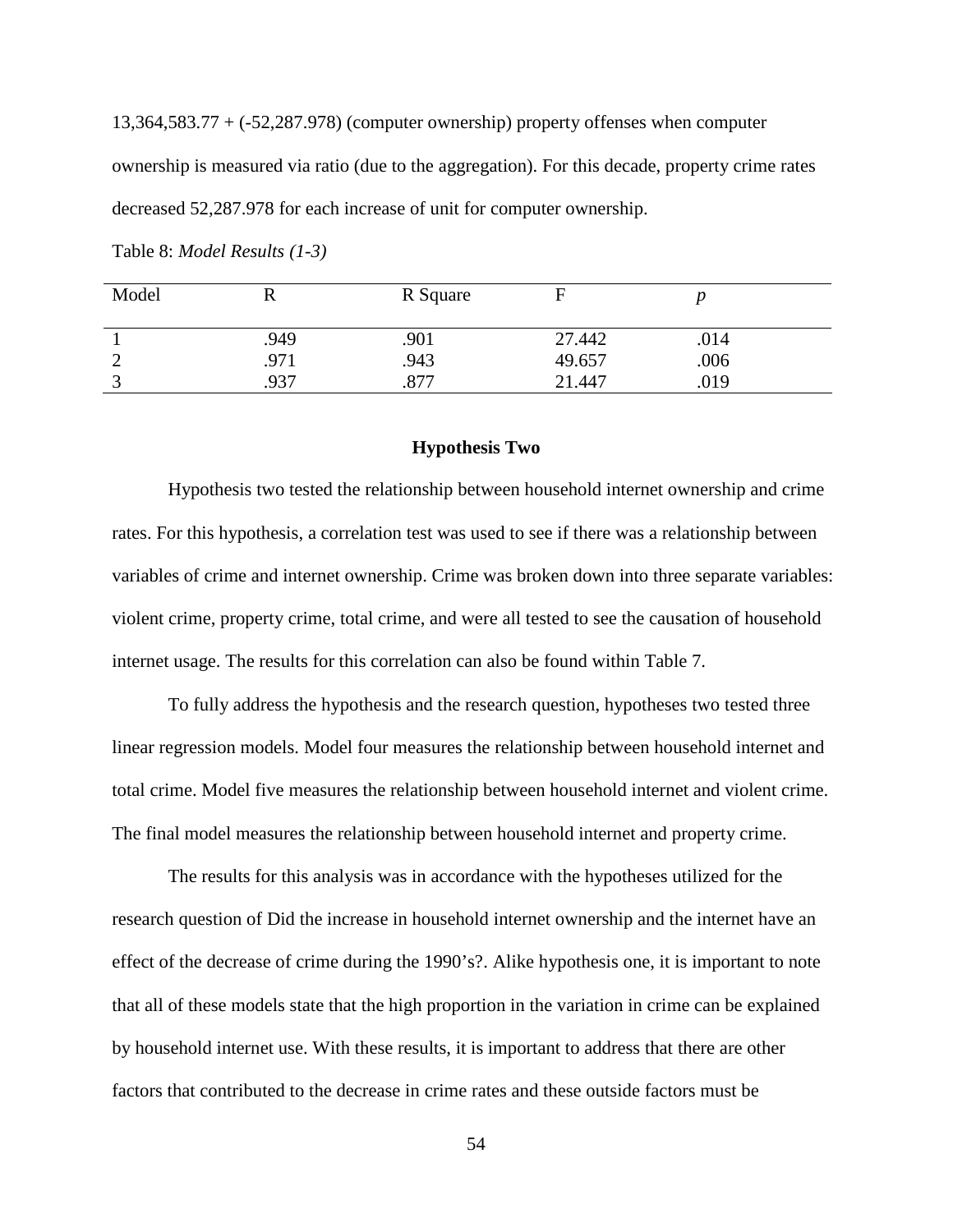contributed while looking at the R Square value. The results for each of these models are presented in table 9.

## **Model Four – Total Crime and Internet Ownership**

A linear regression further was calculated to predict the total crime rate based on houses that have internet. A significant regression equation was found (F(1,2) = 7.118, p <.001), with an R square of .781. Accordingly, 78.1 percent of the variation in total crime can be explained by the increased number of houses that have the internet. It is predicted that crime is equal to 13,768,147.42 + (-39,712.890) (households with internet) total offenses when internet ownership is measured via ratio (due to the aggregation). For this decade, total crime rates decreased 39,712.890 for each unit that increases.

## **Model Five – Violent Crime and Internet Ownership**

Continued, a linear regression was calculated to predict the violent crime rate based on household internet ownership. A significant regression equation was found ( $F(1,2) = 24.22$ , p <.001), with an R square of .924. Thus, 92.4 percent of the variation in overall violent crime can be explained by household internet ownership. Model five predicted that the violent crime rates are equal to  $1,742,688.465 + (-6,597.909)$  (households with internet) violent offenses when internet ownership is measured through ratio (due to the aggregation). During the crime drop in the 1990's, violent crime rates decreased 6.597.909 for each unit of household internet ownership.

## **Model Six – Property Crime and Internet Ownership**

Last, in order to predict the relationship between property crime and households that have internet, a linear regression was calculated. A significant regression equation was found  $(F(1,2) =$ 5.814, p <.001), with an R square of .744. Therefore, 74.4 percent of the variation in property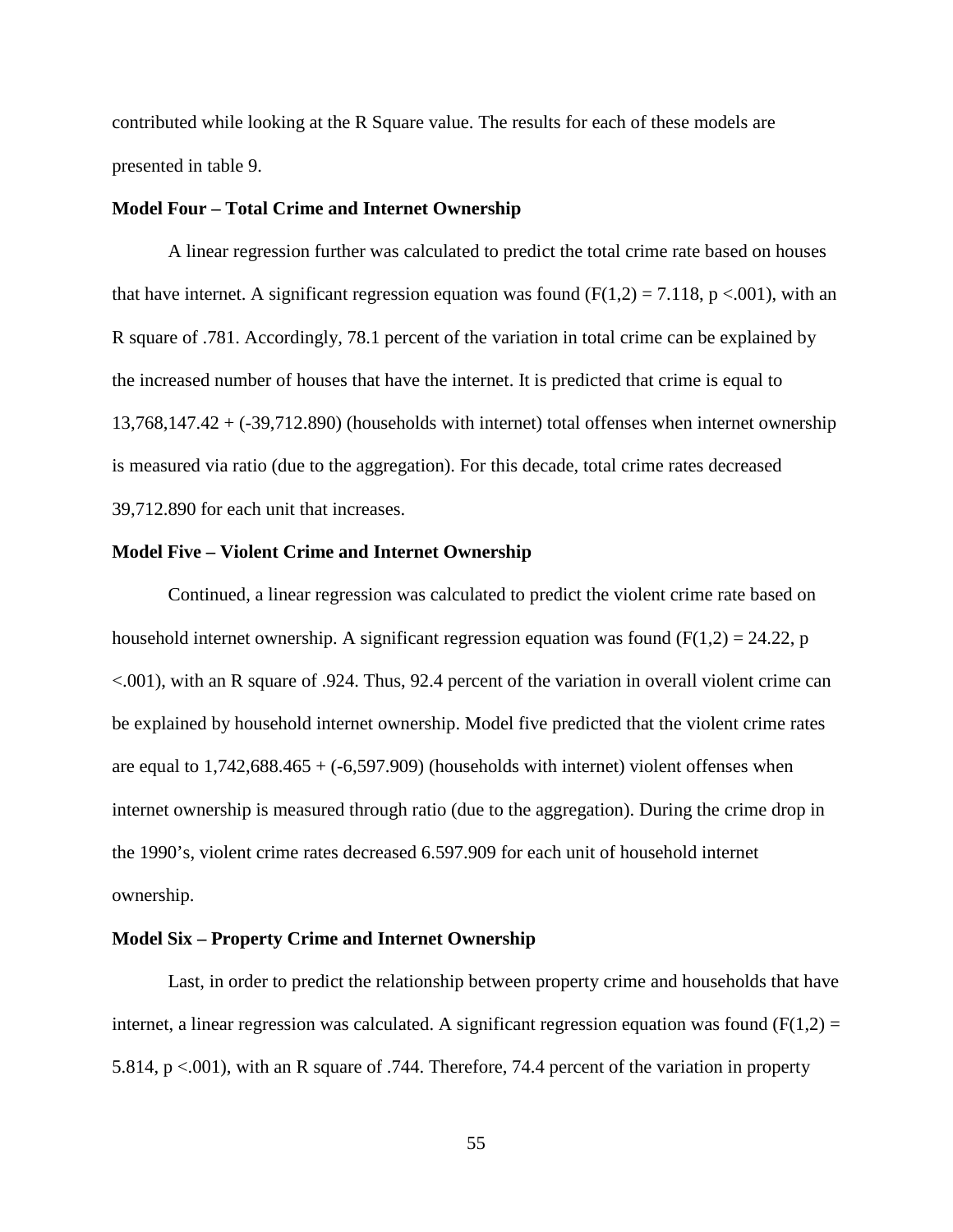crime can be explained by houses that have internet. This model states that property crime is equal to  $12,025,458.95 + (-33,114.981)$  (households with internet) property offenses when internet ownership is measured via ratio (due to the aggregation). During the crime drop in the 1990's, violent crime rates decreased 33.114.981 for unit that increases.

| Model          |      | R Square |        |      |
|----------------|------|----------|--------|------|
| $\overline{4}$ | .884 | .781     | 7.118  | .116 |
|                | .961 | .924     | 24.222 | .039 |
| 6              | .863 | .744     | 5.814  | .137 |

Table 9: *Model Results (4-6)*

## **Hypothesis Three**

Hypothesis three states that households with a higher income own more computer devices than those with lower incomes (on average). To answer this hypothesis, correlations were used to examine the relationship between total household income and the average number of computers that are in a household. For this hypothesis, crime is measured as total crime per the year in question. The variable total crime was further broken down to violent crime and property crime. Income was broken down into 14 separate brackets that are measured through intervals (revisit table 6).

A Pearson correlation coefficient was calculated for the relationship between participant's income (N=112,197) during the year 1997 and the number of computers  $(N=53,304)$  that were owned per household. A weak positive correlation was found  $(r(3) = .151)$ ,  $p < .001$ ). This result indicates that there is a linear relationship between the two variables whereas those who have a higher income own, on average, more computer devices within their household compared to those who have a lower household income (Cronk, 2016). During this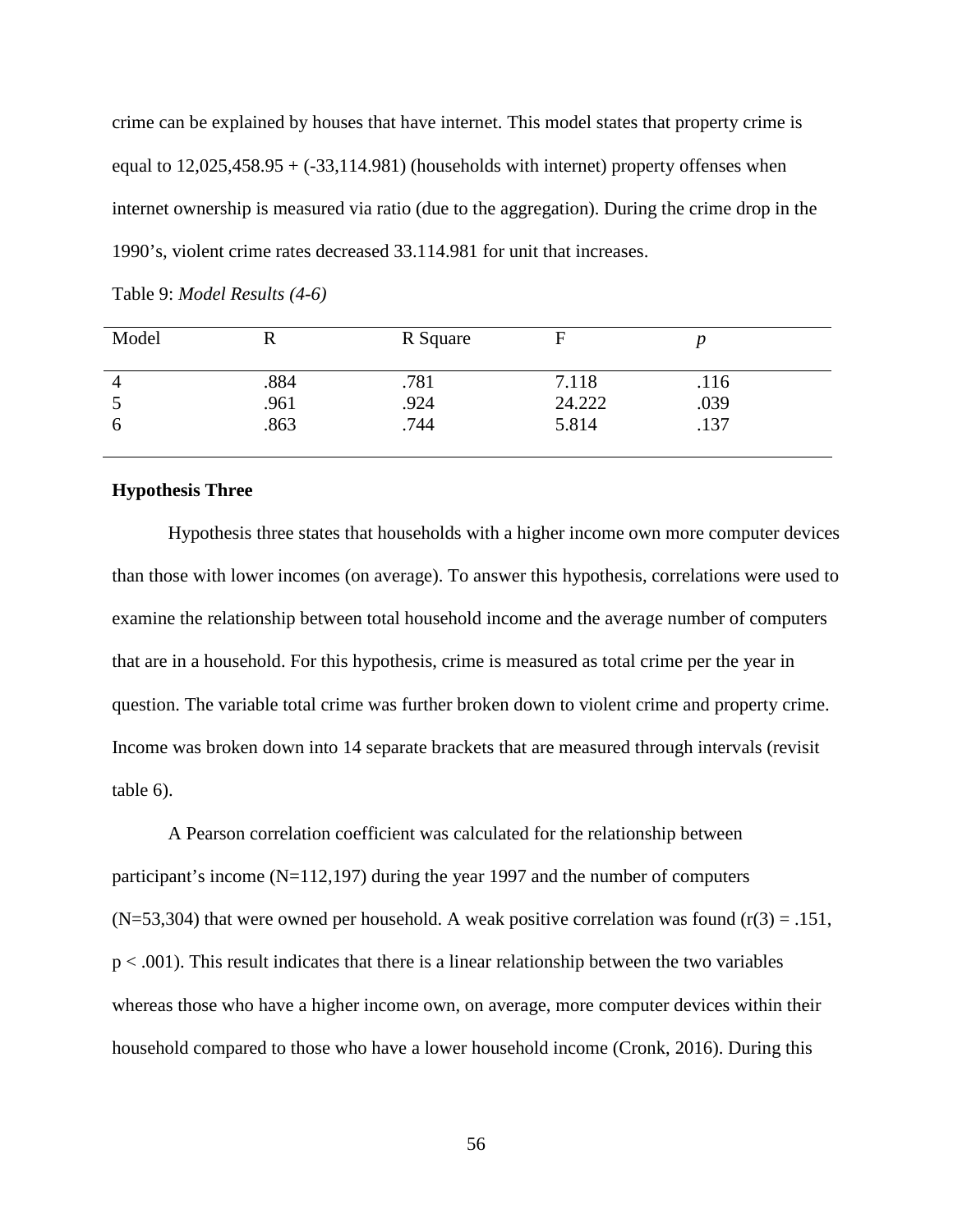year 17.9 percent of the sample owned one computer per household, 3.8 percent owned two computers per household, and 1.2 percent owned three or more computers per household.

A Pearson correlation coefficient was further calculated to test the relationship between participant's income (N=109,703) during the year 1998 and the number of computers  $(N=60,683)$  that were owned per household. A weak positive correlation was found  $(r(3) = .185, )$  $p < .001$ ). This correlation indicates that there is a significant linear relationship between the two variables whereas those who have a higher income, on average, own more computer devices within their household compared to those who have a lower total household income (Cronk, 2016). During this year 19.6 percent of the sample owned one computer per household (a 1.7 percent increase from the previous year), 4.7 percent owned two computers per household (a 0.9 percent increase from the previous year), and 1.8 percent owned three or more computers per household (a 0.6 percent increase from the year 1997).

This hypothesis suggests that the households whom own more computers also have a higher income than those who own less computers per household (see Table 10). This holds true to both the years 1997 and 1998.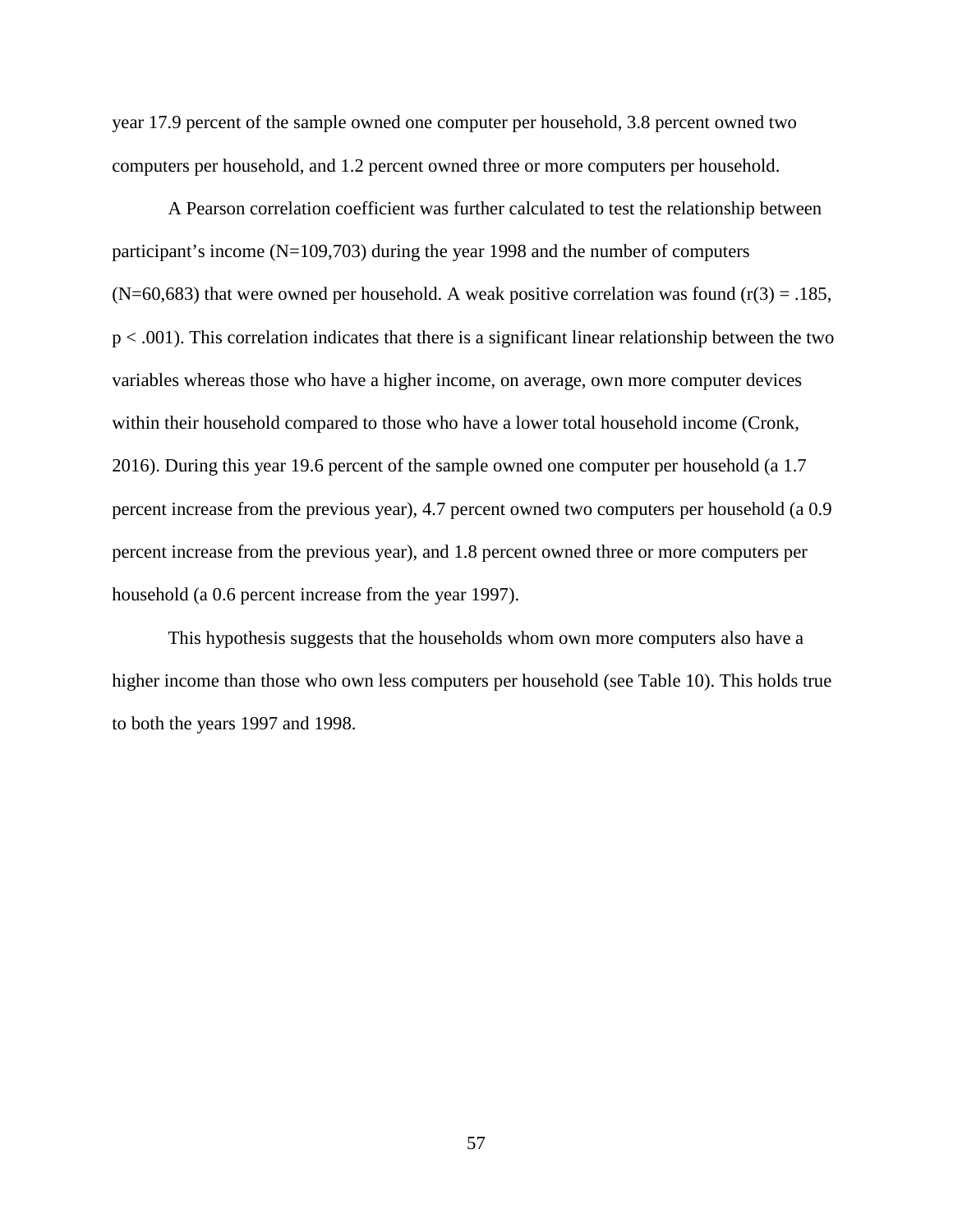

Table 10: *Comparing Computer Ownership and Income (1997/1998)*

#### **Conclusion**

Chapter four of this thesis addressed the results obtained from the linear regression model and correlations. These models were utilized to test hypothesis one and hypothesis two in aiding of answering the research question stating: Did the increase in ownership of computers and the internet have an effect of the decrease of crime during the 1990's? The results indicated that computer ownership and computer use did have an effect on the crime drop during this time period. However, it is important to state that multiple other factors were not able to be controlled for; thus, computer and internet use and ownerships are not the only variables that can account for this phenomenon. The next chapter of this thesis will focus on an overall discussion in regards to this thesis and the results. The subsequent chapter will further conclude the entirety of the thesis.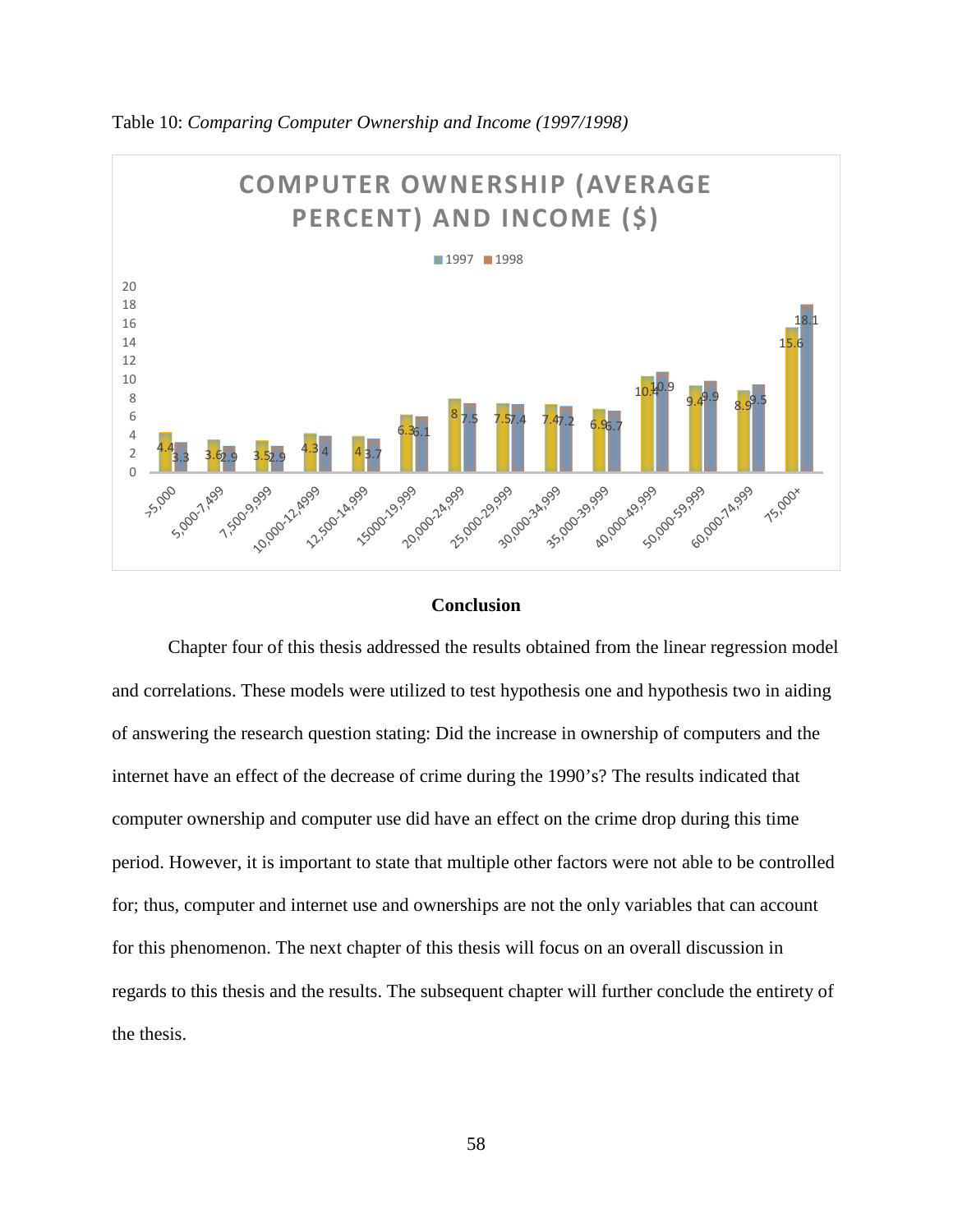#### CHAPTER 5

#### **DISSCUSSION**

The purpose of this chapter is to discuss of the findings from the three hypotheses under the research question. As previously mentioned, there is limited previous research conducted for the relationship between computer and internet ownership and the effects on the crime drop during the decade of the 1990's. This discussion includes conclusions from the results, limitations from the study, and future research that should be addressed.

The purpose of this study was to explore if the household ownership of computer and internet in the 1990's had an effect on the crime drop phenomenon. Although this study has not been conducted previously, a review of existing literature suggests that household leisure activities has an effect on crime rates (Cashmore, 2012, Hayward, 2013; Messner & Blau, 1987). The results for each hypothesis proved to be statistically significant meaning that there was a relationship between household computer and internet ownership with the decrease in crime rates throughout this decade. With this being said, it is important to state that computer and internet ownership are not the only variables that were in causation for this crime decrease as outside factors were unable to be contributed for.

This thesis was an attempt to further understand factors that were in causation for the crime drop that occurred throughout the decade of the 1990's. First, the relationship between household computer ownership and crime rates were examined. This question gave insight on whether the social trend of household computer ownership could be in causation of the 1990's crime drop. Second, the relationship between household internet ownership and crime rates were examined. In the year 1997, the Current Population Survey began asking United States residents on their internet ownership and usage; thus, data on household internet ownership became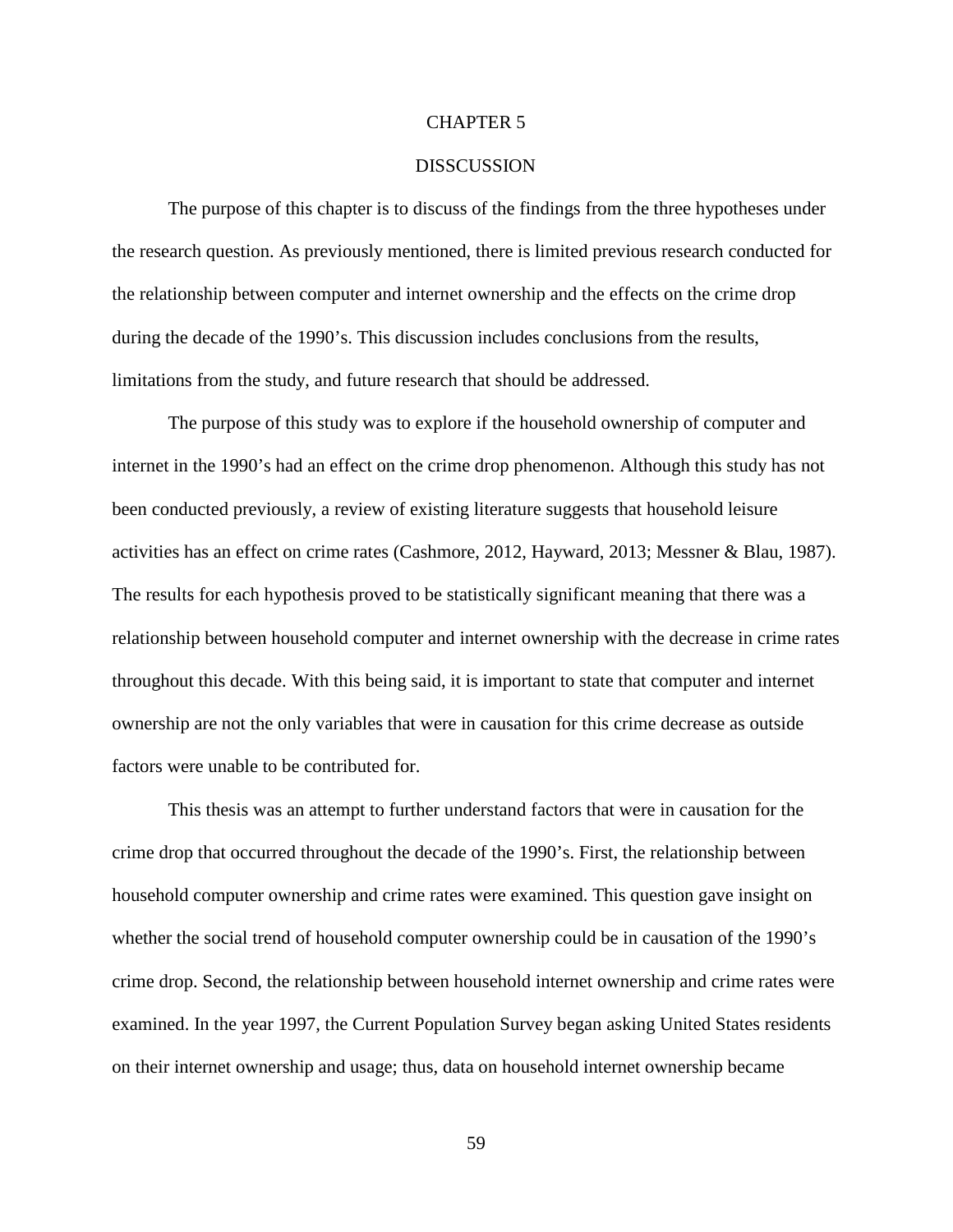available to the public during this year. As this data became available, it was important to incorporate as internet ownership started becoming a popular trend at this point in time. Looking at computer ownership would be incomplete without pairing the idea of internet ownership as well. Third, the relationship between income and number of computers owned were compared. This was an important hypothesis to include as income affects what type of population owns and utilizes computer devices and the internet. It is assumed that the more economically stable a household is, the greater likelihood of computer and internet ownership; however, throughout the 1990's is when computer prices began to declined which allowed those within lower income brackets to have an increase in affordability for household computer devices (United States Department of Labor, 1999). As those of a lower income had a greater affordability in household computer devices, they were spending less time committing crime; thus, those of lower household income aided in the decline of crime rates during this period in time due to increased affordability of household computer devices.

Cohen and Felson's (1979) routine activities theory overall lends support to the study at hand. Routine activities theory states that crime rates are influenced by structural changes in routine activity patterns. This theory requires three elements in order to prevent crime including: (1) motivated offenders, (2) suitable targets, and (3) the absence of capable guardians (Cohen  $\&$ Felson, 1979). As previously mentioned, the social trend of household computer and internet ownership held the potential to decrease the amount of motivated offenders, decrease suitable targets, and increase the amount of time spent under a capable guardian. According to this theoretical framework, the routine activities of individuals were altered due to the increase use of computer and internet ownership within the home; thus, crime rates decreased. With this being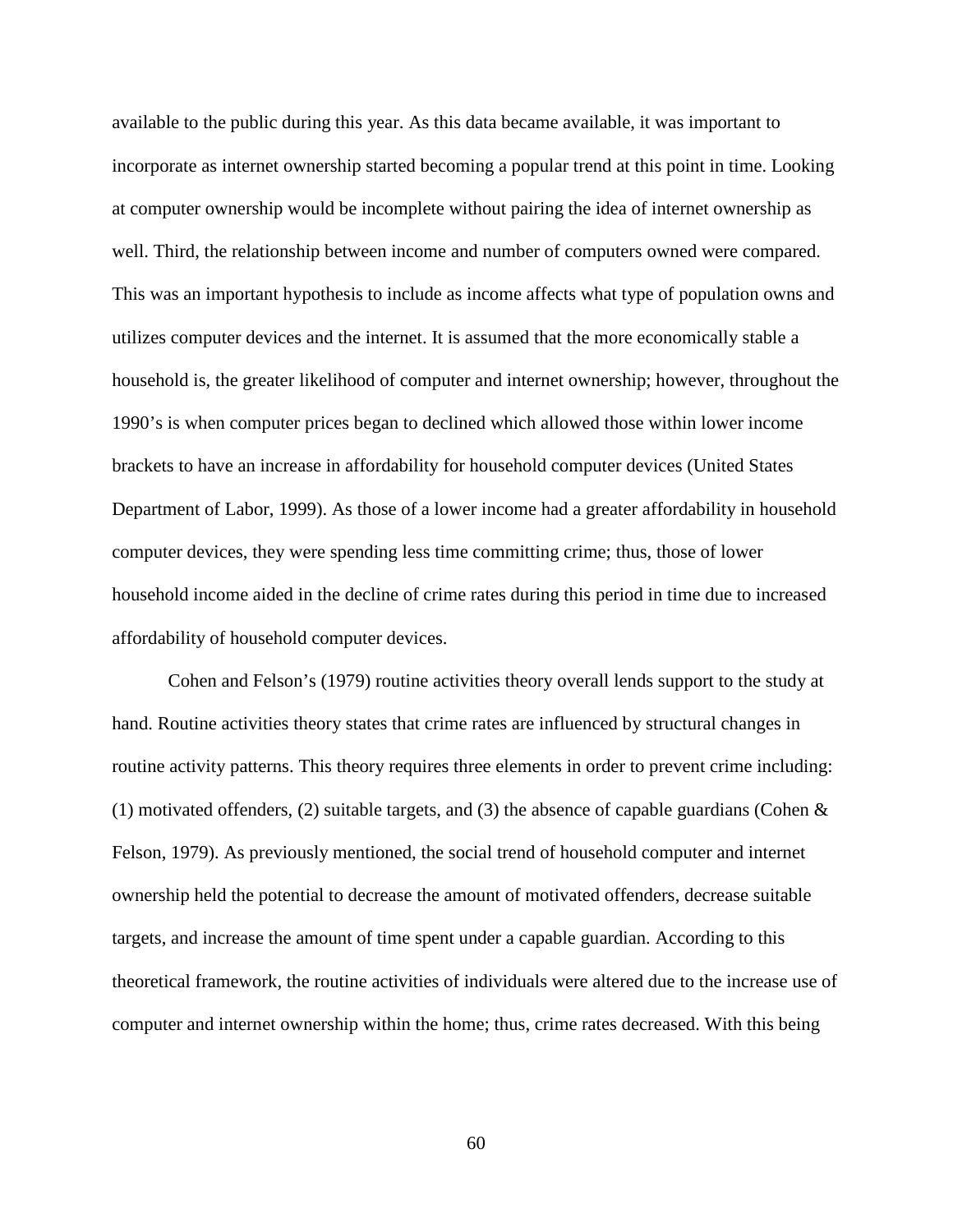said, is assumed that an increase of computer and internet ownership aided in an increased of amount of time spent within the household.

To answer the research question, data from the Uniform Crime Report (UCR) alongside the National Telecommunication and Information Administration (NTIA) Current Population Survey (CPS) were pulled and projected into a new dataset. From the UCR, crime rates were broken down into total crime, property crime, and violent crime. The crime rates from each of these categories were aggregated to have a national total. Variables were pulled from the NTIA CPS and recoded to fit the hypotheses in question.

Results from the models within the hypotheses show support for the research question and hypotheses. A significant relationship was found between *household computer ownership* and *crime rates.* Moreover, a significant relationship was further found between *household internet ownership* and *crime rates.* Finally, a positive correlation was found between *income* and *computer ownership.* 

Models 1 through 3 illustrate that there is a statistically significant negative relationship found for hypothesis one between the variable of increase in *household computer ownership* and *crime rates.* Crime was measured as: total crime, property crime, and violent crime. Each one of these variables decreased drastically per percentage of households that owned a household computer device during the time of the questionnaire. *Violent crime rates* witnessed the biggest variation as 94.3 percent  $(R^2 = .943)$  of the variation in *violent crime* was explained by *computer ownership.* This variation states that a large proportion of violent crime can be explained by computer ownership; however, it is important to note that this percent of proportion would be decreased if other outside factors affecting the crime drop could be controlled for.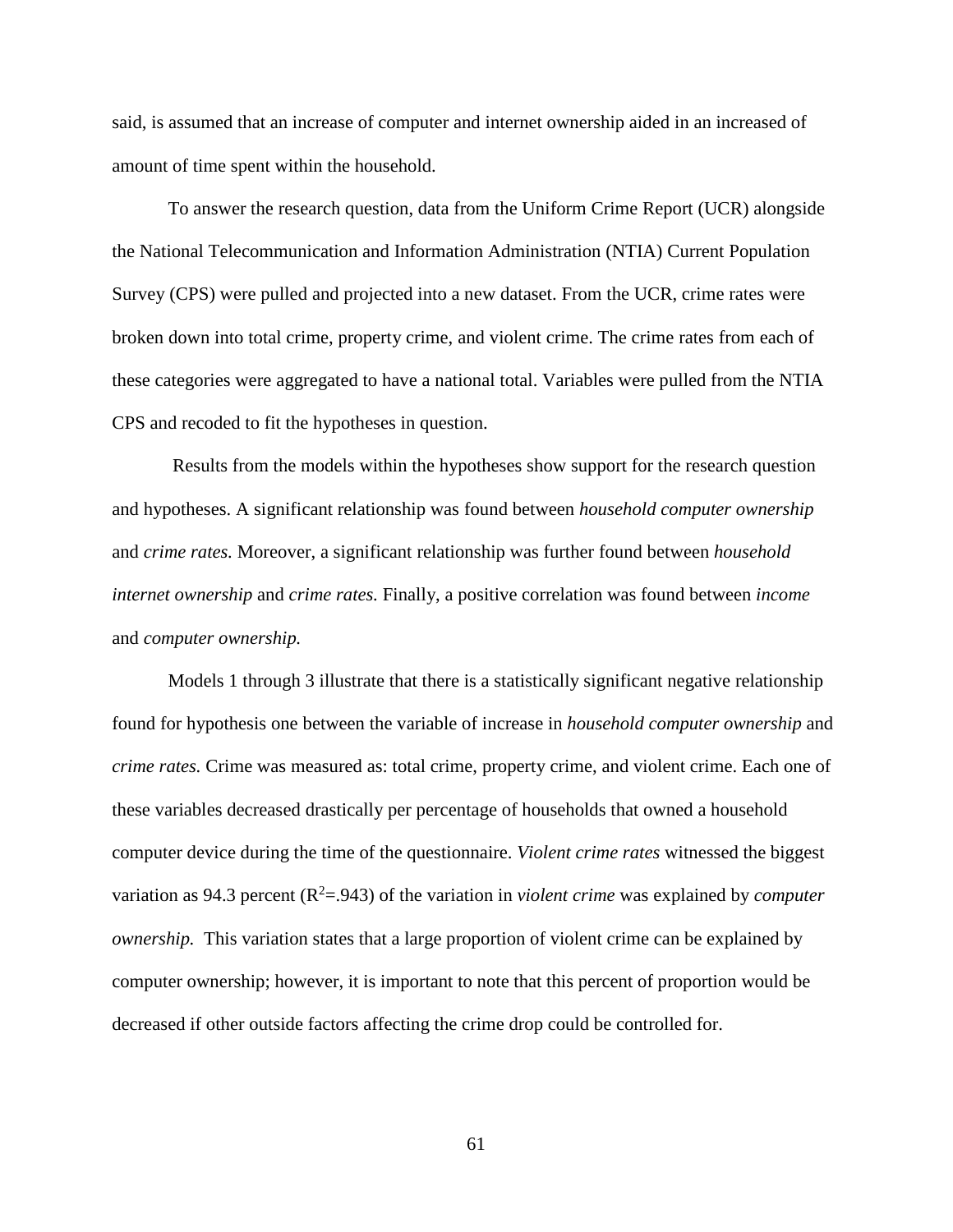Cohen and Felsons (1979) routine activities theory shows support for this thesis as the opportunity to commit crime, due to household computer ownership, was decreased. The results from this hypothesis suggests that as individuals began owning more computer devices, the amount of time spent indoors increased; thus, there was an increase of a capable guardian and a decreased likelihood of committing a crime or being a victim of a crime. Alongside Cohen and Felson (1979), Messner and Blau (1987) further supported routine activities and this hypothesis by suggesting that activities that are participated within the household, such as television viewing or in this instance, spending time on the computer, reduce the risk of criminal victimization.

It was further hypothesized that internet ownership was in relation to crime rates. From this hypothesis and as seen in Models 3 through 6, a statistically significant negative relationship was found for the variables *internet ownership* and *crime rates.* The variable crime rate was measured as: total crime, violent crime, and property crime. Although total crime, violent crime, and property crime all correlated with household internet ownership, the greatest variation between crime rate and internet ownership can be found between *violent crime* and household internet ownership with a 92.4 percent ( $R^2 = 0.924$ ) variation. The variation between internet ownership states that a large majority of violent crime can be explained by internet ownership. This statement must be addressed with the fact that other factors were unable to be controlled for; thus, the variation must further take into account outside factors that could further aid in the crime drop.

In addition to hypothesis one, Cohen and Felsons (1979) routine activities theory shows support for this hypothesis. Alike Messner and Blau (1987) study, the findings from this thesis may suggest that individuals began spending an increased amount of time indoors due to leisure, or in this particular study to the household internet ownership. The increased amount of time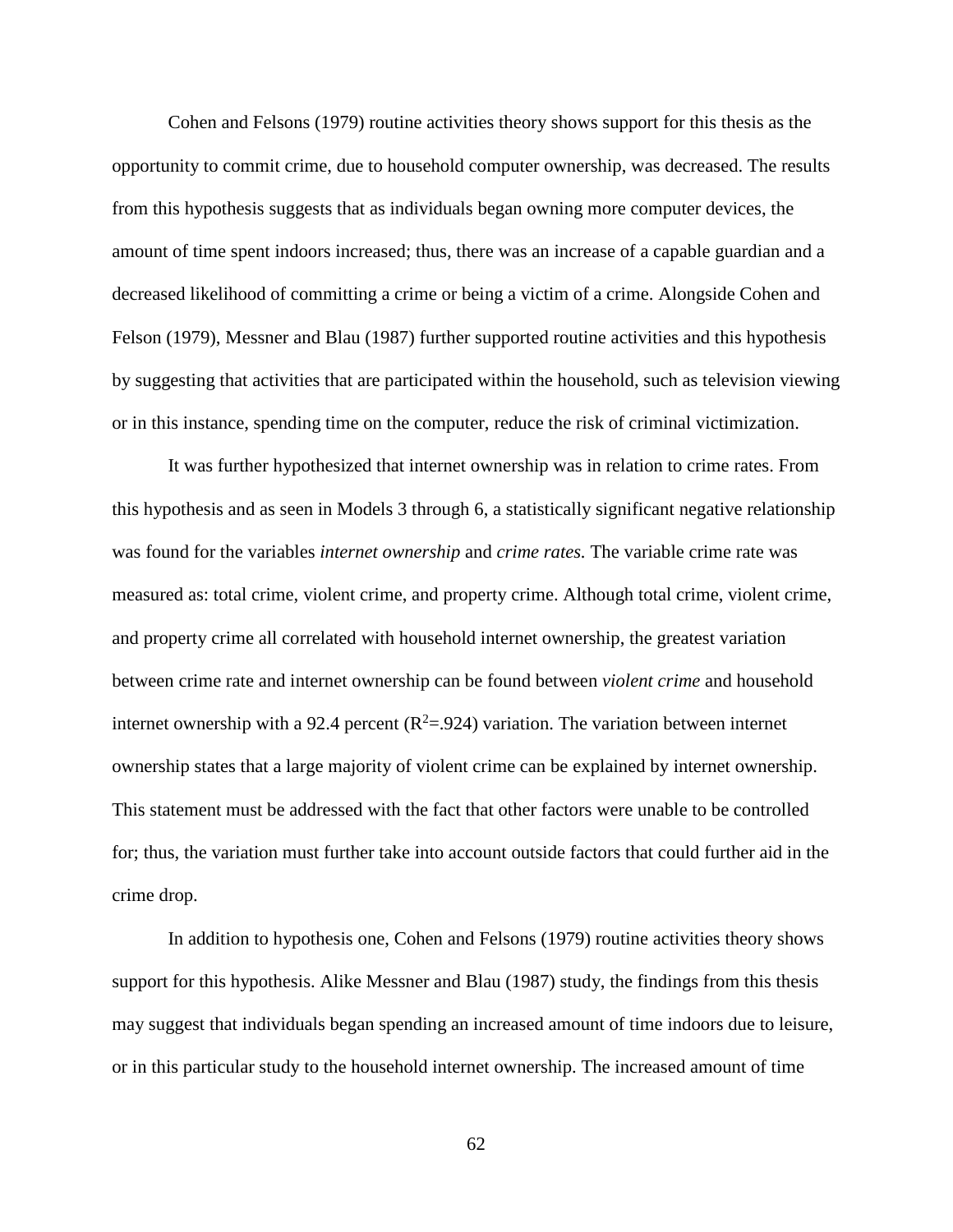spent indoors created an increase of capable guardian as a household acts as a capable guardian. Furthermore, those who felt the need to commit crime, specifically violent crime as it witnessed the greatest affect, were now able to refrain from committing crime in reality as the thrill of crime was able to now be experienced from the comfort of one's household (Hayward, 2012); thus, the entertainment of the internet provided a decrease in crime rates (Sutton, Griffiths, & Wall, 2012). The internet not only provided the thrill of crime through the virtual world, but individuals were now able to connect with other individuals from around the world from their household. This ability to chat with others from within a household likely gave individuals a lesser need to leave the household as social interactions could be made via chatrooms. As an increased amount of individuals remained within their households for greater amounts of time due to the internet use, the likelihood of victimization was highly decreased.

This thesis found that there was a positive correlation between income and computer ownership whereas the households who earn, on average, a higher income, own more computer devices within their household. The results from this hypothesis strongly correlates with crime rates within the real world. It has been found that those of lower socioeconomic status commit an increased amount of crime compared to those of a higher socioeconomic status (Patterson, 1991). This hypothesis found that those who make less than \$14,999 own the least amount of computers, while those who earn \$15,000 to \$39,999 own moderate amount of computers, while those who make \$40,000 and above own the greatest number of computers. As those who make more money are suggested to have more computers within a household, there is a higher likelihood that the members within that household will spend more time on the computer because there is more availability; thus, this group would commit less crime. On the contrary, those who own fewer computers would not spend as much time on the computer compared to the wealthier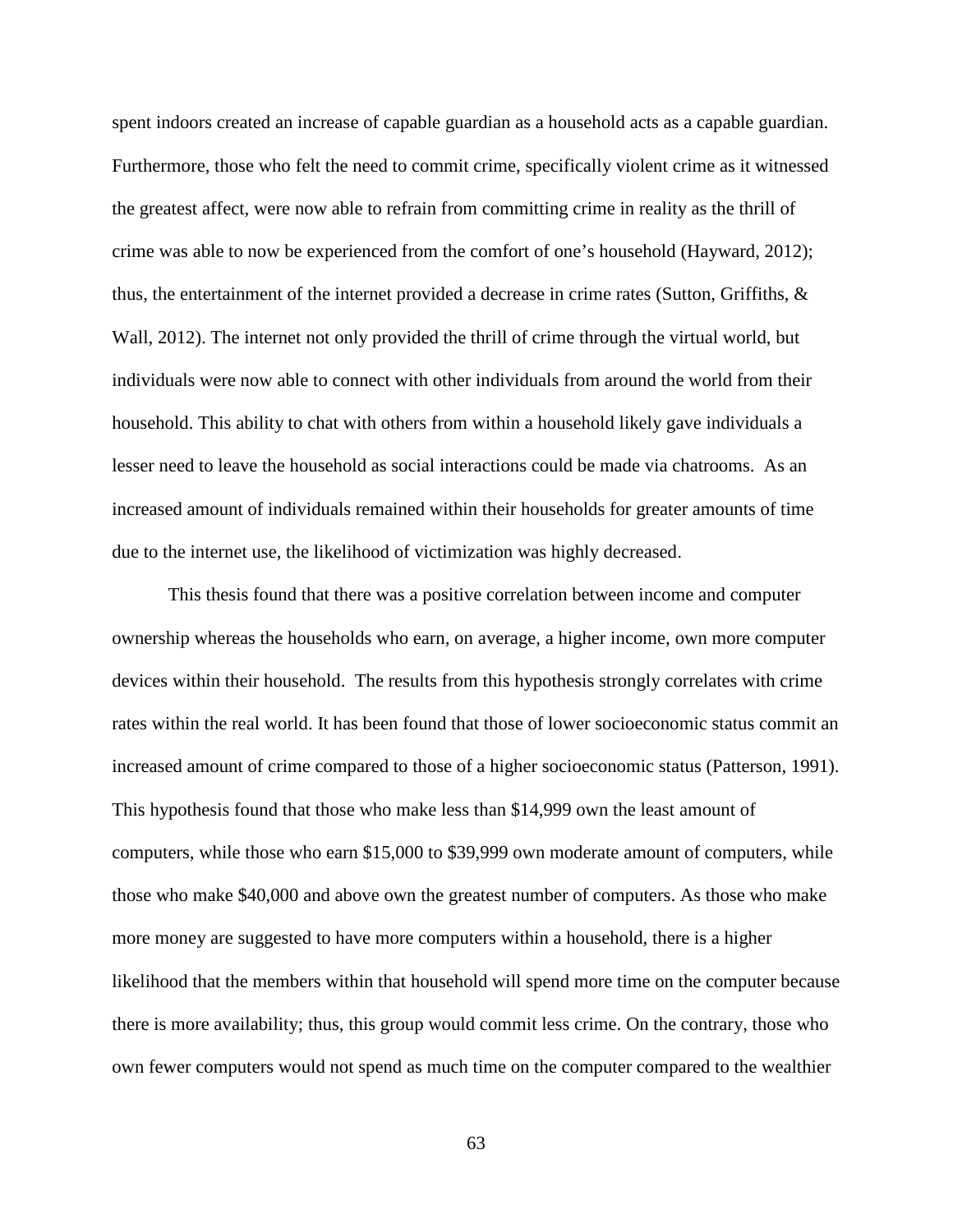counterpart, as there would be less availability to the computer due to having only one per household. Although this group commits less crime than they would if they did not have a computer, it is possible that this lower income group may be more likely to commit more crime than their wealthier counterpart due to less availability of the household computer device.

This study aids in filling the gap in research by examining this researched topic. The results from this exploratory study expanded on previous knowledge as to why the crime drop of the 1900's occurred. Alongside factors such as the shifts in public policy, *Roe v. Wade (1973),*  and the booming economy during this time, the social trend of household computer and internet ownership may now play a role in being in causation for this phenomenon (Blumstein & Wallman, 2006; Levitt, 2004; Mishra, 2007).

## **Future Research**

Future research should be conducted to investigate further factors of technology that could have affected the crime drop. As the National Telecommunication and Information Administrations Current Population Survey progresses, the questions asked for computer and internet use will become more in depth and consistent. With this, a control group could be utilized in comparing those who own and use technology compared to those who did not with the crime rates.

Hypothesis three suggested that lower income groups are still more likely to commit more crime than their wealthier counterpart due to less availability of household computer devices. Future research should focus directly on household income, computer technology, and crime rates to fully understand what correlation income has within this equation. By incorporating income, research can be expanded vastly to understand the correlations between the three variables.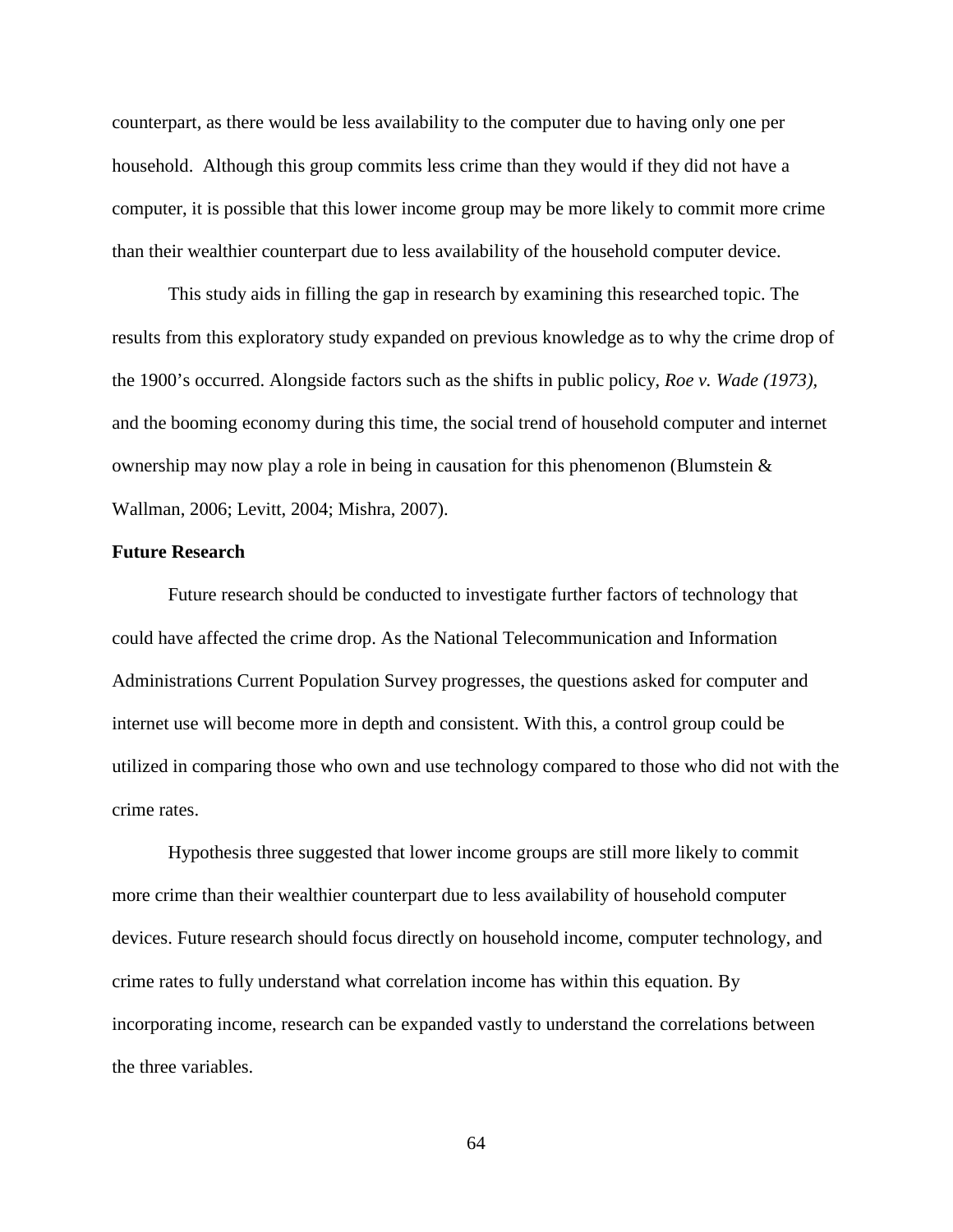Furthermore, as technology progressed throughout the 1990's and into the  $21<sup>st</sup>$  century, a new type of crime evolved. Household computer and internet ownership once aided in reducing crime; however, as technology continually advances, the ability to commit crime advanced as well. The creation of new types of crime such as internet fraud should be looked into during the  $21<sup>st</sup>$  century as technology continues to advance. With technology advancing, the crime opportunity within the *World Wide Web* increases as well. With this being said, this study could be further stretched into the 21<sup>st</sup> century to look at how technology and crime adjust together and how they further affect one another.

## **Conclusion**

The current study aimed to add to the explanation the reasoning for the crime drop that occurred within the United States during the decade of the 1990's. Household computer and internet rates were drastically increasing throughout this decade. In 1989, 15 percent of the United States population owned a household computer device. By 1997 that number increased to 36.6 percent, with 42.1 percent in 1998, 51.0 percent in 2000, and 61.8 percent in 2003 (Day, Janus & Davis, 2005; Newburger, 2001); thus, indicating that household computer ownership increased by 46.8 percent over 14 years. On the contrary, in 1997, 18.0 percent of the United States population had household internet access, 26.2 percent in 1998, 41.5 percent in 2000, and 54.7 percent in 2003 (Day, Janus, & Davis, 2005; Newburger, 2001). Meaning, that household internet ownership increased 36.7 percent over a 6 year time span across the United States.

The research was a success as the study suggested that there were positive correlations between household computer and internet usage and the decrease in crime rates. The conclusions from the hypotheses in question found that there is a relationship between household computer ownership and the decrease in all crime rates, there is a relationship between household internet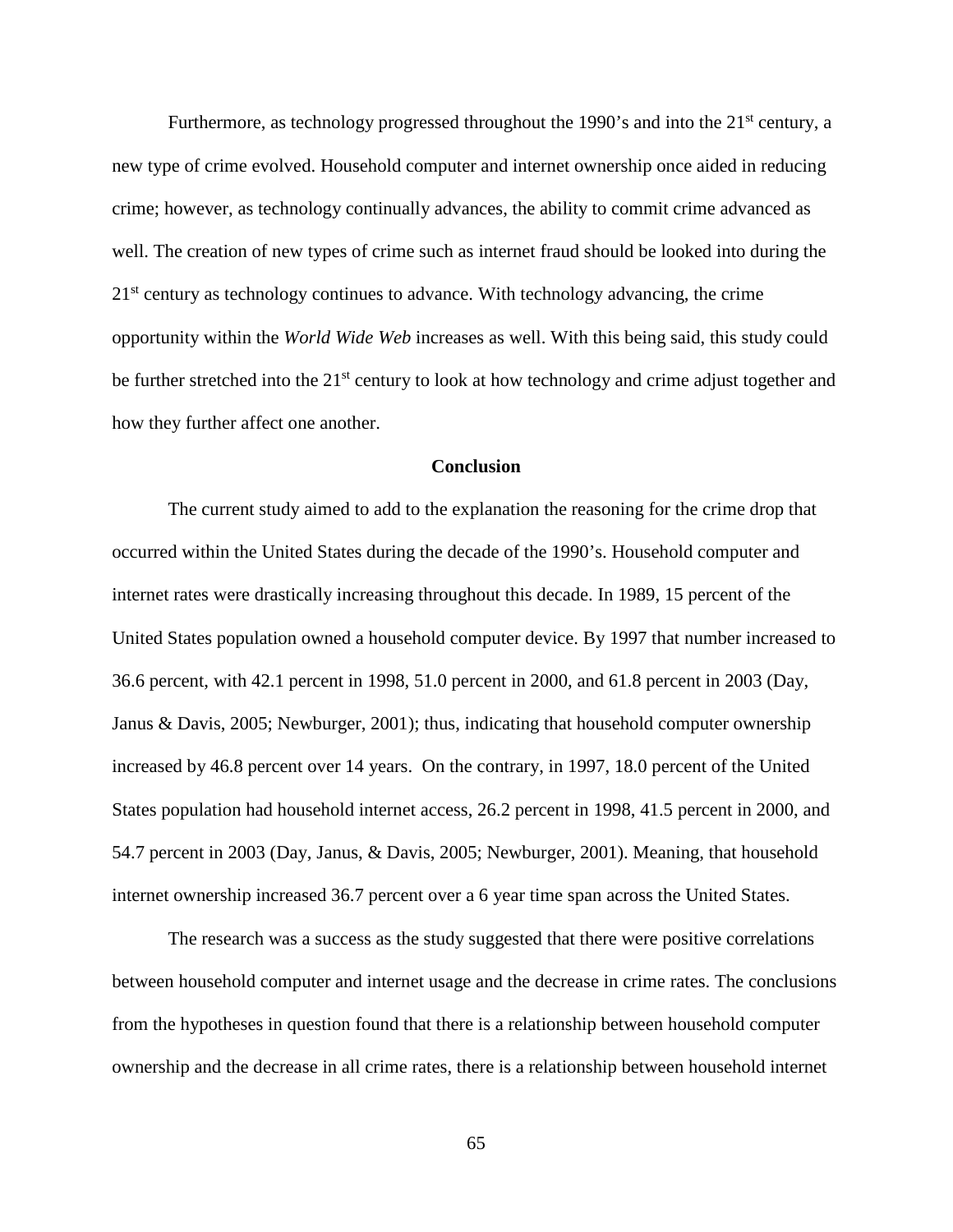ownership and the reduction in crime rates, as well as there is a relationship between household income and the number of computers that are owned per household.

Although the research question was found to be statistically significant, it is important to note that the social trend of internet and computer ownership can only explain a portion of the crime drop and not explain the drop in entirety. Other variables that may be considered in affecting the 1990's crime drop include: shift in public policy, the legalization of abortion, and the booming economy. Prior to this research, there were no studies applying the social trend in household computer and internet ownership the aided in the explanation regarding the crime drop phenomenon of the 1990's. Although this study holds many strengths, it also has some limitations including: using secondary data, utilizing multiple datasets, and being unable to control outside variables; thus, giving the study stronger correlations than reality. In conclusion, this thesis successfully confirmed the hypotheses while contributing to previous criminological research on reasoning's to the crime drop throughout the 1990's.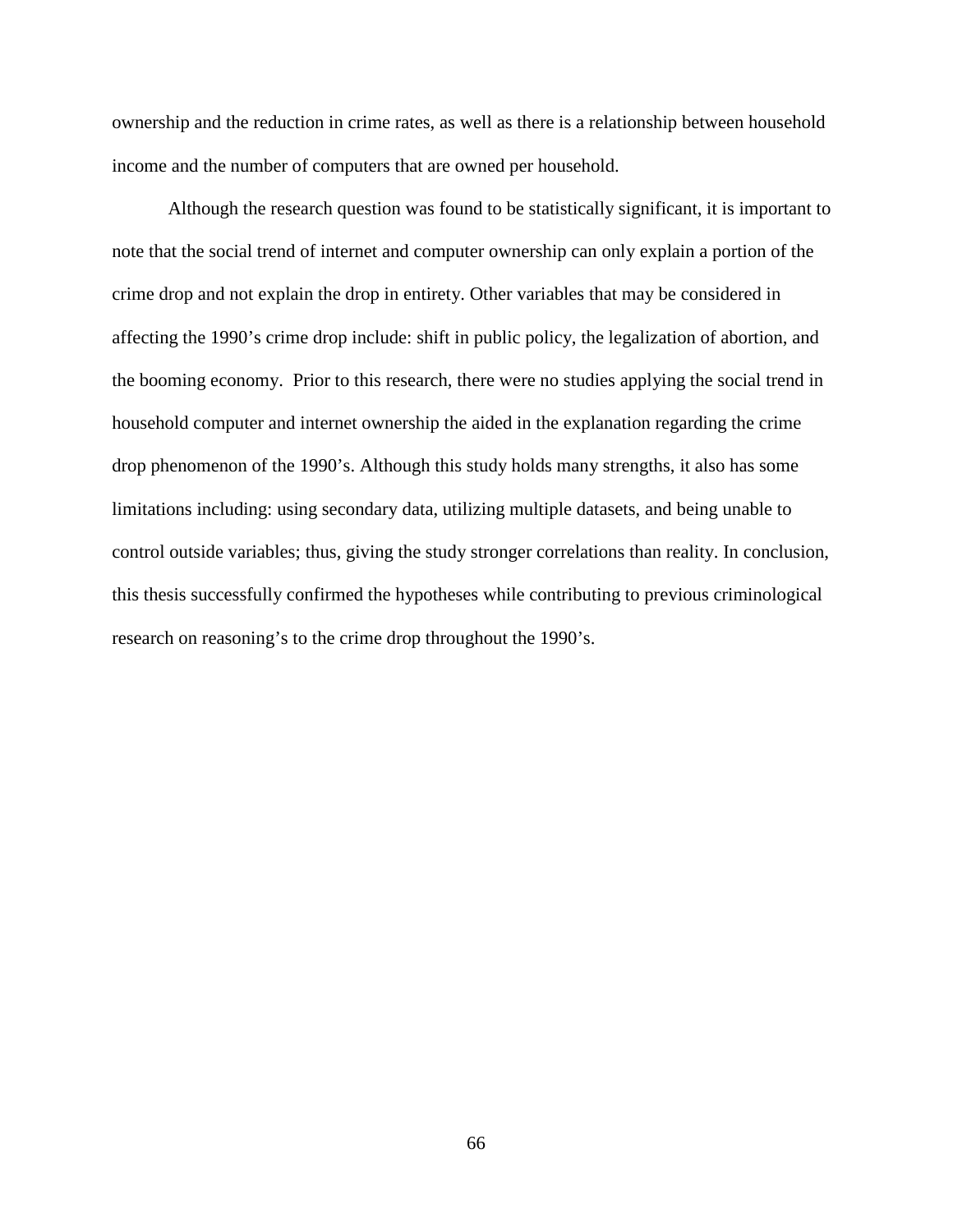#### REFERENCES

Alin, A. (2010). Multicollinearity. *Wiley Interdisciplinary Reviews: Computational Statistics*, *2*(3), 370-374.

Babbie, E. (2015). *The practice of social research*. Nelson Education.

- Becker, G. S. (1974). Crime and punishment: An economic approach. In *Essays in the Economics of Crime and Punishment* (pp. 1-54). NBER.
- Bell, G. (2008). Bell's law for the birth and death of computer classes: A theory of the computer's evolution. *IEEE Solid-State Circuits Society Newsletter*, *13*(4), 8-19.
- Bennett, R. R. (1991). Routine activities: A cross-national assessment of a criminological perspective. *Social Forces*, 147-163.
- Berndt, E. R., & Rappaport, N. J. (2001). Price and quality of desktop and mobile personal computers: A quarter-century historical overview. *The American Economic Review*, *91*(2), 268-273.
- Blumstein, A., & Wallman, J. (2006). The crime drop and beyond. *Annu. Rev. Law Soc. Sci.*, *2*, 125-146.
- Borden, L. L. (2000). *Social development and delinquency prevention: an empirical evaluation of an integrated model*.
- Cashmore, J. (2012). Crime reducing entertainment: The contribution of media entertainment and communication technologies to the UK's victimization drop. *Journal of Criminology.*
- Cloward, R. A. (1959). Illegitimate means, anomie, and deviant behaviour. *American Sociological Review, 24,* 164-176.
- Cohen, I. B. (2000). *Howard Aiken: Portrait of a computer pioneer*. MIT Press.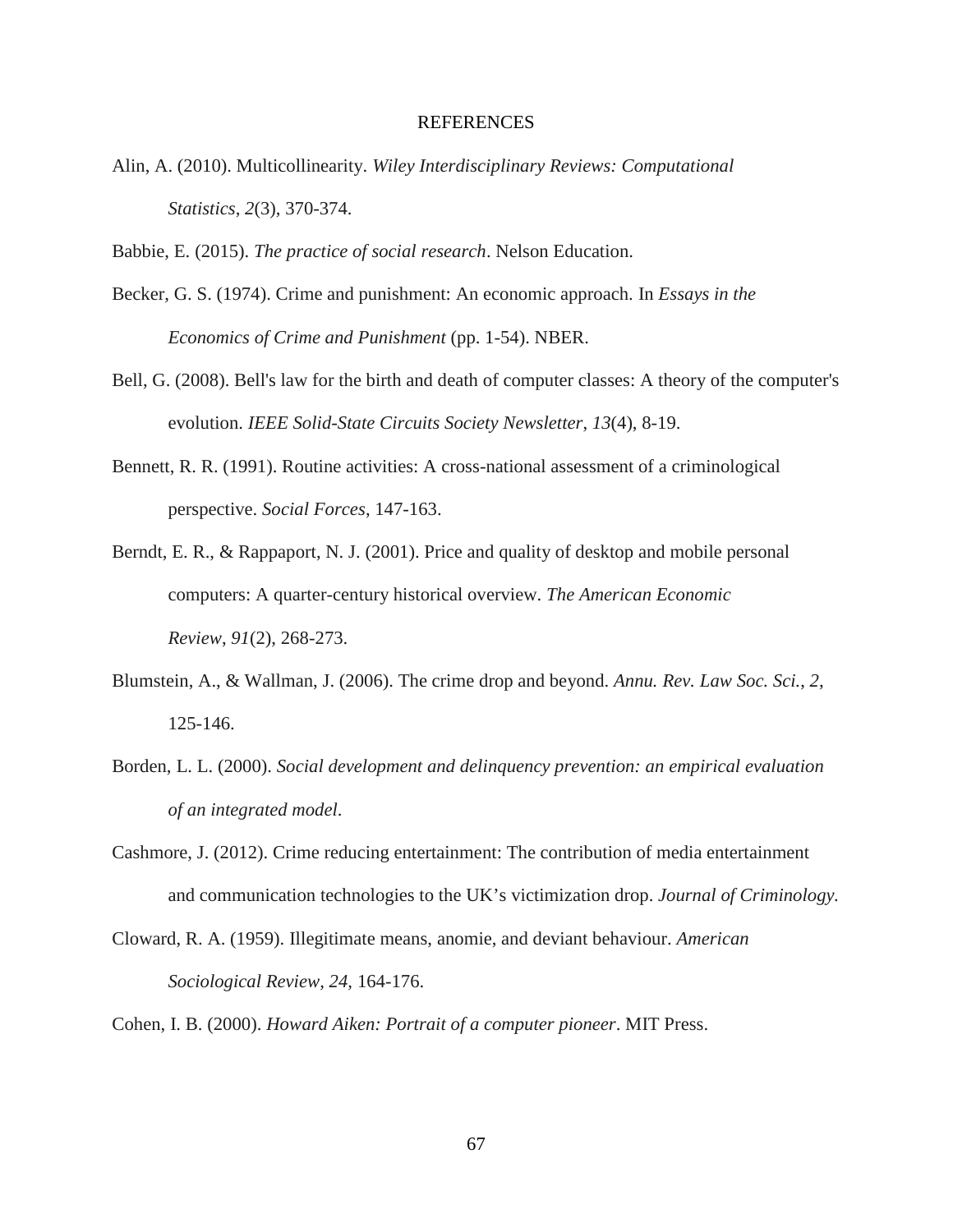- Cohen, L. E., & Felson, M. (1979). Social change and crime rate trends: A routine activities approach. *American Sociological Review, 44,* 588-608.
- Copes, H. (1999). Routine activities and motor vehicle theft: A crime specific approach. *Journal of Crime and Justice*, *22*(2), 125-146.
- Cortada, J. W. (2000). *Before the computer: IBM, NCR, Burroughs, and Remington Rand and the industry they created, 1865-1956*. Princeton University Press.
- Cullen, F. T. (1984). *Rethinking crime and deviance theory: The emergence of a structuring tradition.* Totowa, NJ: Rowman & Allanheld.
- Dagg, P. (1991). The psychological sequelae of therapeutic abortion. *American Journal of Psychiatry*, *5*, 578-585.
- David, H. P., Dytrych, Z. E., Matějček, Z. E., & Schüller, V. E. (1988). *Born unwanted: Developmental effects of denied abortion*. Springer Publishing Co.
- Day, J. C., Janus, A., & Davis, J. (2005). *Computer and Internet use in the United States, 2003*. US Department of Commerce, Economics and Statistics Administration, US CENSUS BUREAU.
- Denning, P. J. (1971). Third generation computer systems. *ACM Computing Surveys (CSUR)*, *3*(4), 175-216.
- Diggle, P. (2002). *Analysis of longitudinal data*. Oxford University Press.
- Donohue III, J. J., & Levitt, S. D. (2001). The impact of legalized abortion on crime. *Quarterly Journal of Economics*, 379-420.
- Donohue, J., & Levitt, S. (2000). *The impact of legalized abortion on crime* (No. w8004). National Bureau of Economic Research.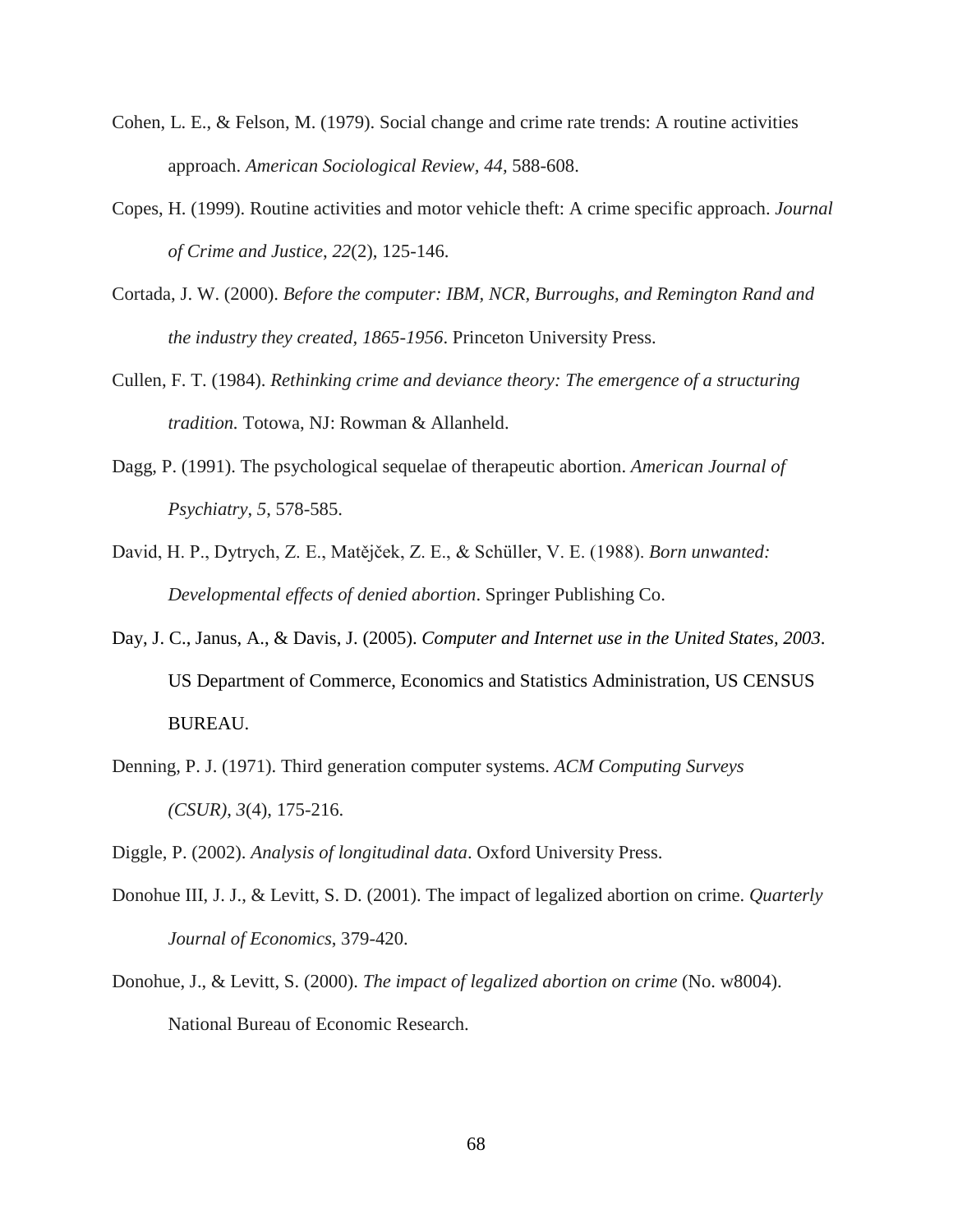- Eck, J. E., & Maguire, E. R. (2000). Have changes in policing reduced violent crime? An assessment of the evidence. *The crime drop in America*, *207*, 228.
- Eschholz, S., Chiricos, T., & Gertz, M. (2003). Television and fear of crime: Program types, audience traits, and the mediating effect of perceived neighborhood racial composition. *Social problems*, *50*(3), 395-415.
- Farnworth, L. (1998). Doing, being, and boredom. *Journal of Occupational Science*, *5*(3), 140- 146.
- Farrell, G., Tilley, N., Tseloni, A., & Mailley, J. (2010). Explaining and sustaining the crime drop: Clarifying the role of opportunity-related theories. *Crime Prevention & Community Safety*, *12*(1), 24-41.

Federal Bureau of Investigations (1996). *Crime in the United States, 1995.*

Federal Bureau of Investigations (2001)*. Crime in the United States, 2000.*

Federal Bureau of Investigations (2006). *A byte out of history taking the pulse of crime...76 years and counting*

Federal Bureau of Investigation. (2017). *Crime in the United States, Offense Definitions, 2017*

Felson, M. (1998). *Crime and everyday life (*2nd ed.). Thousand's Oaks, CA: Pine Forge.

- Felson, M. (2007). Choosing Crime in Everyday Life: Routine Activity and Rational Choice Theories. *Criminological Theory: Context and Consequences, 4th Edition. Sage Publications: New Delhi*.
- Felson, M., & Boba, R. L. (Eds.). (2010). *Crime and everyday life*. Sage.

Ferrell, J. (2004). Boredom, crime and criminology. *Theoretical Criminology*,*8*(3), 287-302.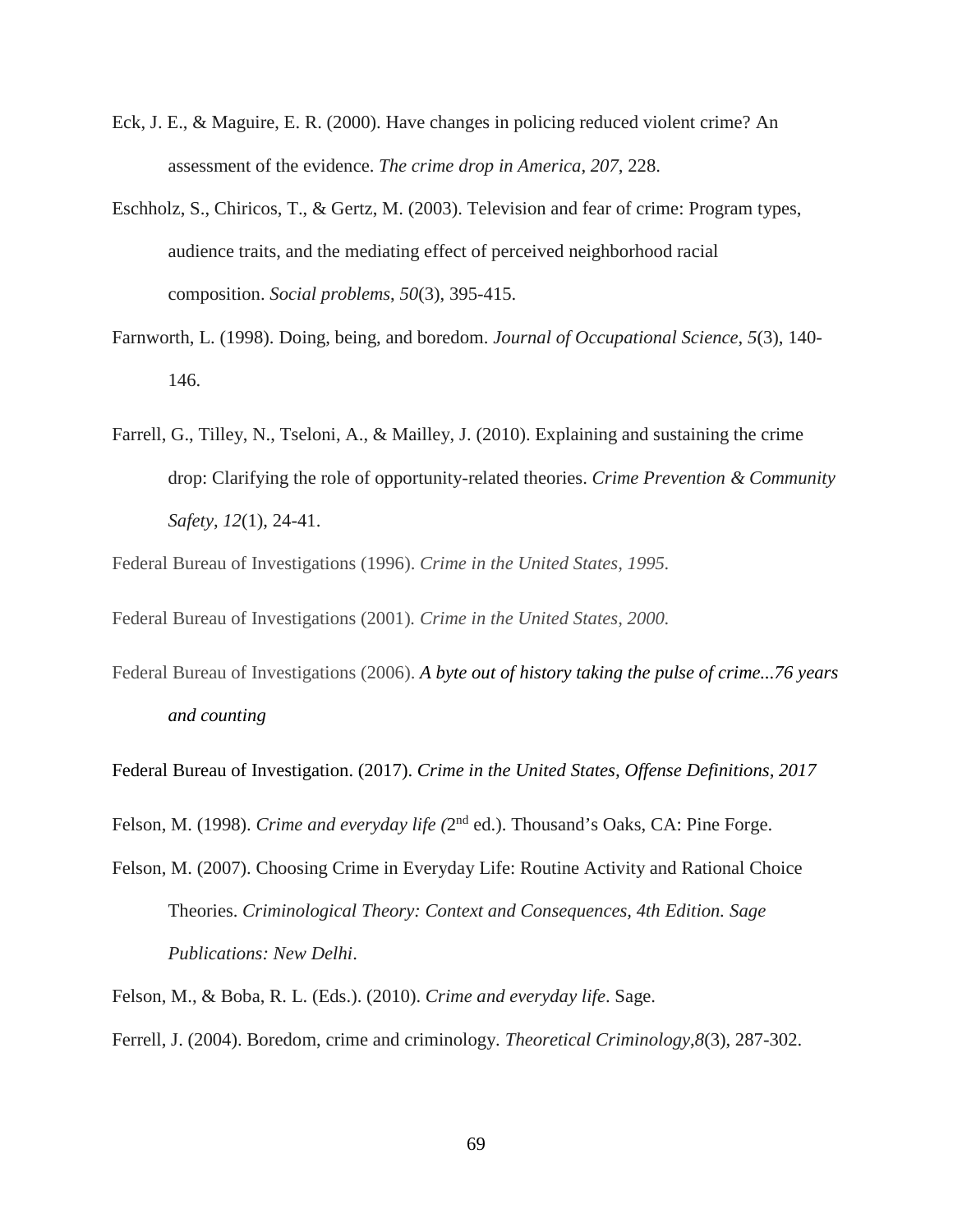- Field, S (1999). *Trends in crime revisited.* Home Office Research Study 196. London: Home **Office**
- File, T. (2013). Computer and internet use in the United States. *Current Population Survey Reports, P20-568. US Census Bureau, Washington, DC*.
- File, T., & Ryan, C. (2014). Computer and Internet use in the United States: 2013. *American Community Survey Reports*.
- Freeman, K. (1996). *Young people and crime.* Bureau of Crime Statistics and Research. Contemporary Issues in Crime and Justice 32.
- Hayward, S. (2013). The Criminal 'Edgework' Alternative Hypothesis: Is the Advancement of Entertainment and Communications Media Reducing Crime?. *Internet Journal of Criminology*.
- Jewkes, Y. (2015). *Media and Crime.* Sage
- Jorgenson, D. W. (2001). Information technology and the US economy. *The American Economic Review*, *91*(1), 1-32.
- Joyce, T. (2004). Did legalized abortion lower crime?. *Journal of Human Resources*, *39*(1), 1-28.
- Killias, M. (1993). International correlations between gun ownership and rates of homicide and suicide. *CMAJ: Canadian Medical Association Journal*, *148*(10), 1721.
- Kraut, R., Patterson, M., Lundmark, V., Kiesler, S., Mukophadhyay, T., & Scherlis, W. (1998). Internet paradox: A social technology that reduces social involvement and psychological well-being?. *American psychologist*, *53*(9), 1017.
- LaFree, G. (1998). Social Institutions and the Crime" Bust" of the 1990s. *The Journal of Criminal Law and Criminology (1973-)*, *88*(4), 1325-1368.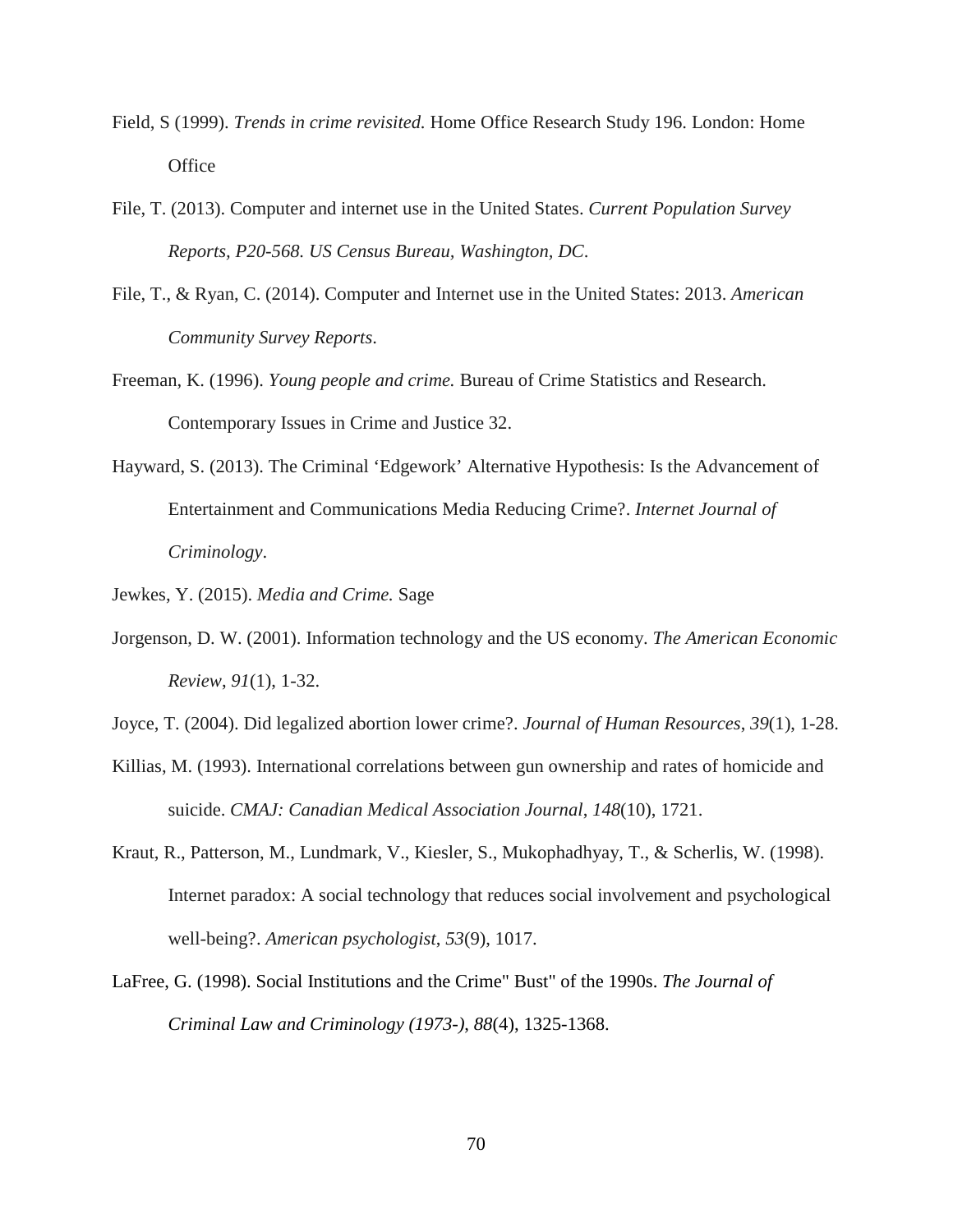- Lauritsen, J. L., & Rezey, M. L. (2013). Measuring the prevalence of crime with the national crime victimization survey. *Bureau of Justice Statistics, US Department of Justice, Washington DC*.
- Levitt, S. D. (2004). Understanding why crime fell in the 1990s: Four factors that explain the decline and six that do not. *The Journal of Economic Perspectives*, *18*(1), 163-190.
- Lilly, J, R., Cullen F. T., & Ball, R. A. (2014). *Criminological theory: Context and consequences.* Sage Publications.
- McKenna, K. Y., Green, A. S., & Gleason, M. E. (2002). Relationship formation on the Internet: What's the big attraction?. *Journal of social issues*,*58*(1), 9-31.
- Messner, S. F., & Blau, J. R. (1987). Routine leisure activities and rates of crime: A macro-level analysis. *Social Forces*, 1035-1052.
- Miller, V. (2010). The internet and everyday life. *Handbook of internet crime.* Devon: Willan Publishing.
- Mishra, S. (2007). *Risk taking and the crime drop of the 1990s* (Doctoral dissertation, Lethbridge, Alta.: University of Lethbridge, Faculty of Arts and Science, 2007).
- Mishra, S., & Lalumiere, M. (2009). Is the crime drop of the 1990s in Canada and the USA associated with a general decline in risky and health-related behavior?. *Social Science & Medicine*, *68*(1), 39-48.
- Mixdorf, M. A., & Goldsworthy, R. E. (1996). A history of computers and computerized imaging. *Radiologic technology*, *67*(4), 291-297.
- Newburger, E. C. (2001). *Home computers and Internet use in the United States, August 2000*. US Department of Commerce, Economics and Statistics Administration, US Census Bureau.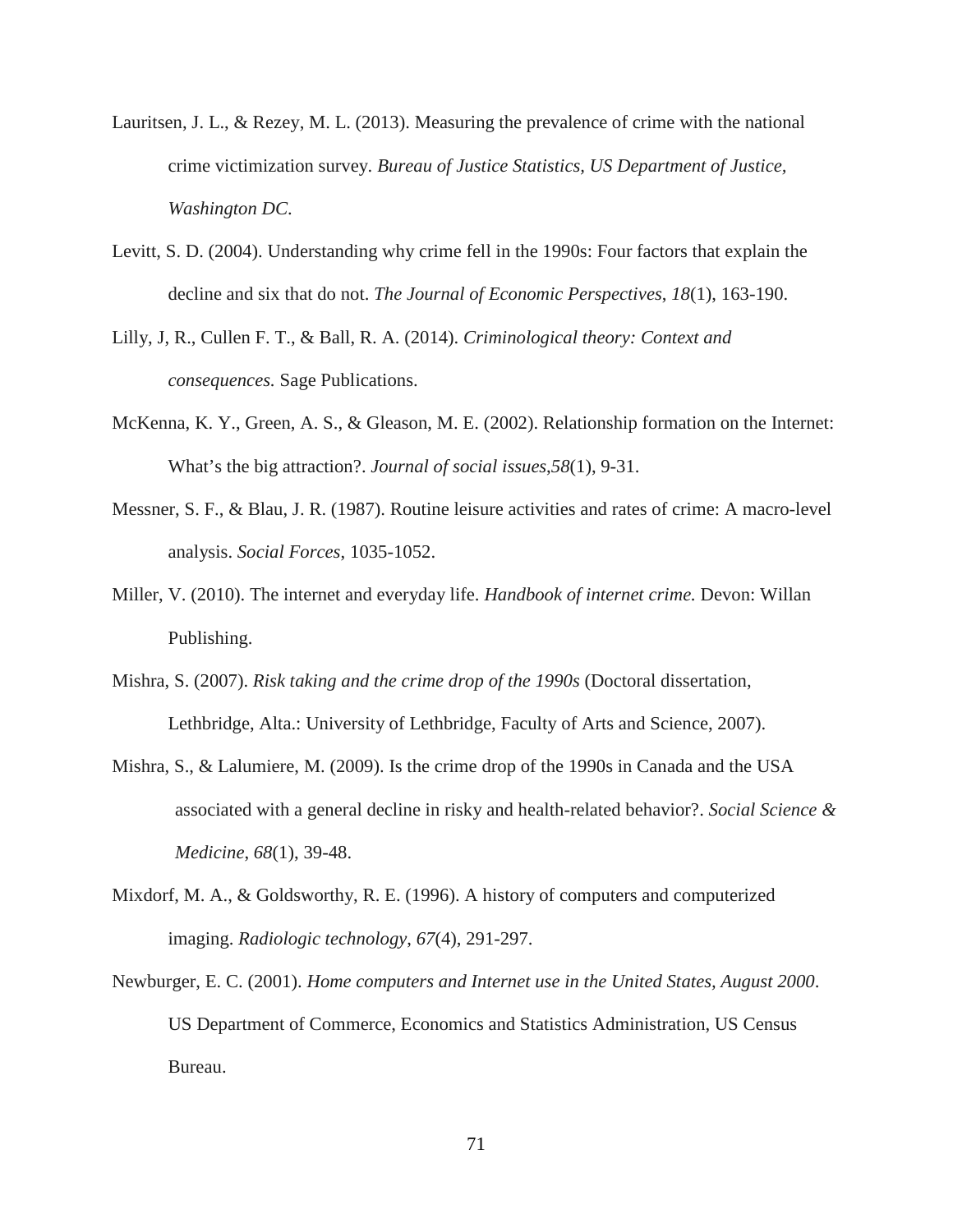- Osgood, D. W., Wilson, J. K., O'malley, P. M., Bachman, J. G., & Johnston, L. D. (1996). Routine activities and individual deviant behavior. *American Sociological Review*, 635- 655.
- Ouimet, M. (2002). Explaining the American and Canadian crime drop in the 1990's. *Canadian J. Criminology*, *44*, 33.
- Patterson, E. B. (1991). Poverty, income inequality, and community crime rates. *Criminology*, *29*(4), 755-776.
- Patterson, I., & Pegg, S. (1999). Nothing to do: the relationship between'leisure boredom'and alcohol and drug addiction: is there a link to youth suicide in rural Australia?. *Youth Studies Australia*, *18*(2), 24.
- Pastor-Satorras, R., & Vespignani, A. (2007). *Evolution and structure of the Internet: A statistical physics approach*. Cambridge University Press.
- Pope, D. G., & Pope, J. C. (2012). Crime and property values: Evidence from the 1990s crime drop. *Regional Science and Urban Economics*, *42*(1), 177-188.
- Preece, J. (2000). *Online communities. Designing usability, supporting sociability.* Chichester: Wiley.
- Qualman, E. (2010). *Socialnomics: How social media transforms the way we live and do business*. John Wiley & Sons.
- Ren, Y., Kraut, R., & Kiesler, S. (2007). Applying common identity and bond theory to design of online communities. *Organization studies*, *28*(3), 377-408.
- Rosen, S. (1969). Electronic computers: A historical survey. *ACM Computing Surveys (CSUR)*, *1*(1), 7-36.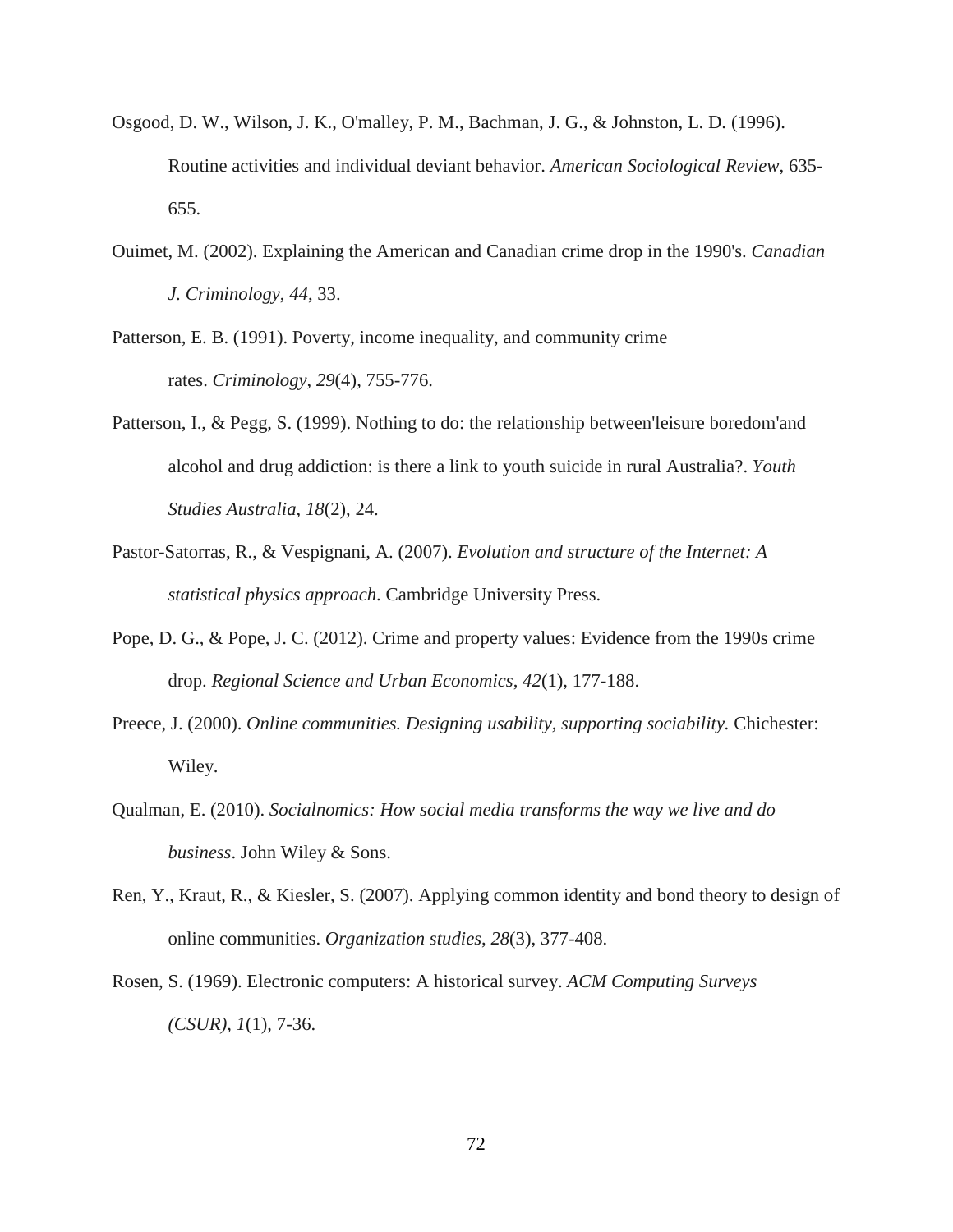- Rosenfeld, R., & Fornango, R. (2007). The Impact of Economic Conditions on Robbery and Property Crime: The Role of Consumer Sentiment\*.*Criminology*, *45*(4), 735-769.
- Rosenfeld, R., & Messner, S. F. (2009). The crime drop in comparative perspective: the impact of the economy and imprisonment on American and European burglary rates. *The British Journal of Sociology*, *60*(3), 445-471.
- Shaw, B. R., McTavish, F., Hawkins, R., Gustafson, D. H., & Pingree, S. (2000). Experiences of women with breast cancer: exchanging social support over the CHESS computer network. *Journal of health communication*, *5*(2), 135-159.
- Slater, M., Sadagic, A., Usoh, M., & Schroeder, R. (2000). Small-group behavior in a virtual and real environment: A comparative study. *Presence*, *9*(1), 37-51.
- Spelman, W. (2000). The limited importance of prison expansion. *The crime drop in America*, *97*, 123-125.
- Stephens, M. (2000). History of television. *Grolier Multimedia Encyclopedia*.
- Sutton, M (2010) Routine Activities Theory, the Internet and the 15-Year crime drop. Criminology: The Blog of Mike Sutton.
- Snyder, H. N. (2011). *Arrest in the United States, 1980-2009*. US Department of Justice, Office of Justice Programs, Bureau of Justice Statistics.
- Telep, V. G. (2009). Discipline for Young Children. Discipline and Punishment: What is the Difference?.
- Television Bureau of Advertising (2012). *Television basics.* Retrieved from http://www.tvb.org
- Uggen, C., & McElrath, S. (2013). Six social sources of the US crime drop. *The Society Pages: Social Science That Matters*.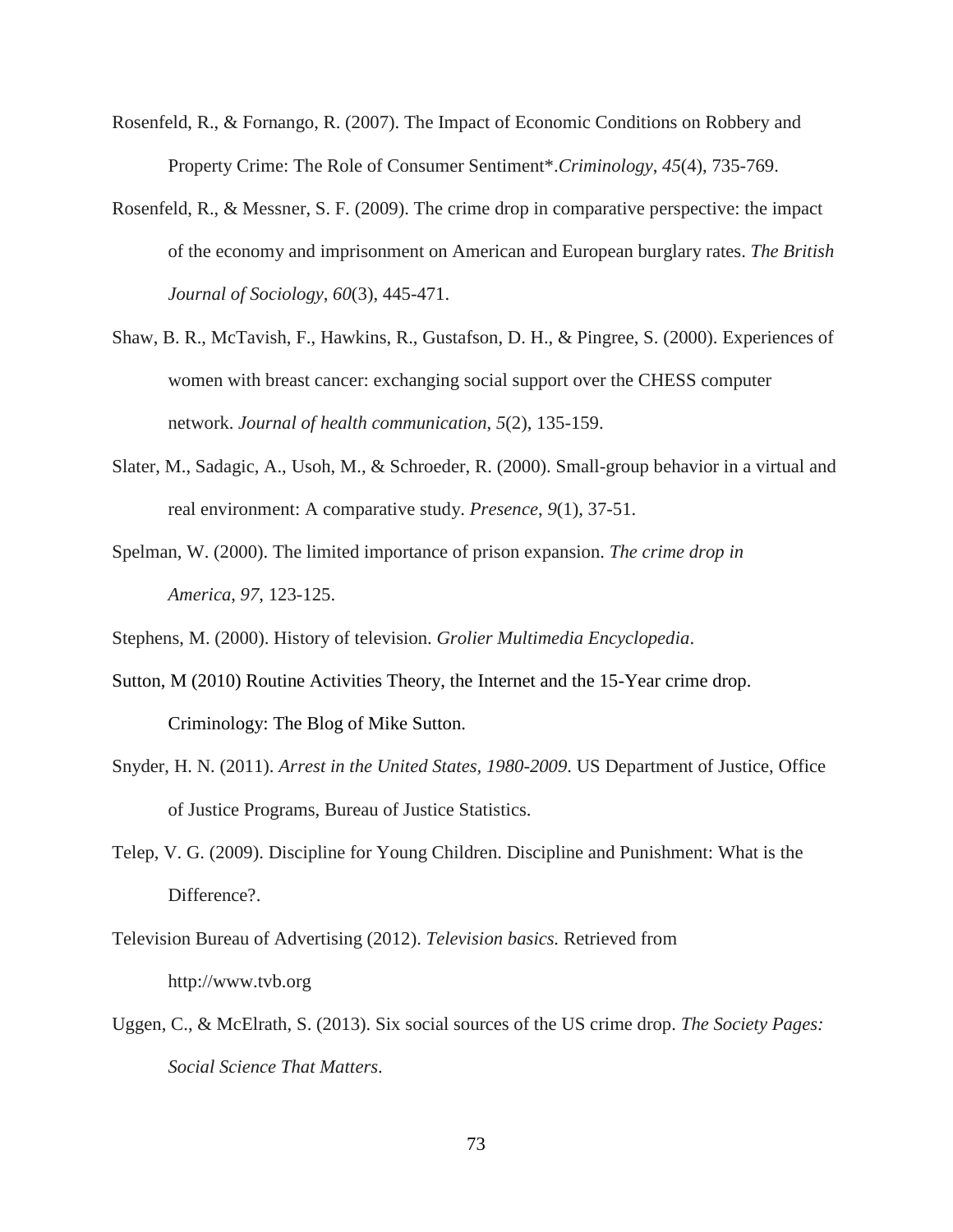United States Department of Labor (1999). *Computer ownership up sharply in the 1990s.*

Walker, S. (2014). *Sense and nonsense about crime, drugs, and communities*. Nelson Education.

- Wilcox, P., Land, K.C., & Hunt, S. A. (2003). *Criminal circumstances: A dynamic multicontextual criminal opportunity theory:* New York, NY: Aldine de Gruyter.
- Zakon, R. H. (1997). Hobbes' Internet Timeline.
- Zimring, W. D. S. F. E. (2006). *The great American crime decline*. Oxford University Press, USA.